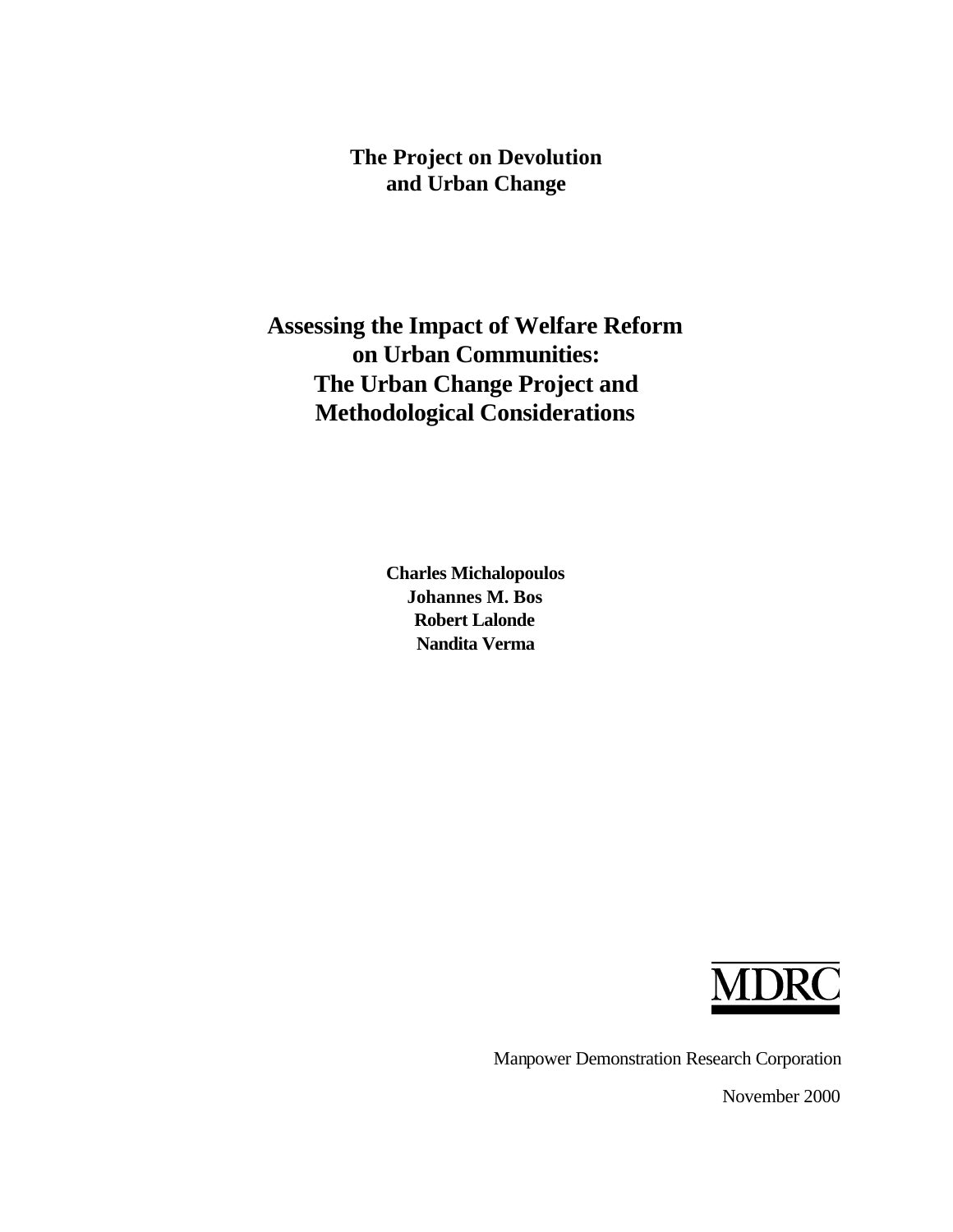#### **Funders of the Project on Devolution and Urban Change**

Charles Stewart Mott Foundation The Cleveland Foundation W. K. Kellogg Foundation The James Irvine Foundation Ford Foundation The California Wellness Foundation The George Gund Foundation U.S. Department of Agriculture The Joyce Foundation

The Robert Wood Johnson Foundation The Edna McConnell Clark Foundation The Pew Charitable Trusts U.S. Department of Health and Human Services

Dissemination of MDRC's work is also supported by MDRC's Public Policy Outreach funders: the Ford Foundation, the Ambrose Monell Foundation, the Alcoa Foundation, and the James Irvine Foundation. In addition, the following organizations support MDRC's expanding efforts to communicate the results and implications of our work to policymakers, practitioners, and others: the Arco Foundation, Grable Foundation, Ewing Marion Kauffman Foundation, Open Society Institute, and Union Carbide Foundation.

The findings and conclusions in this report do not necessarily represent the official positions or policies of the funders.

 $MDRC^{\circledast}$  is a registered trademark of the Manpower Demonstration Research Corporation. Copyright © 2000 by the Manpower Demonstration Research Corporation. All rights reserved.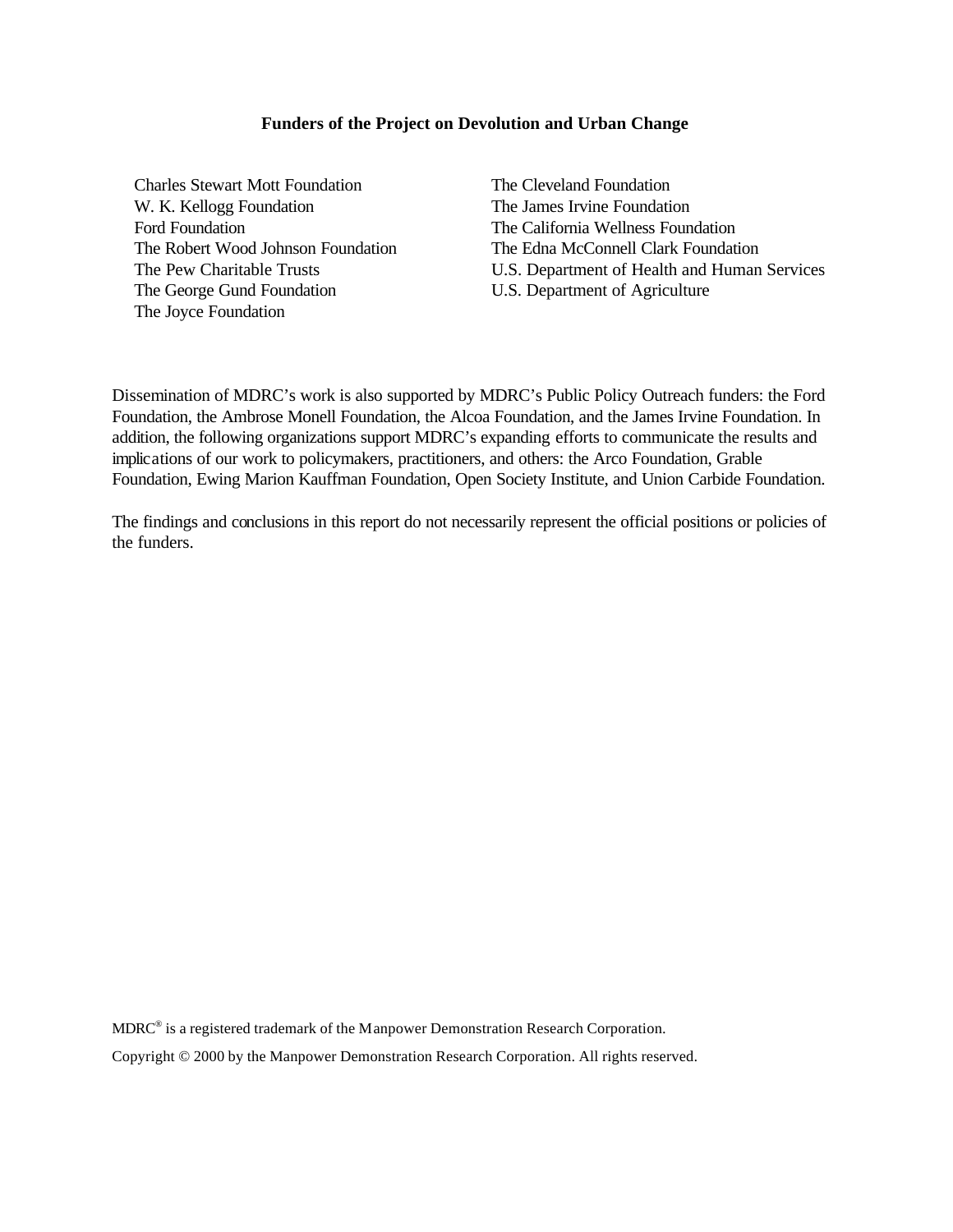# **Contents**

|                   | <b>List of Tables and Figures</b>                               | iv             |
|-------------------|-----------------------------------------------------------------|----------------|
|                   | <b>Acknowledgments</b>                                          | $\mathbf{V}$   |
|                   |                                                                 |                |
| I.                | A Model of the Impacts of Welfare Reform: The Treatments        |                |
|                   | and Predicted Effects                                           | $\overline{2}$ |
|                   |                                                                 |                |
| П.                | The Proposed Design: A Multiple Cohort Analysis                 | 7              |
|                   | Alternative I: Random Assignment                                | $8\phantom{1}$ |
|                   | Alternative II: Cross-Sectional Comparisons                     | $8\,$          |
|                   | Alternative III: Time-Series Analysis                           | 8              |
|                   | Alternative IV: Combinations of Cross-Sections Over Time        |                |
|                   | (Cohort Analysis)                                               | 12             |
| Ш.                | Hypothetical Examples of Multiple Cohort Analysis               | 15             |
|                   |                                                                 |                |
| IV.               | Random Assignment Evaluation as Multiple Cohort Analysis        | 18             |
|                   | Bias in a Nonexperimental Multiple Cohort Analysis              | 20             |
| V.                | National Variation in Outcomes Across Cohorts                   | 22             |
|                   | <b>JTPA</b> Data                                                | 23             |
|                   | Data for First-Time AFDC Recipients in Cleveland                | 23             |
| VI.               | <b>Selecting Cohorts</b>                                        | 31             |
|                   | <b>Sample Selection Bias</b>                                    | 31             |
|                   | The Number and Breadth of Cohorts                               | 33             |
|                   |                                                                 |                |
| VII.              | Data Sources                                                    | 35             |
|                   | <b>Administrative Records</b>                                   | 35             |
|                   | Other Sources of Information                                    | 36             |
|                   | VIII. Conclusions                                               | 37             |
|                   | Appendix A: Econometrics of the Multiple Cohort Design          | 39             |
| <b>References</b> |                                                                 | 44             |
|                   | For a list of our publications, see our Web site: www.mdrc.org. |                |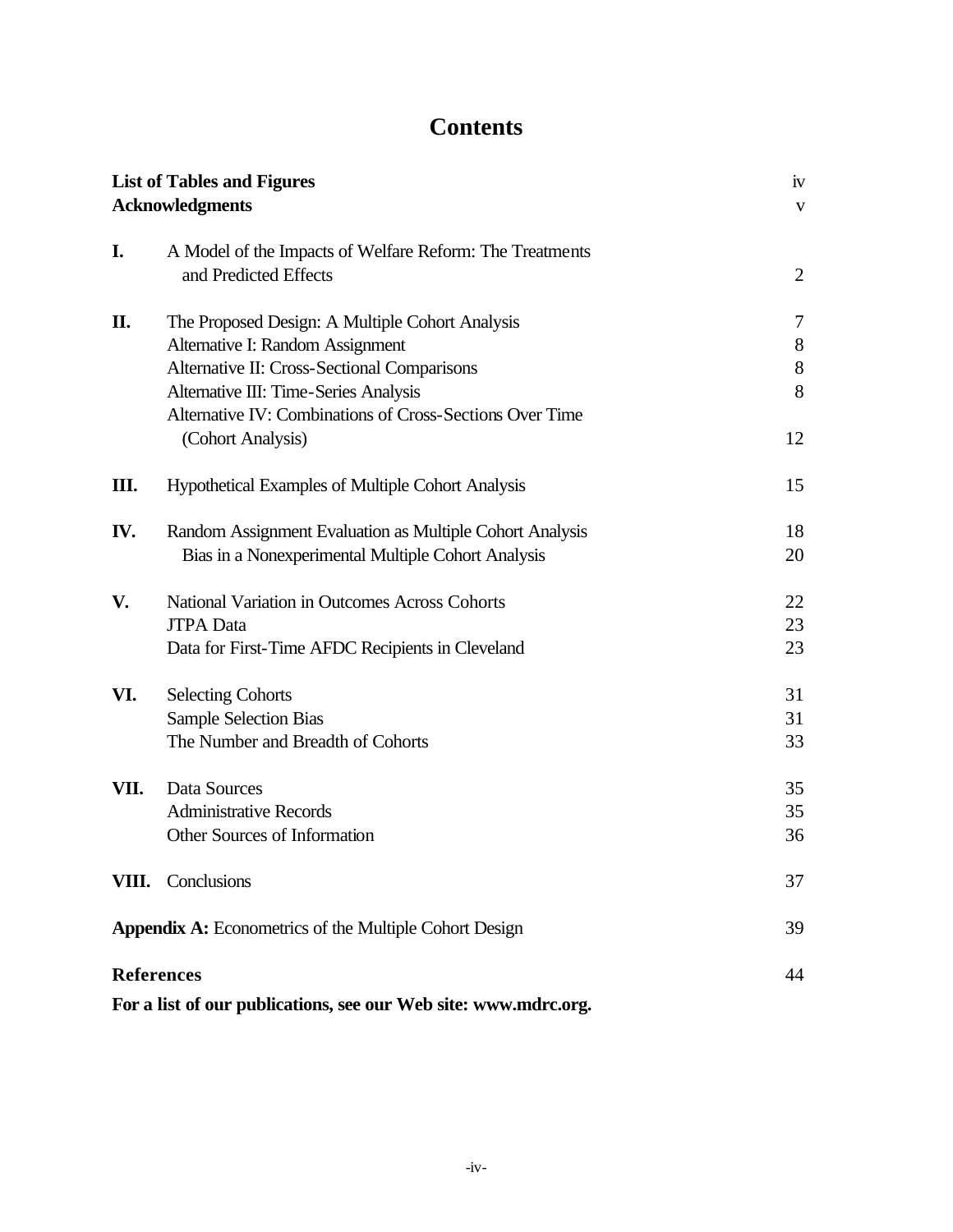# **List of Tables and Figures**

# **Table**

| $\mathbf{1}$   | Key Features of Welfare Reform Legislation in Urban Change Sites                                                               | 5  |
|----------------|--------------------------------------------------------------------------------------------------------------------------------|----|
| $\overline{2}$ | Estimated Impacts of Project Independence on Quarterly Rates of<br>AFDC Receipt, AFDC Benefits, Employment Rates, and Earnings | 21 |
| <b>Figure</b>  |                                                                                                                                |    |
| $\mathbf{1}$   | A Model of the Impacts of Welfare Reform on Individuals                                                                        | 3  |
| $\overline{2}$ | Maturation                                                                                                                     | 10 |
| 3              | History                                                                                                                        | 11 |
| 4              | Regression to the Mean                                                                                                         | 13 |
| 5              | Hypothetical Example of Multiple Cohorts: Welfare Reform Has No Impact                                                         | 16 |
| 6              | Hypothetical Example of Multiple Cohorts: Initial Reform Increases<br><b>Caseloads</b> ; Time Limits Reduce Caseloads          | 17 |
| 7              | Percentage Receiving Welfare in Several Imagined Cohorts: All Cohorts<br>Are Affected by Unspecified Time-Specific Changes     | 19 |
| 8              | Variation in Monthly Earnings Post-Random Assignment for Three JTPA<br>Cohorts: Difference from Cohort 1                       | 24 |
| 9              | Variation in Employment Rates Post-Random Assignment in Three JTPA<br><b>Cohorts: Difference from Cohort 1</b>                 | 25 |
| 10             | Percentage of Recipients Still Receiving Welfare, by Cohort                                                                    | 27 |
| 11             | Average Quarterly AFDC Award Amounts, by Cohort                                                                                | 28 |
| 12             | Percentage of Recipients Working, by Cohort                                                                                    | 29 |
| 13             | Average Quarterly Earnings, by Cohort                                                                                          | 30 |
| 14             | Selecting Cohorts from Food Stamp Data                                                                                         | 32 |
| 15             | Compositional Changes in the Food Stamp Caseload                                                                               | 34 |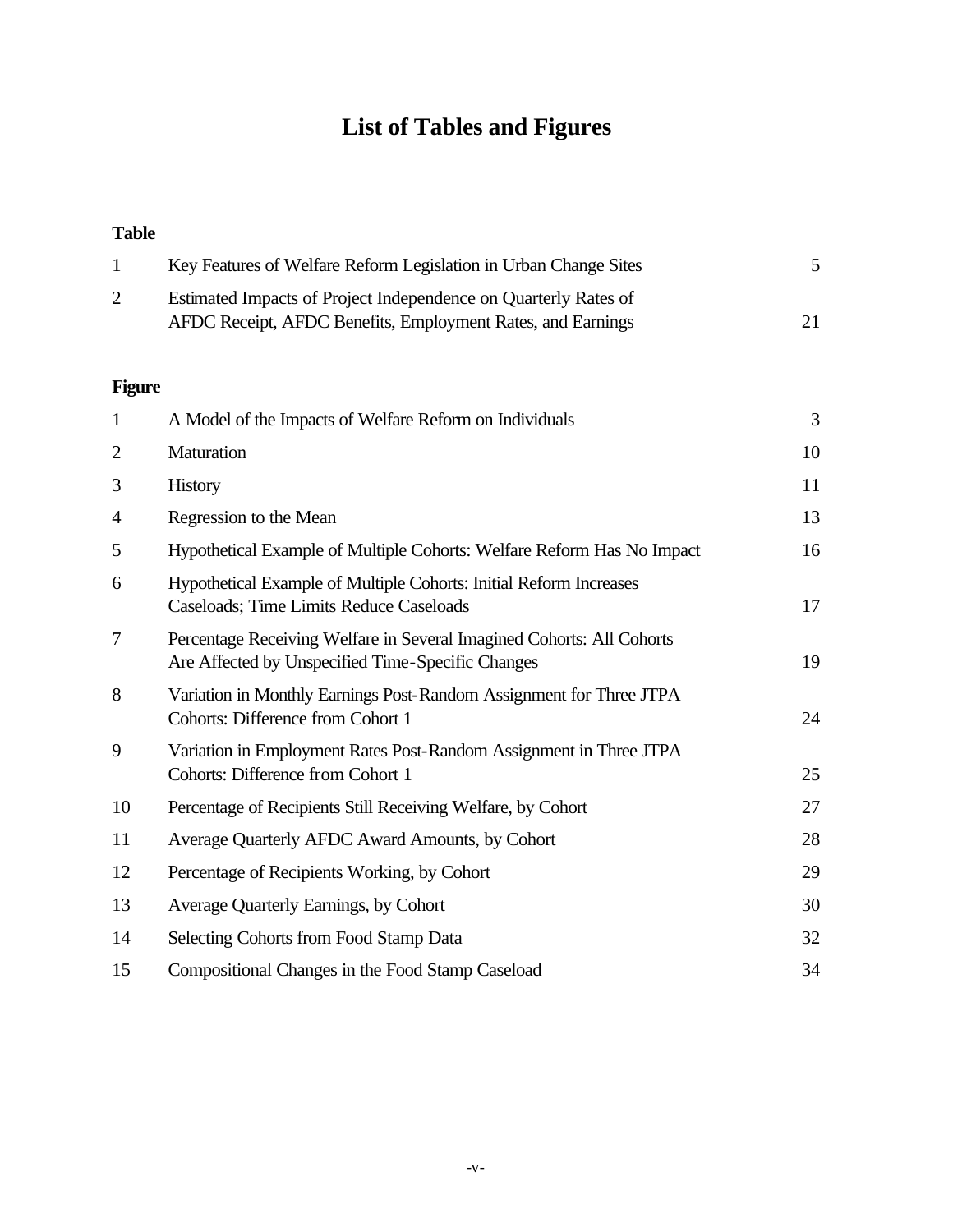### **Acknowledgments**

The ideas presented in this paper build on the work of many people other than the authors. In the infancy of the Urban Change project, there was much discussion of how impacts could be measured. In particular, a paper by Robert Moffitt and Burt Barnow provided the germ of the analytical approach discussed in the paper. Comments by members of MDRC's income studies committee also strengthened the analytical plan. Understanding the policies that were implemented in the four Urban Change sites would not have been possible without the effort of implementation researchers at MDRC, including Janet Quint, Barbara Fink, Olis Simmons, Mary Valmont, and Maria Buck. The empirical investigation could not have happened without data for Cuyahoga County assembled by Edward Wang at the Center for Urban Poverty and Social Change at Case Western Reserve University. In addition, Claudia Coulton, co-director of the Center for Urban Poverty and Social Change, provided invaluable information regarding the data and welfare reform in Cuyahoga County. At MDRC, Jim Kemple provided invaluable advice regarding the evaluation of Project Independence, and Ben Schall and Ebonya Washington provided superb research assistance in working with data from Cleveland, Los Angeles, and Florida. Robert Weber edited the paper, and Stephanie Cowell did the word processing.

The Authors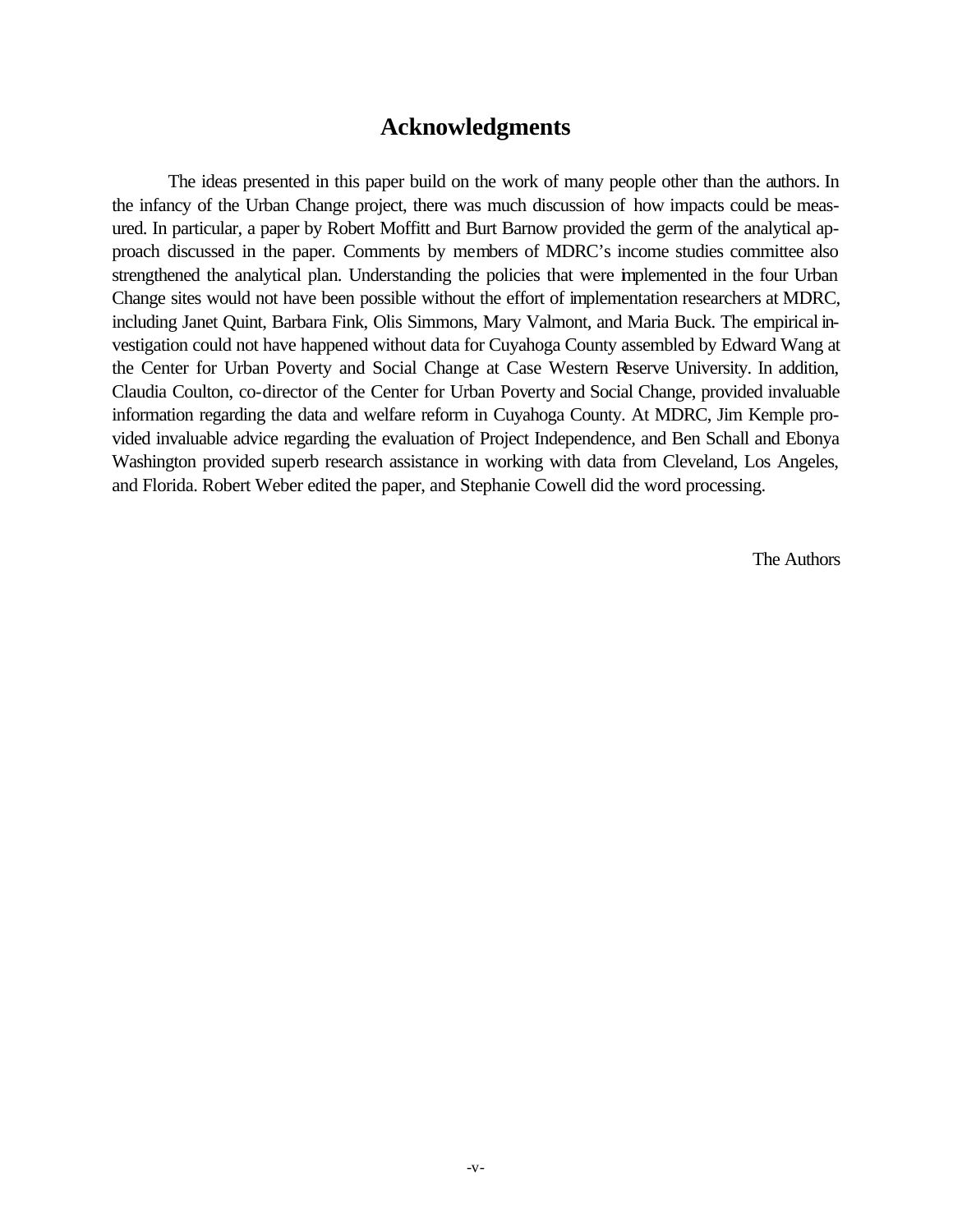Over the past few years, our nation's social safety net has undergone a period of rapid and dramatic change, the third such period in sixty years. The last two upheavals, in the 1930s and the 1960s, left enduring legacies — Social Security, Medicare, and Medicaid are among the best-known examples and generated far-reaching changes in American society. On August 22, 1996, President Clinton signed the historic Temporary Assistance for Needy Families (TANF) block grant legislation that heralds another period of major change. The reform embodies an interesting set of contrasts. On the one hand, it grants the states an extraordinary amount of flexibility to design whatever mix of services and benefits they think will reduce dependency and provide for the needy. On the other hand, the law is quite prescriptive about work participation requirements. Specifically, the 1996 law contains a five-year lifetime limit on receipt of federally funded cash assistance; authorizes states to impose shorter time limits at their discretion; requires that, by the year 2002, 50 percent of all recipients who have received cash aid for two years work at least 30 hours a week in order to continue receiving benefits (only about 14 percent of all recipients meet this definition currently); denies Food Stamp assistance and, at state discretion, cash benefits to all legal immigrants; allows states to withdraw 20 percent of the current state share of Aid to Families with Dependent Children (AFDC) costs; and permits 30 percent of all federal funds to be diverted to child care and other programs for non-AFDC recipients.

The Manpower Demonstration Research Corporation (MDRC) has undertaken an initiative that is examining how states, urban counties, and large cities restructure social welfare programs over the next several years. The overarching goal of its Project on Devolution and Urban Change is to assess whether "devolution" is generating the dramatic changes in policy and programs predicted by supporters and critics; just as important is to understand what difference these policies are making in the lives of low-income families. Begun in early 1997, the project will last approximately five years.

Welfare dependency and poverty have become increasingly concentrated in America's largest cities. Furthermore, welfare agencies in large cities usually have had little success in moving recipients into jobs, so that the 1996 legislation poses significant implementation challenges in these settings. For these reasons, the Urban Change project is taking place in four large urban counties: Philadelphia, Los Angeles, Miami-Dade, and Cuyahoga (Ohio), which includes the city of Cleveland.

To provide depth and breadth to the analysis of welfare's changes, the study includes five major components:

- 1. An *impact study* to measure the economic effects of the new policies on individual welfare recipients and potential welfare recipients
- 2. An *implementation study* to describe the new programs and policies as they are put in place
- 3. An *ethnographic study* to look in depth at the experiences of a small number of families
- 4. An *institutional study* to examine how the new policies and funding mechanisms affect both for-profit institutions and nonprofit and public service delivery systems
- 5. A *neighborhood indicators study* to assess changes in the social and economic vitality of neighborhoods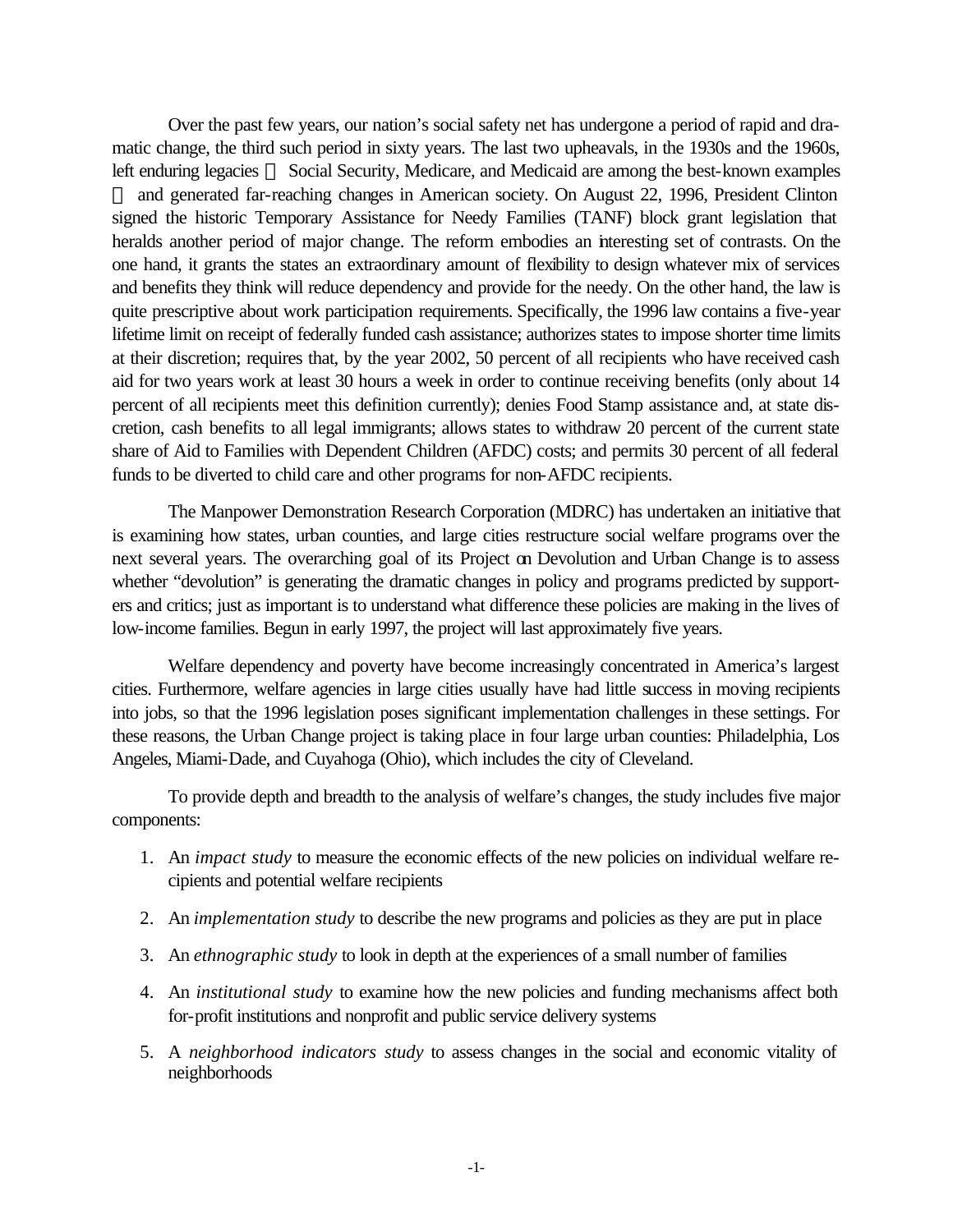The purpose of the Urban Change project is twofold: to *describe* income sources, income amounts, and well-being after devolution; and to *infer the impacts* of devolution on individuals, communities, and institutions by estimating what would have happened under AFDC. Although the five study components are designed to build on one another, and all five will be used in determining the effects of recent reform, this design paper focuses on the first component, the individual-level impact analysis. Information for the individual impact component will come from two sources. Administrative data on AFDC, TANF, Food Stamps, and earnings will be collected for all nonelderly parents of minor children who ever received Food Stamps or AFDC/TANF between 1992 and 2002 in the four counties. In addition, 2,000 single mothers receiving welfare in high-poverty neighborhoods will be surveyed in each county's principal city. While the administrative data will allow us to precisely estimate changes in welfare and employment over time, the surveys will provide crucial information on other sources of income, child and parent well-being, family formation, experiences with the welfare system, and attitudes toward welfare and work.

This paper focuses on the portion of the impact analysis that uses administrative data. To infer impacts of the new policy on employment, earnings, and welfare, the study is using a multiple cohort design. In this design, a cohort, or group, of those receiving welfare or at risk of receiving welfare will be followed over time, and their outcomes will be compared. If patterns of behavior for cohorts who pass through reform differ markedly from patterns for those who are subject to the defunct rules of AFDC, this will be taken as evidence that welfare reform has had an impact. The remainder of this paper describes the multiple cohort design, investigates the power of the technique using data from a variety of sources, and discusses analytical issues which remain to be addressed.

### **I. A Model of the Impacts of Welfare Reform: The Treatments and Predicted Effects**

The likely impacts of welfare reform on state welfare agencies and on the working and welfare poor are unclear. Figure 1 provides a conceptual framework for understanding the process by which welfare reform is expected to affect individual welfare recipients, potential welfare recipients, and their families and children. The two boxes and two circles at the top of the figure describe the primary determinants of individual outcomes and changes in individual behavior. The middle boxes capture the two primary components of the welfare reform bill: (1) the TANF legislation, including the specific rules and regulations embedded in it, and (2) the devolution to the states of responsibility for design and control of cash welfare programs.

These two welfare reform boxes are separated in the flowchart to underscore the ambiguity inherent in the welfare reform legislation, which constitutes the principal reason why its impacts are difficult to predict. First, the legislation was billed as an effort to curtail and regulate welfare receipt. The provisions regarding time limits and work requirements are consistent with this emphasis. However, the legislation also transferred power and discretion from the federal government to the states. In practice, increased state discretion sometimes offsets the effects of the more restrictive parts of the legislation. For example, some states have developed programs to extend benefits to those who become ineligible under strict TANF rules.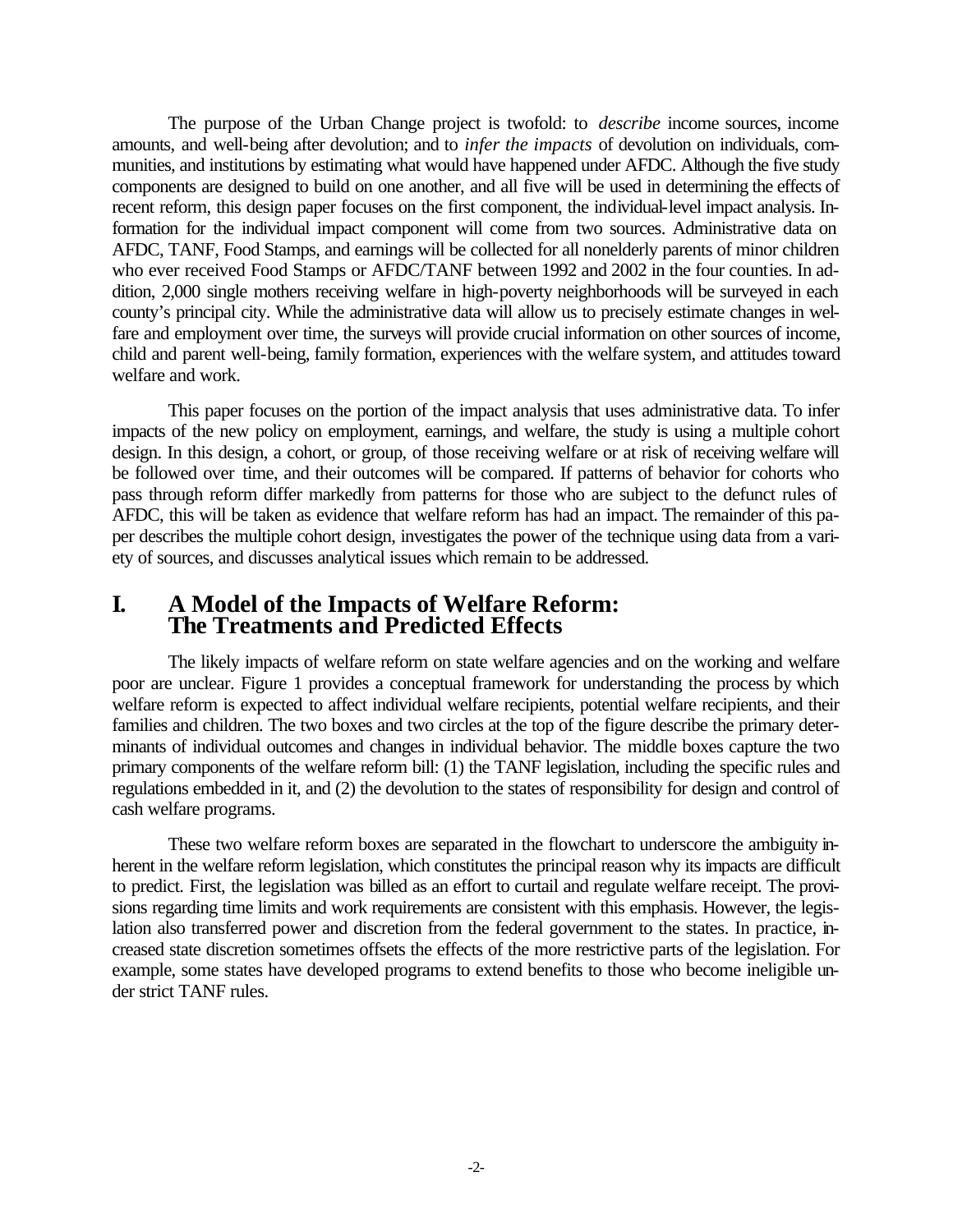

#### **A Model of the Impacts of Welfare Reform on Individuals**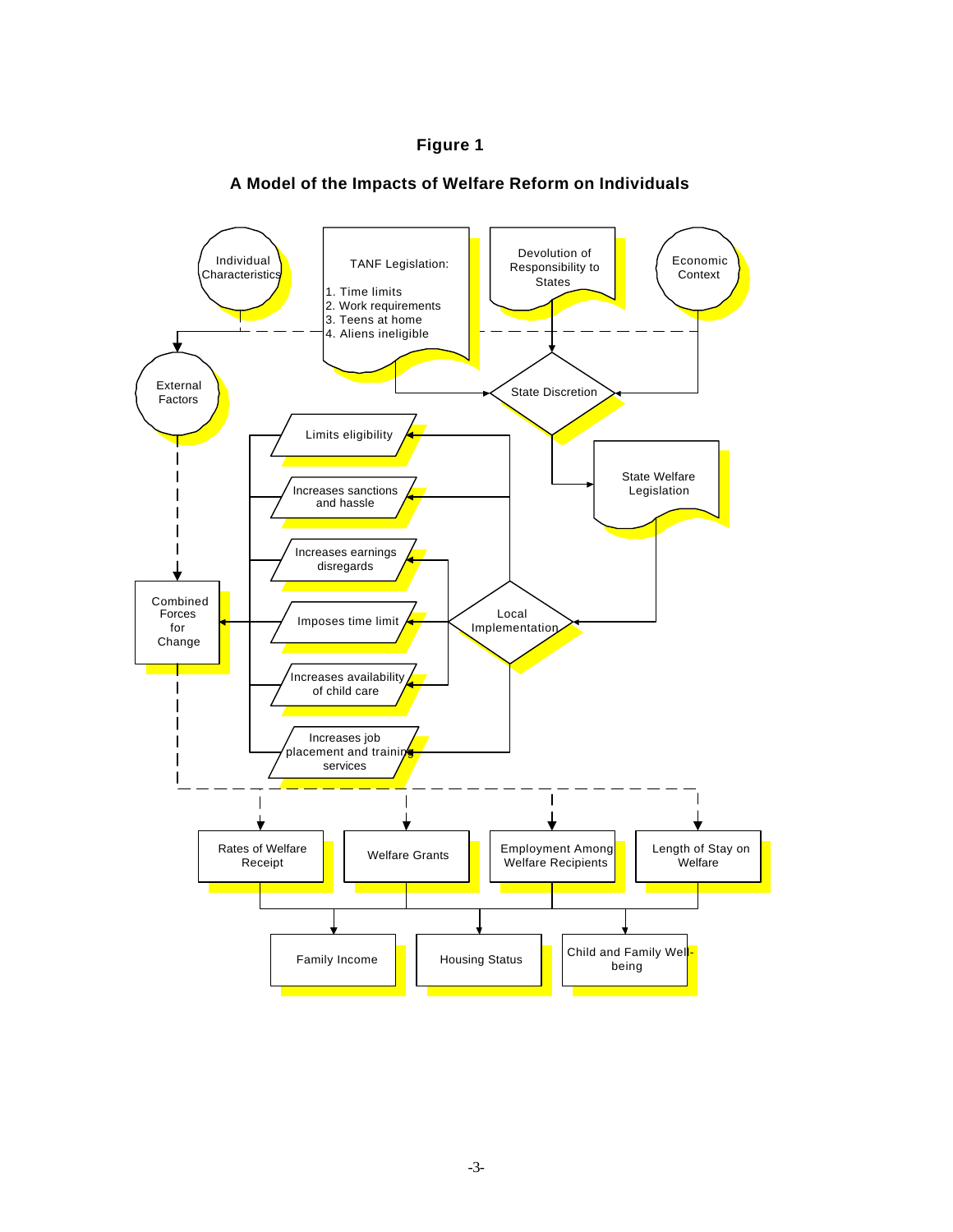To the sides of the two welfare reform boxes at the top of Figure 1 are two circles depicting external factors: the economic context and individual characteristics. Changes in these external forces affect not only what the ultimate outcomes will look like (as indicated by the bold dashed line running across and then down the left side of the figure) but presumably also what states will do with their newfound freedom to design welfare programs.

The next steps in the flowchart are the design and implementation of state welfare programs reflecting TANF rules, state policymaking, and economic constraints. As with the TANF legislation, it cannot be assumed that whatever is written down in state plans and state law adequately defines the new welfare environment in the cities under study. In the model, a diamond (local implementation) separates state legislation from the actual "treatments" affecting current and future welfare recipients. This highlights the importance of the implementation study both for the Urban Change project generally and for the impact analysis in particular. If the implementation study indicates that welfare reform is not associated with real changes at the level of local welfare offices, then the impact analysis cannot be expected to detect much about the effects of the new legislation.

The arrows lead from the implementation diamond at the center of Figure 1 to the heart of the impact evaluation of welfare reform: the definition of the welfare reform treatments, which include the actual changes in eligibility rules, benefits, and obligations that will directly affect people's outcomes and behavior. The model shows six of the key changes that have been implemented, namely, (1) limits on eligibility to receive cash welfare, (2) increased sanctioning to induce welfare recipients to find work or participate in required activities and increased hassle to discourage individuals from applying for welfare, (3) increased earnings disregards to stimulate employment, (4) time limits, (5) increased resources for child care to help welfare recipients pay for one of the key work-related expenses, and (6) increased resources for job placement and training services to help welfare recipients find jobs and gain skills needed for employment. Together with the individual characteristics of the people affected and the economic context in which they live, these six treatment changes are expected to shape changes in outcomes and individual behavior. As discussed below, the key challenge in developing a viable research design is to find one that allows the effects of welfare reform to be isolated from demographic changes in the caseload and from changes in the local economy.

The bottom part of Figure 1 lists some outcomes associated with welfare reform and divides them into two levels. The first level includes outcomes on which welfare reform should have more direct or immediate effects. These outcomes, which can be measured using large samples from administrative data, include caseloads, welfare grants, employment levels among welfare recipients, and lengths of stay on welfare. The second level of outcomes is affected less directly and will be measured using smaller samples from survey data. These include family income, housing status, and other measures of child and family well-being.

The legislation passed in the four states of the study includes several major changes in welfare (see Table 1). Perhaps the most publicized change is a limit on the number of months that a parent can receive welfare. The federal legislation limits lifetime receipt of TANF benefits to 60 months, although each state is allowed to exempt 20 percent of cases from this lifetime limit. Of our four states, only Florida has set a lower limit on lifetime receipt, 48 months. In addition to the lifetime limit, three of the four states in the Urban Change project limit the number of consecutive months that welfare can be received. In California, a current recipient must leave the welfare rolls for at least one month after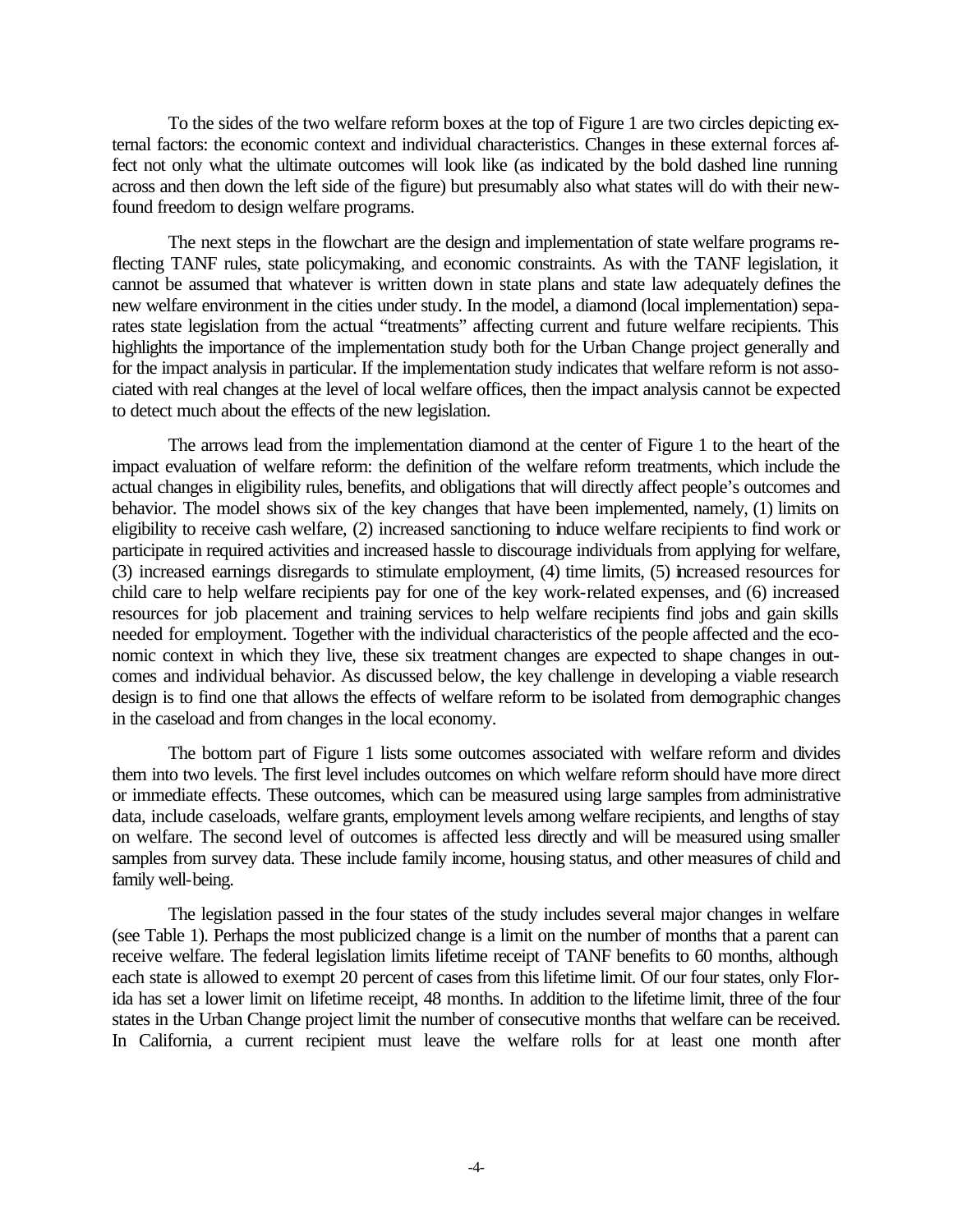#### **Table 1**

#### **Key Features of Welfare Reform Legislation in Urban Change Sites**

| <b>Key Features</b>                  | <b>Cleveland</b> <sup>a</sup><br><b>Ohio Works First</b>                                            | $\overline{\text{Los Angeles}^{\text{b,c}} }$<br><b>CalWORKs</b>                                        | Miami <sup>d</sup><br><b>WAGES</b>                                                                              | <b>Philadelphia®</b><br><b>Act 35</b>                                                     |
|--------------------------------------|-----------------------------------------------------------------------------------------------------|---------------------------------------------------------------------------------------------------------|-----------------------------------------------------------------------------------------------------------------|-------------------------------------------------------------------------------------------|
| <b>Administration</b>                | county-administered                                                                                 | county-administered                                                                                     | state-administered                                                                                              | state-administered                                                                        |
| <b>Time limits</b>                   | 3 years; lifetime limit of 5<br>years                                                               | 18 or 24 months; lifetime limit<br>of 5 years                                                           | 24 of 60 months or 36 of 72;<br>48-month lifetime limit                                                         | 5-year lifetime limit                                                                     |
| Work requirements (single<br>parent) | 30 hours per week                                                                                   | 20 hours per week; will be<br>increased after July 1998                                                 | 40 hours per week                                                                                               | 20 hours per week (after 24<br>months)                                                    |
| <b>Family cap</b>                    | no                                                                                                  | yes                                                                                                     | for first additional child, cli-<br>ents receive half the previous<br>benefit increase; no further<br>increases | no                                                                                        |
| <b>Income disregards</b>             | first $\$250 + \frac{1}{2}$ remainder of<br>earned income for 18 months                             | first $$225 + ½$ remainder of<br>earned income                                                          | first $\$200 + \frac{1}{2}$ remainder of<br>earned income                                                       | $\frac{1}{2}$ carned income                                                               |
| <b>Employment services</b>           | job search and preparation,<br>prevention and retention ser-<br>vices, Work Experience Pro-<br>gram | job search readiness and<br>other employment services for<br>up to 18 months, community<br>service jobs | independent job search, job<br>club, vocational skills training                                                 | job training and readiness<br>services                                                    |
| Child support pass-through           | eliminated to fund a 6% in-<br>crease in TANF benefits                                              | \$50 disregard continued                                                                                | eliminated                                                                                                      | eliminated                                                                                |
| <b>Child care</b>                    | subsidies available to all<br><b>TANF</b> recipients                                                | eligibility set at 75% of state<br>median income                                                        | recipients not guaranteed<br>child care                                                                         | additional \$52 million invested                                                          |
| <b>Teenage mothers</b>               | required to live at home                                                                            | required to live at home                                                                                | required to live at home;<br>benefits to alternative payee                                                      | required to live at home                                                                  |
| <b>Immigrants</b>                    | full eligibility for TANF and<br>Medicaid for those who ar-<br>rived before Aug. 22, 1996           | full eligibility for TANF and<br>Medicaid for those who ar-<br>rived before Aug. 22, 1996               | full eligibility for TANF and<br>Medicaid for those who ar-<br>rived before Aug. 22, 1996                       | full eligibility for TANF and<br>Medicaid for those who ar-<br>rived before Aug. 22, 1996 |

SOURCES: <sup>a</sup> "What Welfare Reform Will Mean to the People of the State of Ohio" (Ohio Department of Human Services, July 1997).<br>
b "Welfare Reform Becomes a Reality" (State of California Web site, January 1997).<br>
c "Califo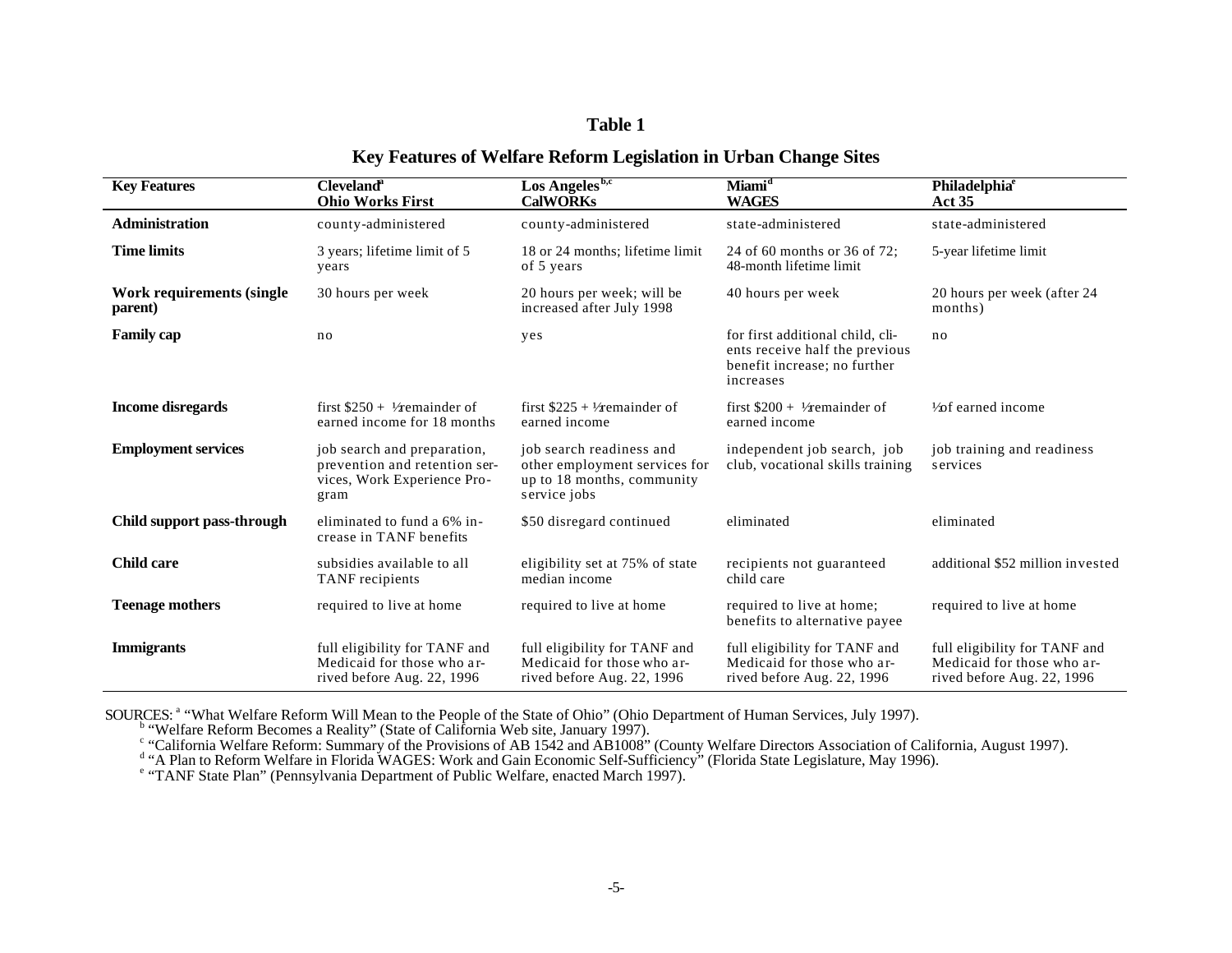receiving benefits for 24 consecutive months; an applicant must leave the rolls after receiving benefits for 18 consecutive months. In Ohio, welfare can be received for 36 months in any five-year period. In Florida, a current recipient can receive welfare for 36 months in a six-year period, while a new applicant is restricted to 24 months of receipt in a five-year period.

The second major change in policy affects earnings disregards, allowing welfare recipients to keep more of their earnings. Under the rules of AFDC, a working welfare recipient was allowed to keep the first \$120 of monthly earnings plus one-third of remaining earnings for the first four months of employment. For the next eight months, the working welfare recipient could keep \$120 of earnings per month before having her grant reduced. After a year of working, the recipient could keep only \$90 of earnings. Under the new rules in Florida, California, and Ohio, the fixed portion of the earnings disregard has been increased to \$200 or more. In all four states, a TANF recipient can keep one-half of remaining earnings after the fixed disregard. In addition, in Florida, California, and Pennsylvania, the enhanced disregard is available no matter how long the welfare recipient combines work and welfare; in Ohio, it is available for 18 months.

The third major change in policy requires recipients to engage in work activities. One parent in each two-parent household must be in work activities for at least 35 hours per week. For single-parent cases, hours of required work were 20 hours per week in fiscal year 1997 and are 30 hours per week in fiscal year 2000. States must gradually increase the percentage of recipients meeting this work requirement; 25 percent of single-parent recipients were supposed to meet the work requirement in fiscal year 1997, but 50 percent are supposed to meet it in fiscal year 2002; of two-parent cases, 75 percent were supposed to meet the work requirement in fiscal year 1997, but 90 percent are supposed to meet it in fiscal year 1999 and later.

In addition to these changes in major treatments, welfare rules have changed in other ways. In Philadelphia, recipients are allowed to own one car of unlimited value, whereas Florida's recipients are allowed to own a car worth no more than \$8,500. In Ohio, Florida, and Pennsylvania, the \$50 child support pass-through was eliminated. In California and Florida, a family cap limits the increase in benefits for children added to a family after the family starts receiving TANF benefits. Some states will provide additional transitional benefits to encourage recipients to leave welfare for work.

The combined effects of these changes is less than clear. Consider the effects of the enhanced earnings disregards and increased child care assistance. Both components of welfare reform make work more attractive to current welfare recipients. Among recipients who are not currently working, this should lead to increased hours of work. However, enhanced disregards will encourage work only among people who can remain eligible for welfare while working. For this group, then, the two policies will increase work by a limited amount but will not reduce welfare use immediately.

Among recipients who already work, the effects of earnings disregards and child care assistance on hours worked are ambiguous. Both policy changes allow recipients to keep more of each additional dollar earned, and this provides an incentive to work more. Because they also allow an individual to maintain the same material living standard and to work less, however, they could cause hours of work to decline. In any case, because welfare is more compatible with work, these welfare recipients are expected to stay on welfare longer. Such behavior would have the effect of increasing the caseload.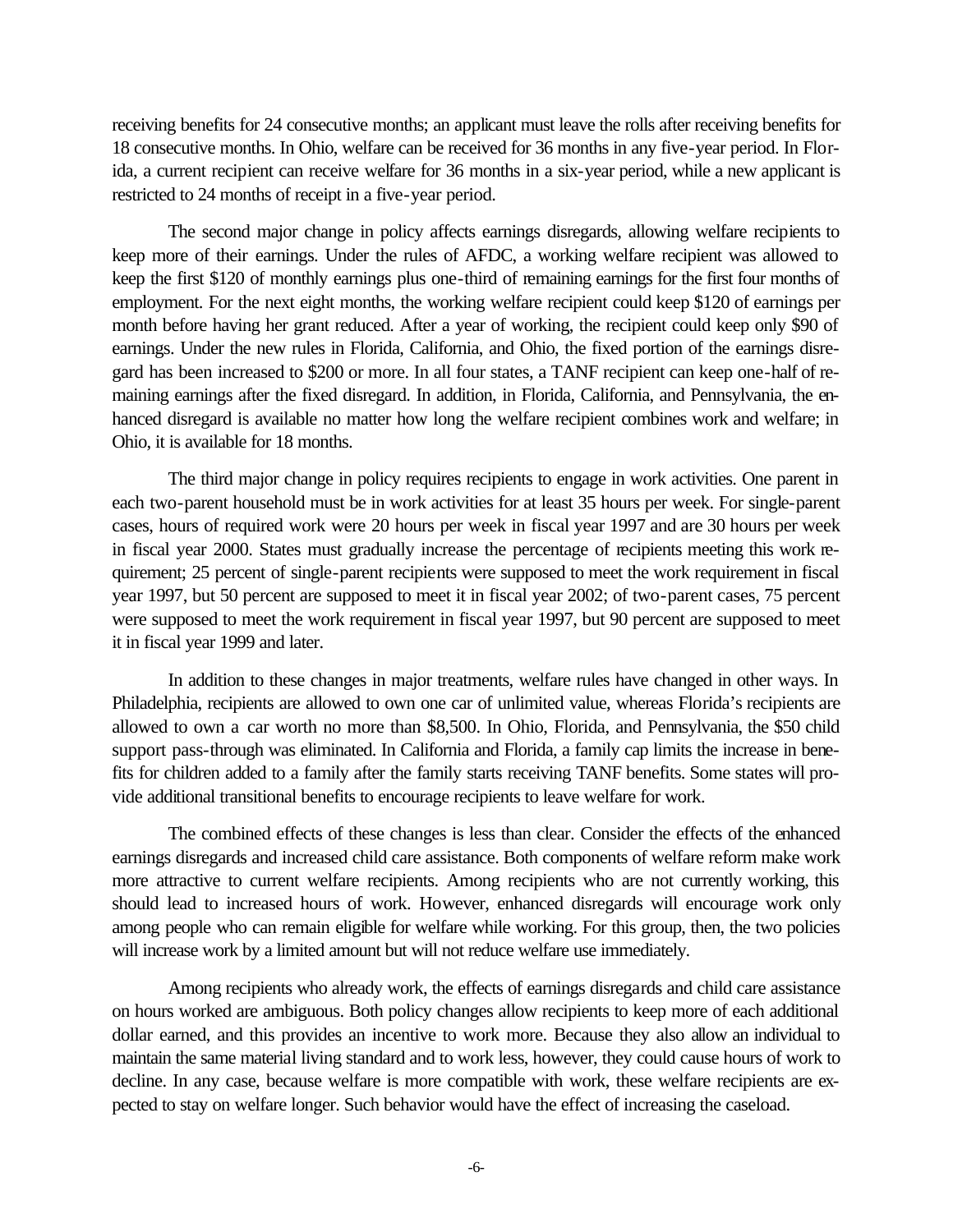For people not currently receiving welfare, earnings disregards and child care assistance make welfare more attractive. In the absence of some countervailing condition that makes welfare unattractive, this group's welfare use should increase. Further, because of the availability of welfare, their hours worked should decline.

Because of the combined effects of earnings disregards and child care assistance for the different groups, it is clear that the welfare caseload is likely to increase and that employment is likely to increase, but hours worked could either rise or fall. Total hours worked could decline even among recipients, although that is very unlikely. Over the longer term, the effects of these policies are even less clear. Although enhanced disregards and child care assistance will initially increase welfare caseloads, the work experience acquired could lead to higher-paying employment opportunities, which would entail both greater work effort and a lower caseload.

The presence of time limits does not alter the foregoing analysis or diminish the ambiguity associated with these components of welfare reform. Rather, it increases the uncertainty about the overall effects of welfare reform on some outcomes. For some individuals, time limits might make welfare less valuable and thus discourage welfare use. For these individuals, hours worked are expected to increase. For many potential recipients, however, the time limits do not constitute a constraint on behavior, and policies such as enhanced disregards make welfare a more attractive form of temporary assistance, increasing welfare use and perhaps lowering hours worked. Overall, then, time limits should increase the effects of welfare reform on employment, make the effects on welfare caseloads unclear, and leave the effects on hours worked ambiguous.

The ambiguities associated with the effects of the likely components of welfare reform motivates the Urban Change impact study. Because theory provides little guidance about the impacts of reform, only empirical analysis can shed light on the study's key questions. Both positive and negative impacts may occur, leaving open the question of the magnitude of these effects and the net impact of TANF on individuals, their communities, and public sector budgets.

## **II. The Proposed Design: A Multiple Cohort Analysis**

The process of measuring the effects of welfare reform on individual outcomes has three distinct steps. The first step is to measure the outcomes of interest for those affected by the changing welfare environment. The second step is to identify a counterfactual state for the changing welfare environment and to measure outcomes for this counterfactual state. The third step is to compare outcomes for the changed environment and its counterfactual, thereby calculating the *impact* of the change. Expressed as a simple equation, this looks as follows:

Impact Welfare Change = (Outcome|Welfare Change) – (Outcome|No Welfare Change)

The last term in this relation is the *counterfactual*. Because it is easy to measure outcomes for those affected by the policy change, the search for an appropriate research design centers on finding the best method of estimating the counterfactual.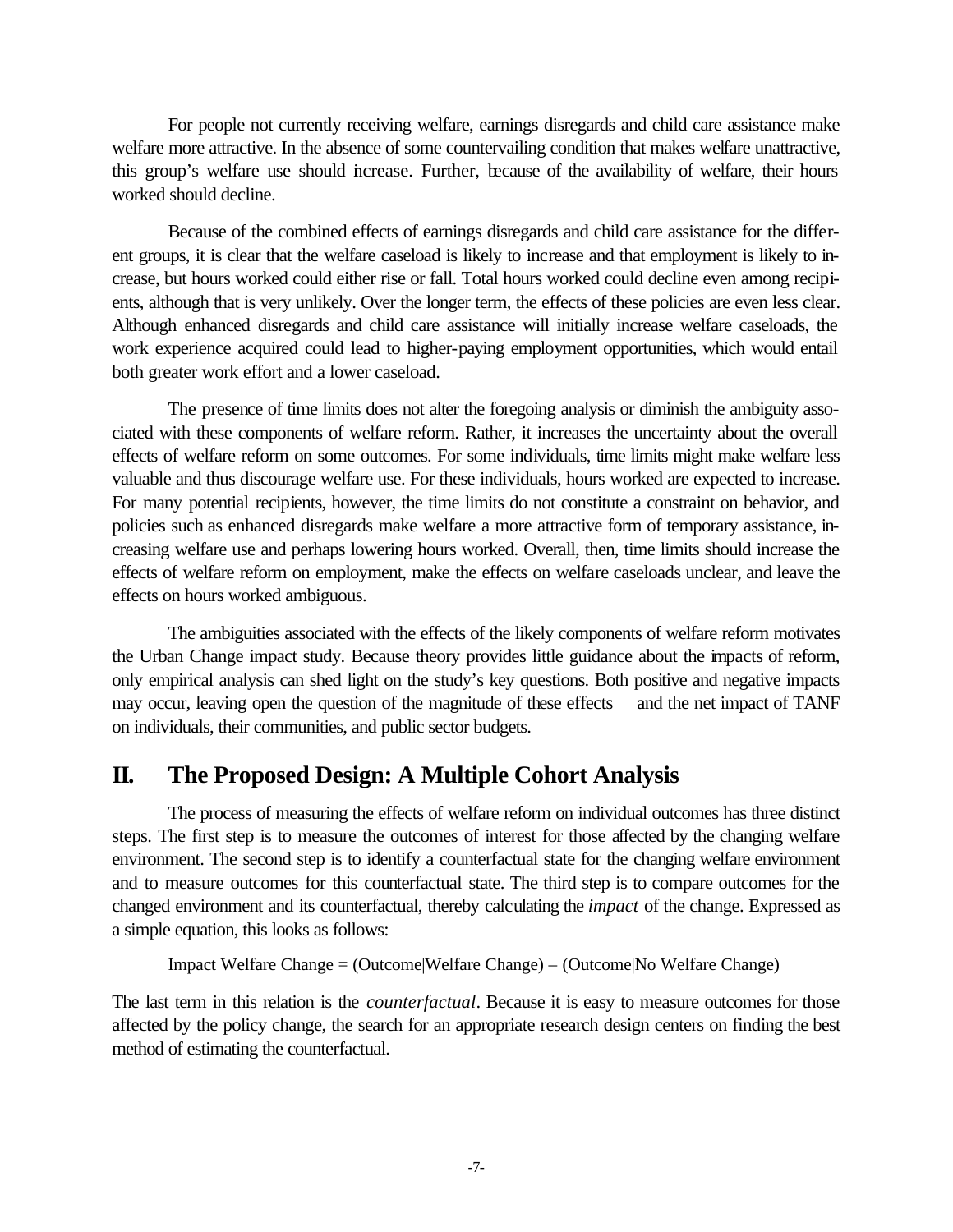#### *Alternative I: Random Assignment*

The research design most commonly used by MDRC to obtain the counterfactual outcome is random assignment of some individuals to a control group that is denied access to the program being studied. As is widely understood, the randomness of the procedure by which a control group is created protects the estimated program impacts from virtually all potential sources of bias. However, random assignment has several important drawbacks. First, it is expensive and difficult to implement. Second, it often raises ethical questions. The third and most important drawback is that random assignment is useful only in situations in which the control group represents the intended counterfactual. Arguably, the changes in U.S. welfare policy since 1996 do not constitute such a situation. Although it is theoretically possible to randomly assign welfare recipients to a traditional AFDC program kept in place for research purposes only it would be difficult to isolate traditional AFDC control group members from the system-wide and community-wide changes going on around them. Therefore, a random assignment design does not seem a feasible option for this evaluation of welfare reform.

#### *Alternative II: Cross-Sectional Comparisons*

A related nonexperimental method of evaluating a new policy is to compare outcomes for different individuals, some of whom are subject to welfare reform, some of whom are not. This type of approach requires constructing or finding a *comparison group* that is the nonexperimental equivalent of the control group used in experimental evaluations. For a comparison group to provide an appropriate counterfactual, two conditions must be met, namely, (1) that the comparison group not be subject to a treatment and (2) that the comparison group be comparable to the program group in all aspects relevant to both the treatment and the outcome.

In evaluating the effects of TANF, neither requirement can be met. The global nature of the welfare changes makes it unlikely that a relevant comparison group can be found that is not itself affected by welfare reform. Nonexperimental evaluations of other policy changes have sometimes used variation in programs across states or counties to isolate a program's effects. However, all states were affected by the TANF legislation, and even though there is variation in welfare programs across the states, such variation is probably insufficient to produce a compelling counterfactual for welfare reform itself.

#### *Alternative III: Time-Series Analysis*

Many policy changes have been evaluated by examining changes in outcomes over time. There are many different types of such time-series designs, but ultimately they all use the past as the primary source from which to create a counterfactual to measure the effects of an intervention. Time-series analyses are popular, because they are intuitively appealing. They also offer a very compelling source of causal inference by imposing a temporal order on otherwise ambiguous relationships among variables.

The simplest example of a time-series design is known as a *before-after analysis*, which is easy to understand and quite popular with journalists, politicians, and voters. This design simply compares an outcome measured before a change takes effect with the same outcome measured after the change. A hypothetical example of a before-after analysis would be a comparison of Los Angeles County's welfare caseloads in 1994 and 2000. Such a design would not be considered for the Urban Change project because of the many problems inherent in such a comparison. These problems manifest themselves as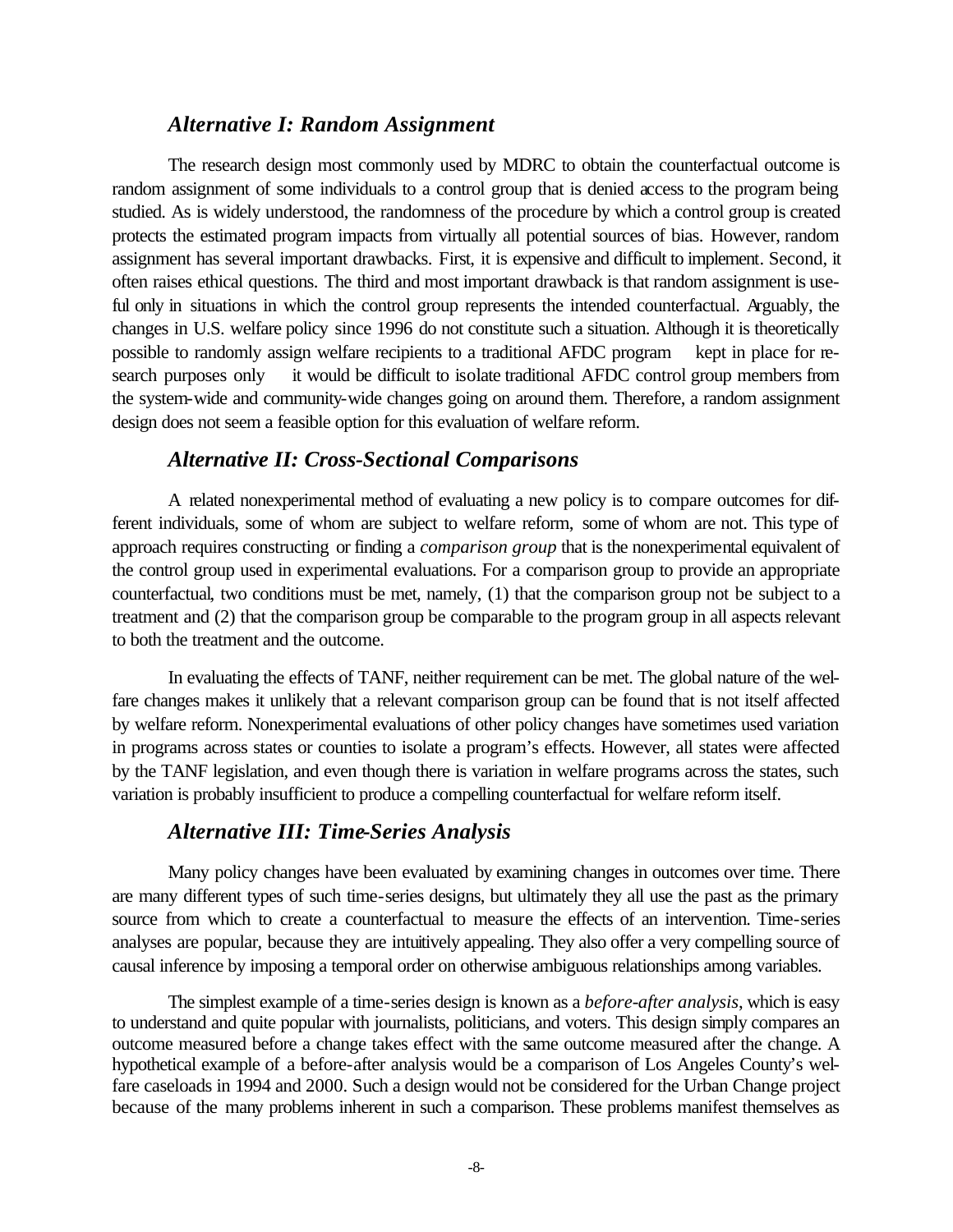three different threats to the internal validity of the analysis, namely, (1) maturation, (2) history, and (3) regression to the mean (Cook and Campbell, 1979). Following is a brief discussion of these validity threats.

**Maturation.** Maturation bias is the most obvious threat to validity and also the easiest to eliminate. Maturation represents the idea that outcomes may gradually change over time as a result of natural processes. For example, any welfare recipient will, over time, leave the rolls as her youngest child reaches the age of 18. Or, in another example, a city's rate of welfare receipt may gradually increase as middle-class households move away to suburbs outside the city limits.

Maturation bias in a two-point time-series design is illustrated in Figure 2, in which time is represented on the horizontal axis while a generic outcome Y is represented on the vertical axis. The researcher observes outcomes only at two points — point A, showing the outcome prior to the policy change, and point B, showing the outcome after the policy change. The dotted line shows an unobserved underlying trend in Y. Without knowing the trend, a researcher might attribute the change in Y between points A and B to the program, estimating its effect on Y to be b-a*.* However, the trend shows that this conclusion is wrong. Pre-program measure A is not a good counterfactual for post-program measure B. Instead, the appropriate comparison would be between points C and B, producing an estimated effect of b-c, which is the exact opposite of the original estimate. To address this problem, the researcher needs to add data about point D to the analysis, thereby allowing one to predict the location of point C (by extrapolating the line DA) and forming an appropriate counterfactual for post-program outcome B*.* This means that, given a stable trend in Y, all that is needed to prevent maturation bias is to find one or more pre-program points D to obtain a good estimate of the counterfactual C*.*

**History.** A more difficult problem is created by the second validity threat, history. In studying the effects of a policy change, the problem of history occurs when a second, unrelated change occurs after the new policy goes into effect. Figure 3 provides an example.

Assume that there are sufficient pre-program data to estimate a trend for outcome Y. That is, assume that the researcher can observe point D and point A and, by extrapolation of line DA, that point C is chosen as the counterfactual. To this researcher, b-c appears to be the impact of the new program. Unknown to the researcher, however, a second event has occurred that affects outcome Y. An example of this event could be the enhancement of the local JOBS (Job Opportunities and Basic Skills Training) program or a state-mandated reduction in welfare grants, unrelated to the new TANF legislation. In the example shown in Figure 3, the event changed the direction of the underlying (unobserved) trend line, directing it downward, toward point C. This means that the true impact of the second event (welfare reform) is b-c' instead of b-c. The difference is attributable to history bias.

The extent of history problems in time-series analyses is determined by a number of different factors, including (1) the number and spacing of individual observations of Y, (2) the ability to identify the event causing the bias, (3) the ability to separate the timing of different events, and (4) the size of the spurious effect on Y relative to the program effect. In other words, a time-series design is least likely to suffer from history bias if there are observations at many points in time, if important events are widely spaced, if there are data for all relevant time-varying variables, if changes are sudden and timing is precise, and if program effects are large compared with anything else that may occur simultaneously.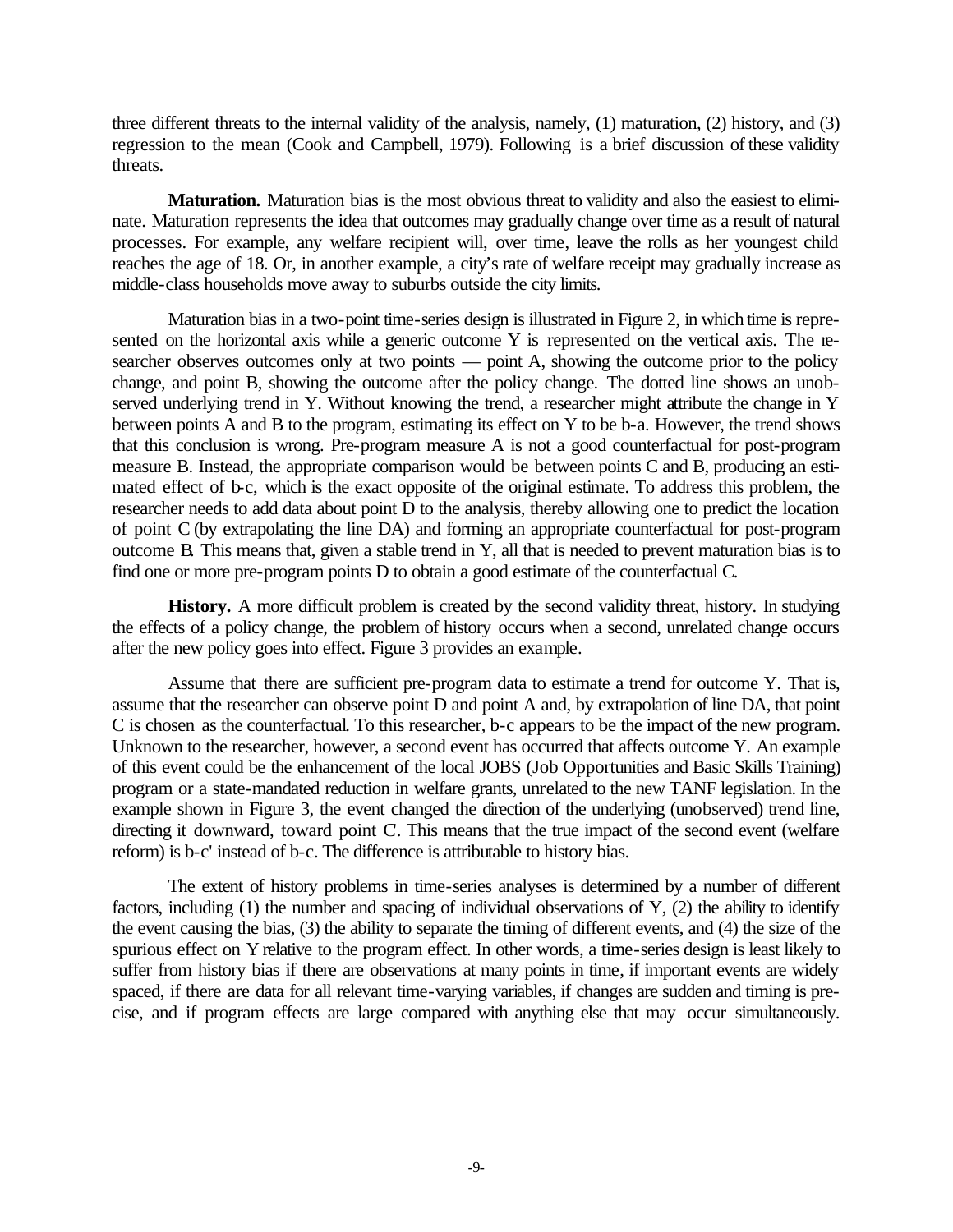





**Outcome**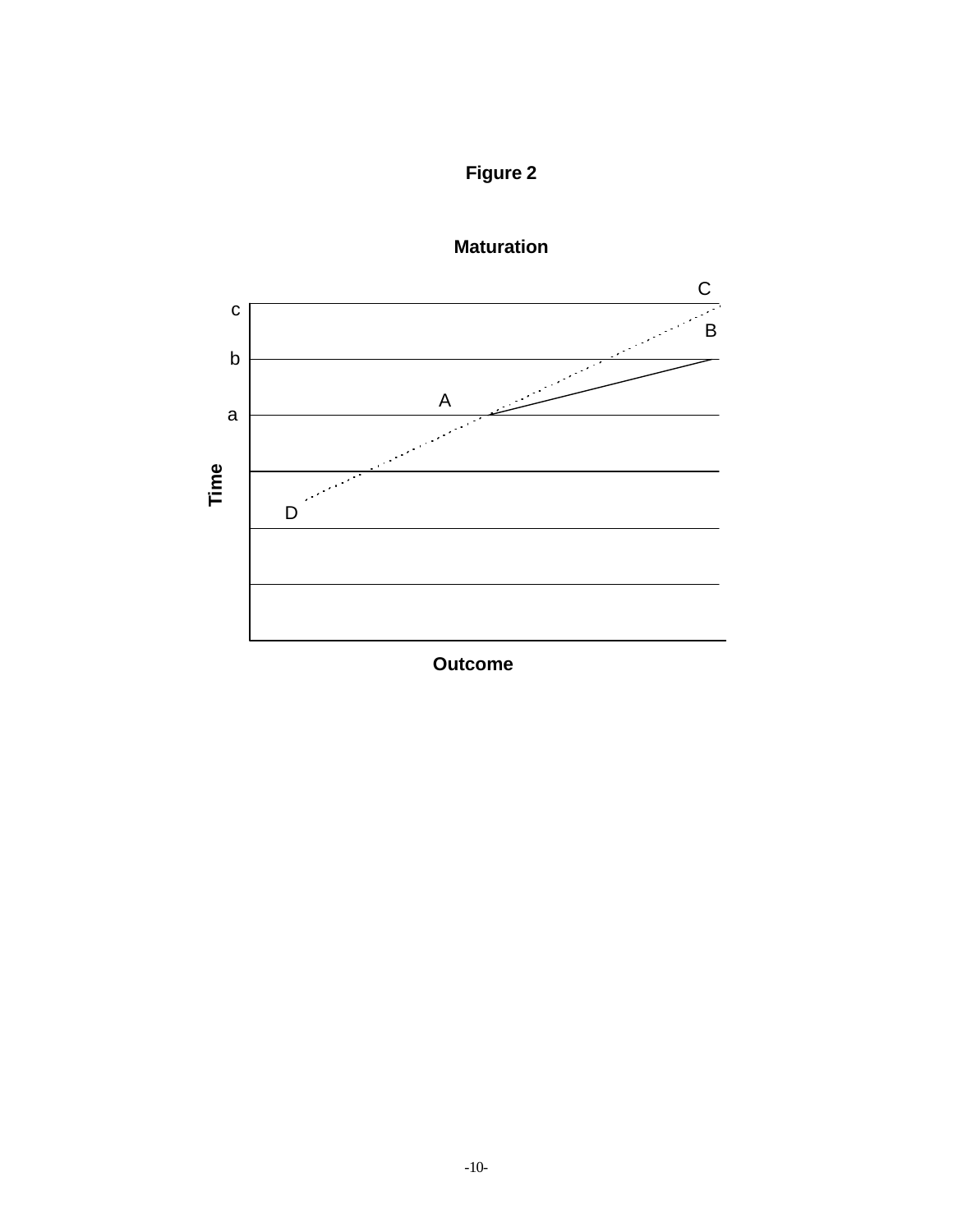



**History**

**Outcome**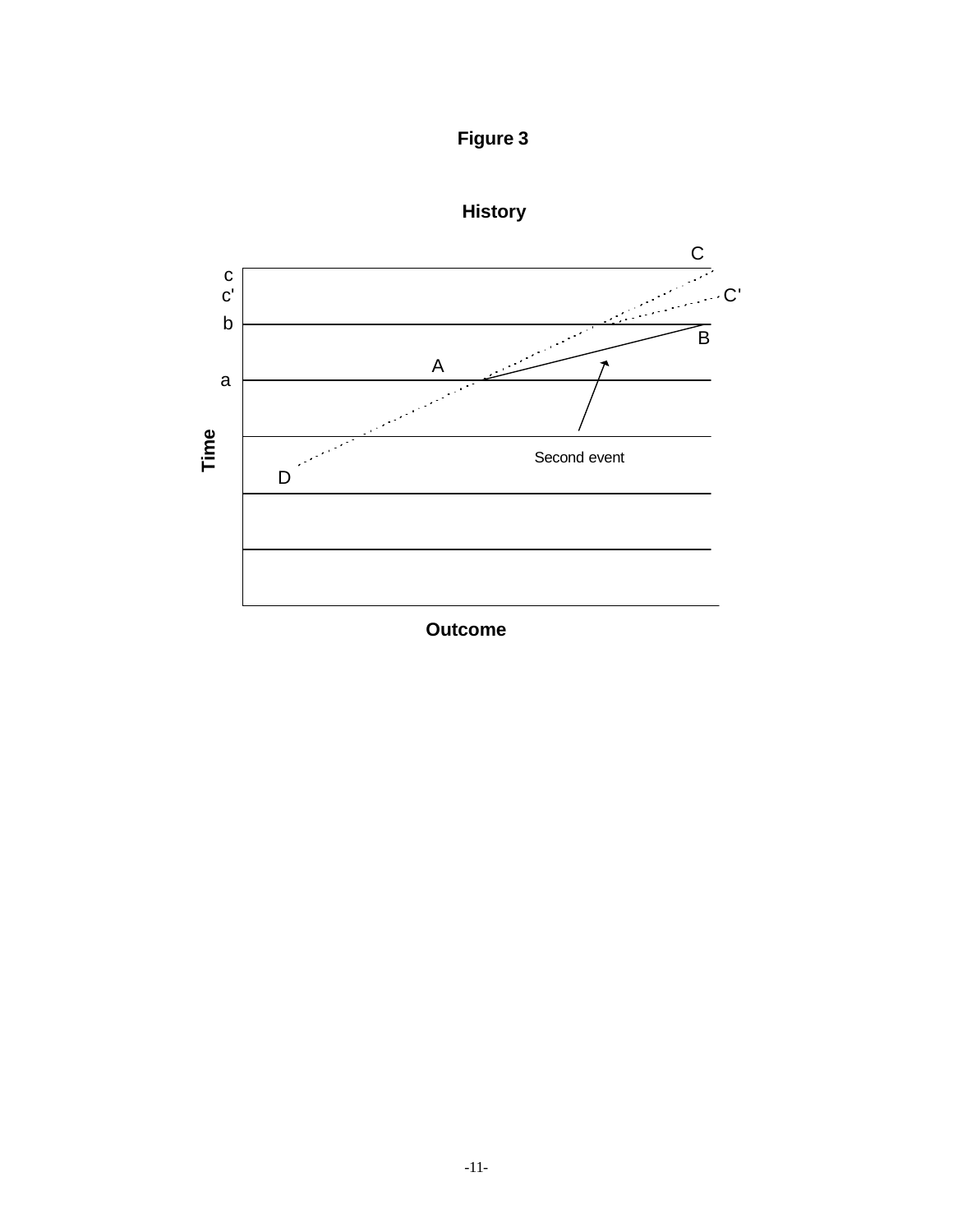(The discussion below about more developed research designs will return to these criteria.)

**Regression to the mean.** This third type of bias prevalent in time-series designs is a special type of maturation bias that is much more difficult to control with pre-program data because the underlying trend is not linear. Consider Figure 4. The dotted line shown in earlier figures has been replaced by a slow-moving "wave" that is centered on an underlying trend line (not shown). From each extreme point of the wave, the outcome has a tendency to move back toward the underlying mean. This movement reflects a "natural" tendency and is considered unrelated to the underlying trend and also unrelated to any events happening along the way.

In many situations, regression to the mean is a simple source of random variation, which does not cause estimates to be systematically biased. However, there are situations in which the selection of a sample or its exposure to a treatment systematically occurs at the same time as an extreme in the oscillating trend. Applying to receive welfare is a good example of such a situation. At the time of application, people are likely to have reached a natural low in their earnings and other resources; the implication is that those outcomes will likely increase by themselves without any additional intervention. Such a low is often referred to as the "pre-program dip," and it is a serious problem in many evaluations that rely on time-series designs.

Figure 4 shows an extreme example of the potential bias from regression to the mean. Using points D and A to estimate the underlying trend, a counterfactual is created at point C. However, the real trend follows the dotted line (rather than the dashed one), leading to the real unobserved counterfactual at point C'. The bias is the sum of bc' and cb*.* 

The only way to prevent a bias such as this one (while still remaining within a time-series framework) is to collect enough pre-program data to reliably estimate the underlying trend line. If the periodic ups and downs in Y are spaced widely apart, however, this means going back in time several years at least. Such history may not always be available. $<sup>1</sup>$ </sup>

#### *Alternative IV: Combinations of Cross-Sections Over Time (Cohort Analysis)*

An approach that combines the advantages of cross-sectional analysis with the advantages of time-series analysis would use information about several cross-sections chosen at different points in time. An analysis using this type of approach is commonly referred to as *cohort analysis*, because it compares different cohorts of people drawn from essentially the same population over time. Cohort analyses have been popular in situations where there is frequent turnover of the population of interest, for example, in the evaluation of school reform programs, where the same grade can be compared over multiple school years.

In a cohort analysis, some of the cross-sections are selected from data collected before welfare reform, and some are selected from data collected after welfare reform. The cohorts selected before welfare reform provide comparison groups that have the advantage of not having

l

<sup>&</sup>lt;sup>1</sup>Note that on an aggregate level, regression to the mean can also be a serious problem. As particular social problems (such as crime) reach periodic peaks, new policies to combat them may gain support and be put into place. The social problem subsequently declines, leaving policymakers and politicians proud of their achievement. Next, interest in the social problem weakens, funding goes down, and the social problem begins a new (natural) upswing, generating calls for increased funding and new programs once again.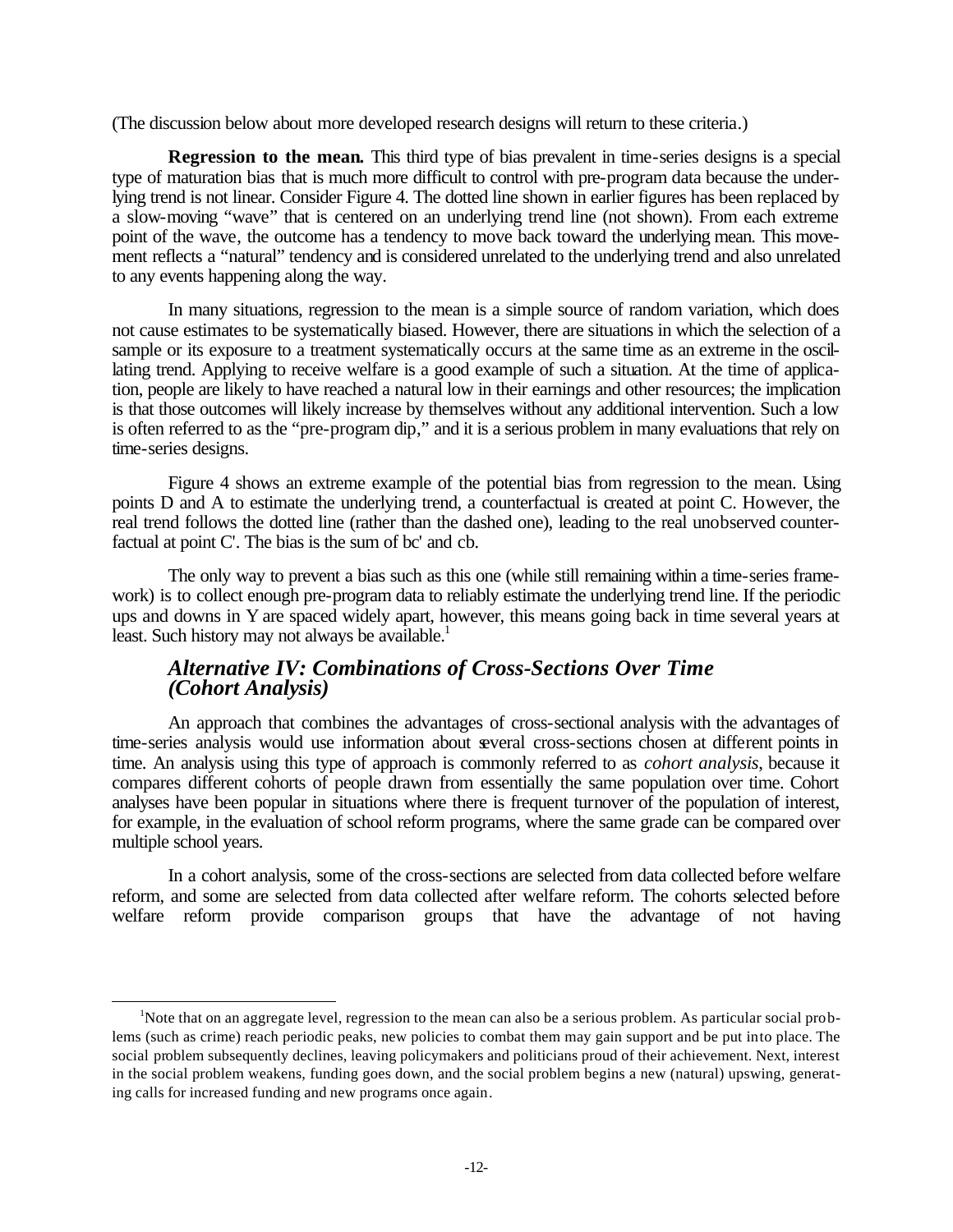



# **Regression to the Mean**

**Outcome**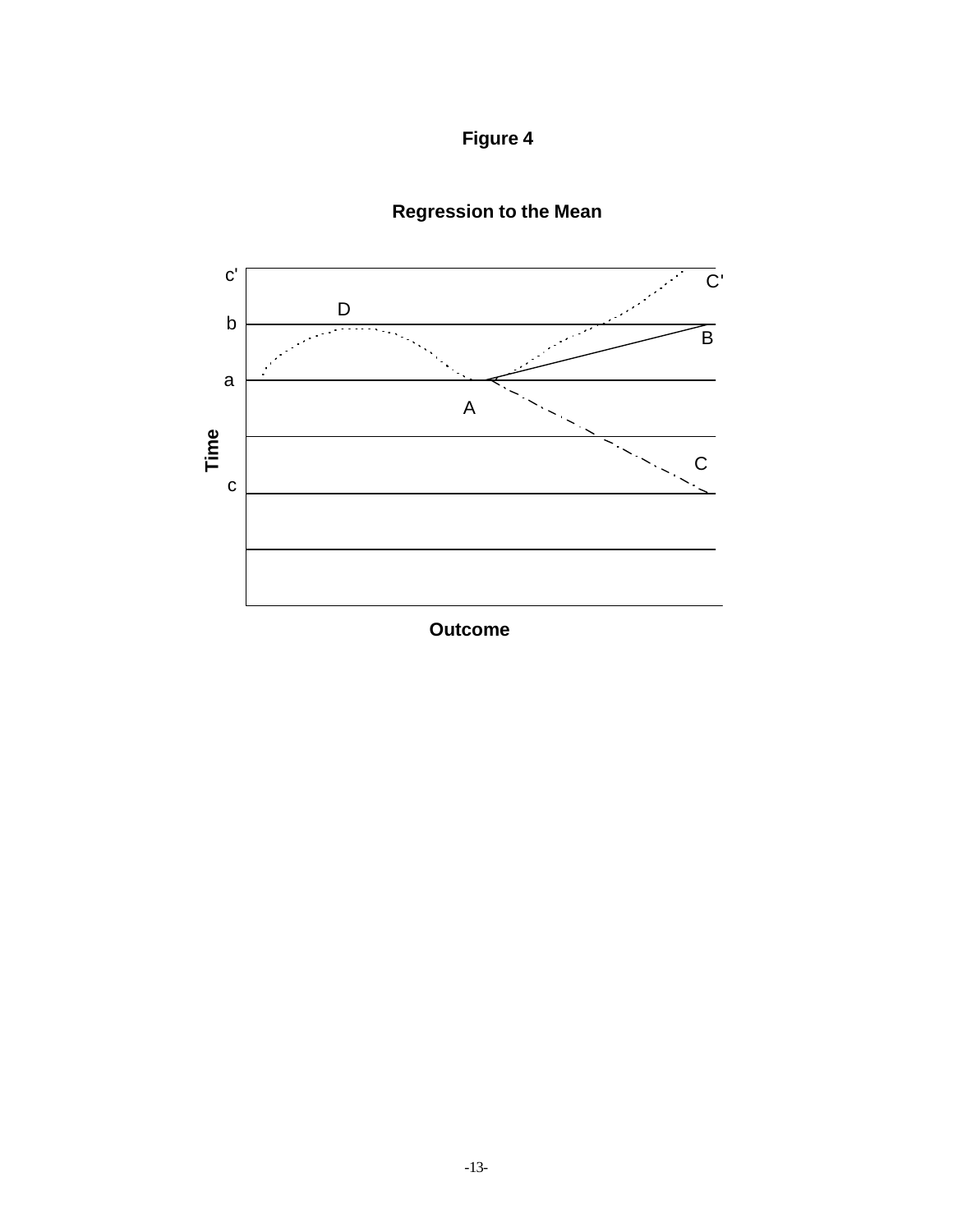been subject to welfare reform (at least at the point of selection). Comparability of different cohorts could be achieved by choosing similar individuals at different points in time — provided that the population of interest does not change dramatically over time.

While combining the benefits of the time-series approach and the cross-sectional approach, the cohort analysis addresses important drawbacks in each. Compared with a straight time-series analysis, a cohort analysis is more robust in withstanding biases from maturation and regression to the mean, because subsequent cohorts being compared are similarly selected and thus are at similar points on their trend lines. Compared with a straight cross-sectional approach, an earlier cohort functions as a powerful and intuitively appealing comparison group, which by construction originates in the same population.<sup>2</sup>

Even though cohort designs address some of the problems inherent in time-series and crosssectional analyses, some caveats remain. The most important problem concerns the threat of *history*. As in a time-series analysis, the definition of the "treatment" includes all relevant changes occurring during the time that separates the different cohorts. Therefore, when an outcome is affected by multiple changes in policy or economic circumstances that occur in a short period of time, it may be very difficult to attribute any of the changes in the outcome to one particular event or program. It is possible to alleviate this problem by drawing multiple cohorts in relatively short intervals (that is, in months or quarters instead of years), thereby introducing more variation into the analysis and producing a more comprehensive picture of developments over time.

Another potentially important problem concerns the issue of the comparability of cohorts. If people self-select into a certain population, cohorts drawn from that population will reflect the underlying selection process. To the extent that this selection process is exogenous to the program being evaluated, there is no problem; unfortunately, however, there are many situations imaginable in which the selection process would be affected by changes in the program. A clear example of such a situation would be an analysis of outcomes for pre- and post-reform cohorts of welfare recipients. If welfare reform affects who goes on welfare (through entry or deterrence effects), a comparison of outcomes for welfare recipients in different years may suffer from severe selection biases. Therefore, it is necessary either to establish conclusively that there are no entry or deterrence effects or to select cohorts from a more neutral population, whose composition is unaffected by changes in the welfare environment.<sup>3</sup>

The design proposed for the Urban Change impact analysis extends the idea of multiple cohorts one step further, by following each cohort over time. Thus, rather than being a combination of crosssections over time, the multiple cohort analysis will be a combination of panels over time. The next section indicates the intuitive thinking behind this approach by offering several hypothetical examples.

l

 $^{2}$ Ideally, one's cohort would be determined by exogenous (and essentially random) factors — like year of birth — in which case, a cohort analysis becomes like a natural experiment.

 $3$ It is also possible to adjust estimates for measured differences in the demographic characteristics of different welfare cohorts.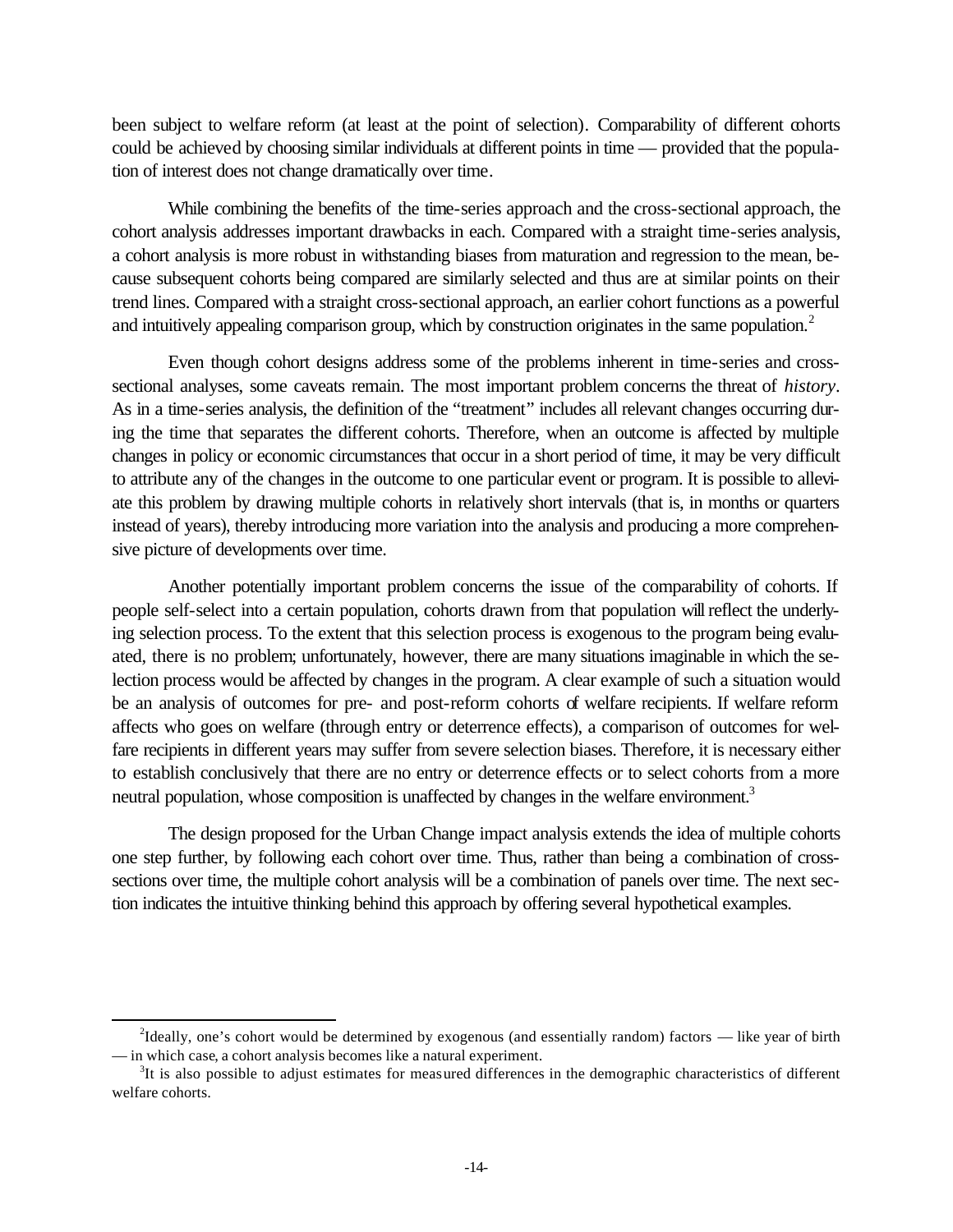# **III. Hypothetical Examples of Multiple Cohort Analysis**

Figure 5 is a graphical example of multiple cohort analysis that demonstrates the robustness of the design in withstanding a type of maturation bias. If this were the Urban Change impact analysis, each downward-sloping line might represent everyone who had received Food Stamps at any time during the year when the line is first drawn. The line labeled A, for example, might be the proportion receiving welfare among everyone who received AFDC or Food Stamps for any month in 1993. Likewise, lines B, C, and D would show the proportion receiving AFDC over time for everyone who received AFDC or Food Stamps in 1994, 1995, or 1996, respectively.

In this imagined case, welfare reform appears to have no effect. It is true that the 1997 cohort — defined just after TANF went into effect — receives less and less welfare over time. However, each successive cohort shows exactly the same reduction in its welfare use over time. The reduction in welfare use over time for Cohort A is just as great as for Cohort D, as well as for all other cohorts.

It is easy to extend this example to other cases in which changes over time represent ongoing trends. For example, it is possible that the recent declines in welfare caseloads have resulted because welfare recipients leave welfare faster than in the past. With the multiple cohort design, it is possible to correct for *systematic* changes in the rate at which people leave welfare. In particular, it is possible to ask (1) whether welfare spell lengths were decreasing even before welfare reform went into effect and (2) whether further decreases in welfare spell lengths after TANF represent part of the preexisting trend or an acceleration of that trend.

The multiple cohort design may also make it easier to detect and correct for history bias. Figure 6 provides an example to demonstrate this possibility. In this example, welfare receipt for each cohort declines over time. However, several other changes also appear to be happening. In this hypothetical example, at the time that welfare reform went into effect, near the end of 1996, welfare receipt for each cohort jumps up considerably. This could represent the effects of enhanced earnings disregards that were implemented in most states as part of the TANF changes. This hypothetical site has a two-year time limit, as Florida does for the most job-ready recipients. Two years after the implementation of TANF, welfare receipt in this example drops for all cohorts that existed at the time of welfare reform. This could represent the effects of cases closing as individuals hit their time limit.

One other change also appears in Figure 6: About a year before welfare reform, welfare receipt drops considerably for all cohorts. This may be an example of history bias. Without noting the change, one would expect welfare receipt to be much higher after TANF reform, which would lead to understating the effect of TANF on welfare receipt. In the multiple cohort design, however, the same change would be observed in each cohort, and one would infer that something had happened at this point to change the trajectory of welfare receipt for the various cohorts. Having multiple cohorts, one would also note that this is an unusual change that does not appear to reflect the normal patterns of welfare receipt. The change occurs three years after Cohort A is observed, two years after Cohort B, and a year after Cohort C. For all three cohorts, however, the event happens near the end of 1995. After correcting for this change, one would correctly note the large jump in welfare receipt when TANF reforms went into effect.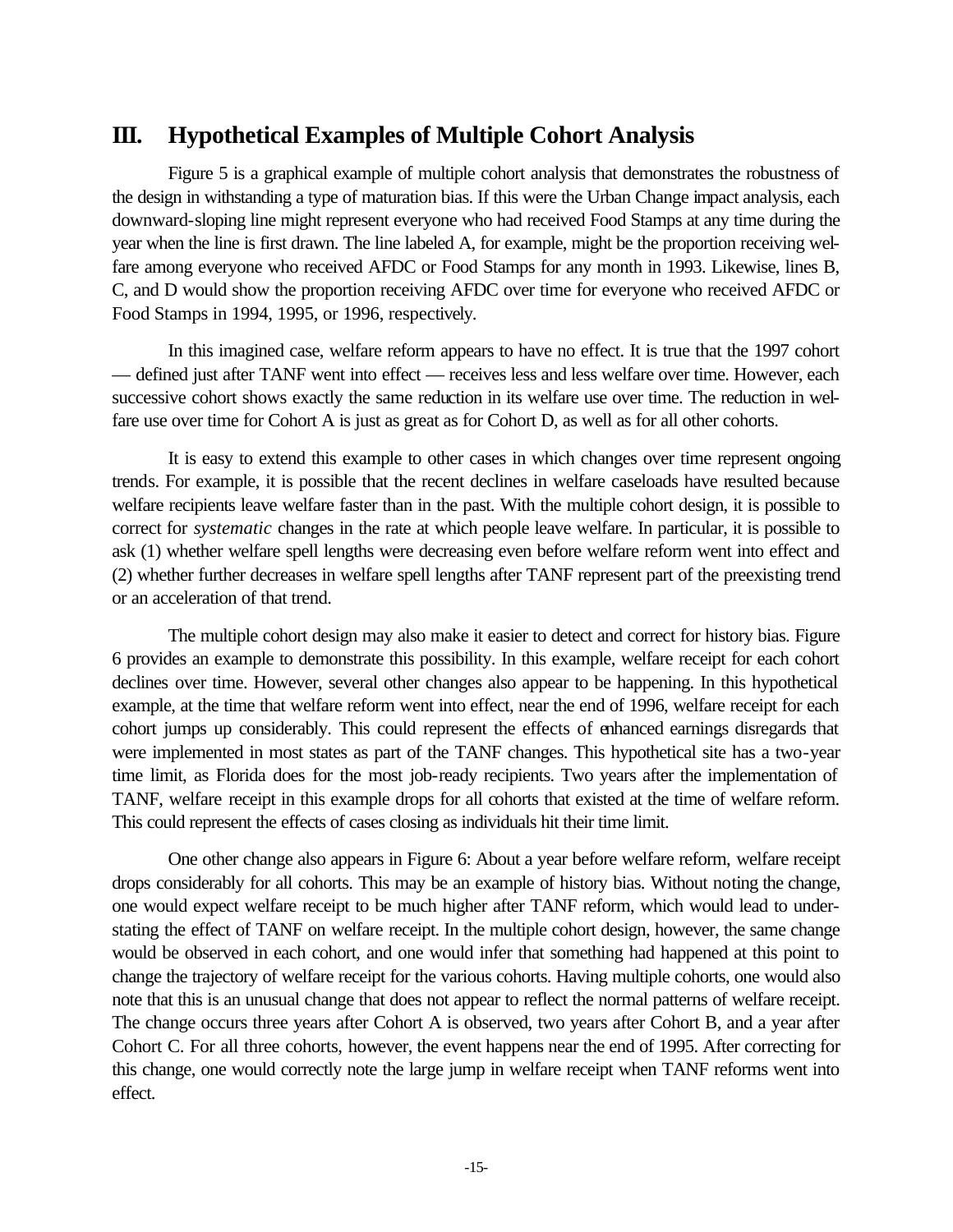



#### **Hypothetical Example of Multiple Cohorts: Welfare Reform Has No Impact**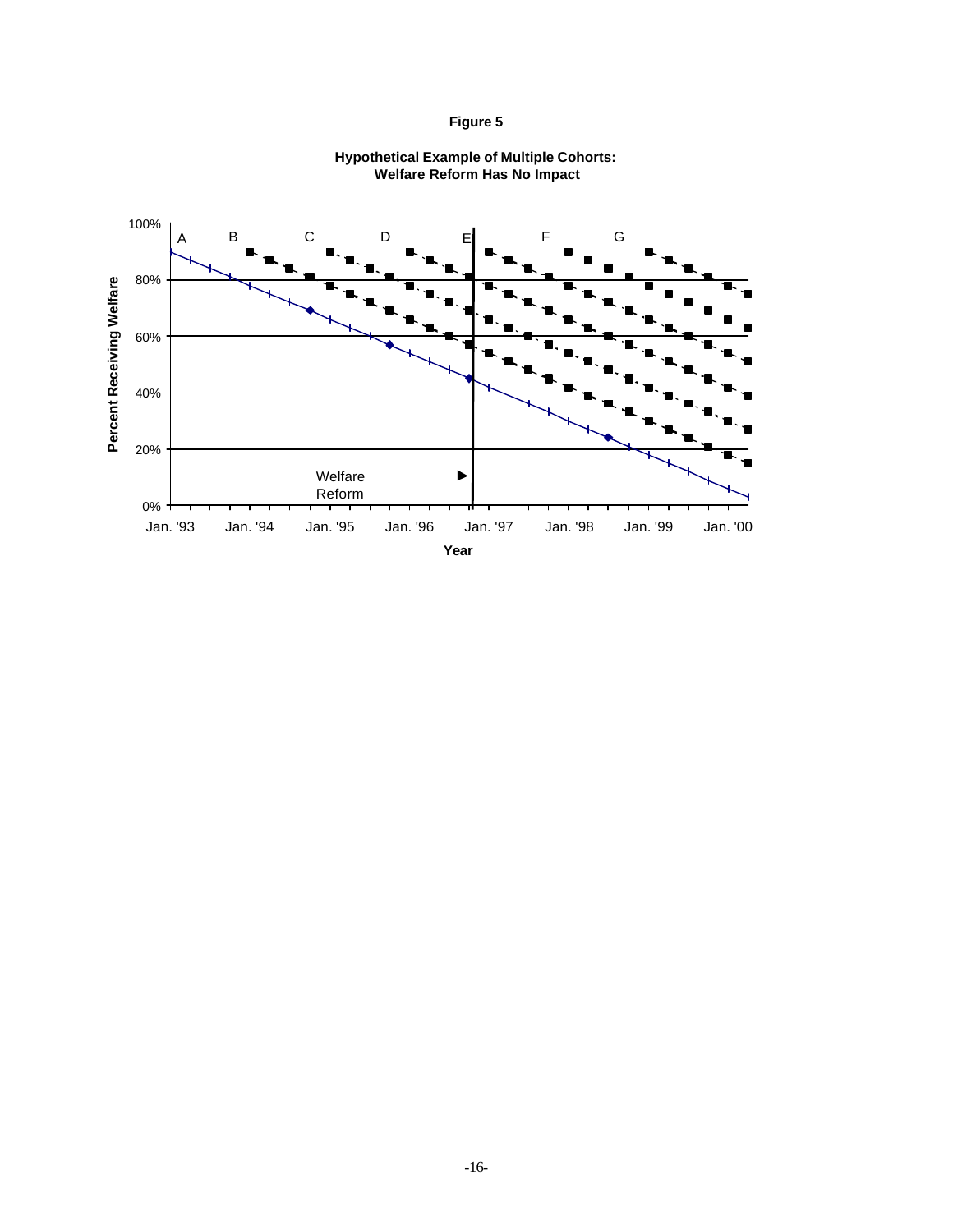

**Hypothetical Example of Multiple Cohorts: Initial Reform Increases Caseloads; Time Limits Reduce Caseloads**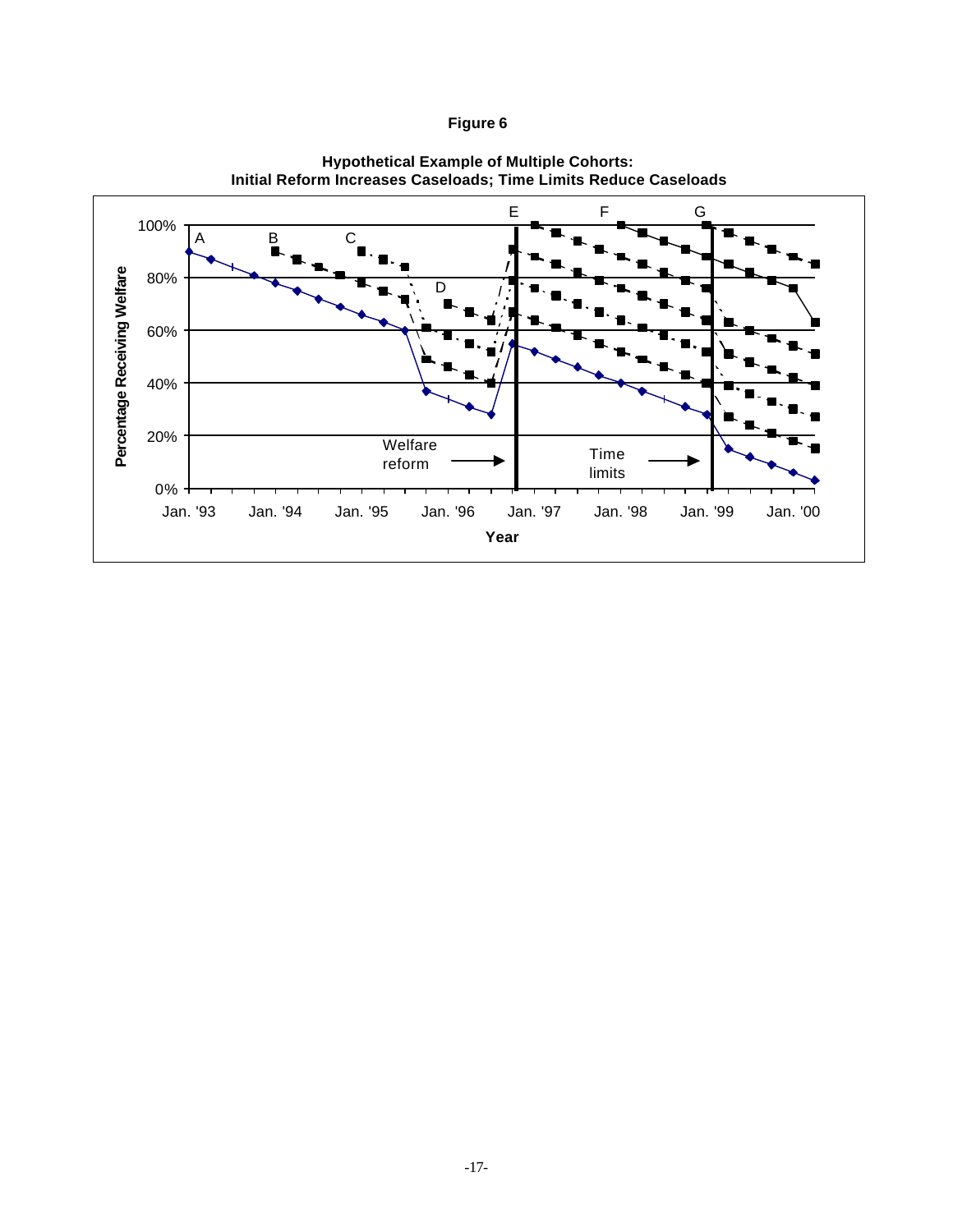This example also highlights how important the implementation research and the other components of the Urban Change project are to the impact analysis. Changes in the example appear to have happened at three points in time — the end of 1995, the end of 1996, and the end of 1998. If such changes were to occur, implementation research would help in interpreting the changes. For example, the federal reform went into effect in October 1996, but many states did not implement reform until much later. In Los Angeles County, for example, the TANF program did not go into effect until 1998. Implementation research will help identify when the reforms were fully implemented, so that one would know whether the change that is shown for 1996 might represent the effects of new TANF policies. In Figure 6, the change shown at the end of 1998 might reflect time limits. For example, it could represent Florida's 24-month time limit. Implementation research would have revealed, however, that Florida gave extensions to most cases who hit its 24-month time limit, so that the hypothetical changes shown for late 1998 cannot represent the effects of time-limit case closures. More generally, the results of implementation research will be a key to understanding how and when policies were changing. Likewise, ethnographic interviews will be a key to understanding how welfare recipients understood and viewed the policy changes and when they did so.

If reality could be held as constant as the cohorts in these examples, very few cohorts would be needed. Only two pre-reform cohorts are needed to pick up the simple trends that are shown, and no other events appear to be changing the behavior of the cohorts' members. Figure 6 shows a more realistic hypothetical example that attempts to make clearer why many cohorts are needed to conduct a credible cohort analysis. Figure 7 demonstrates a case in which welfare receipt has both a systematic component (it is generally declining over time for each cohort) and a random component (welfare receipt for each cohort jumps around quite a bit).

Figure 7 indicates that it might be quite difficult to infer the effects of welfare reform. As in Figure 6, welfare receipt increases considerably when welfare reform goes into effect, and it decreases considerably when time limits begin to close cases. But do these changes really reflect the policy changes, or could they represent particularly large random shocks that are similar in character to the changes that are making welfare receipt rates jump around both before and after welfare reform? The more cohorts contained in the analysis, the better the analysis will be able to separate random variation over time from trends or changes caused by welfare reform. The more narrowly spaced the cohorts, the smaller will be the variations from period to period, and the better able the analysis will be to discern changes resulting from changes in welfare policy. The next two sections use real data to investigate the amount of natural variation in several outcomes across cohorts and, by extension, to indicate how large the effects of welfare reform will have to be before one can reliably separate them from natural variation.

## **IV. Random Assignment Evaluation as Multiple Cohort Analysis**

The simplest example of a cohort analysis is a random assignment evaluation, in which a cohort called the control group is compared with a cohort called the program group. Even the terms of a random assignment evaluation can be used in discussing multiple cohort design. The time during which a cohort is first observed is analogous to the period of random assignment. The periods after that are similar to the periods of follow-up in an experimental design. Finally, the age of a cohort is analogous to the amount of time that has passed since random assignment.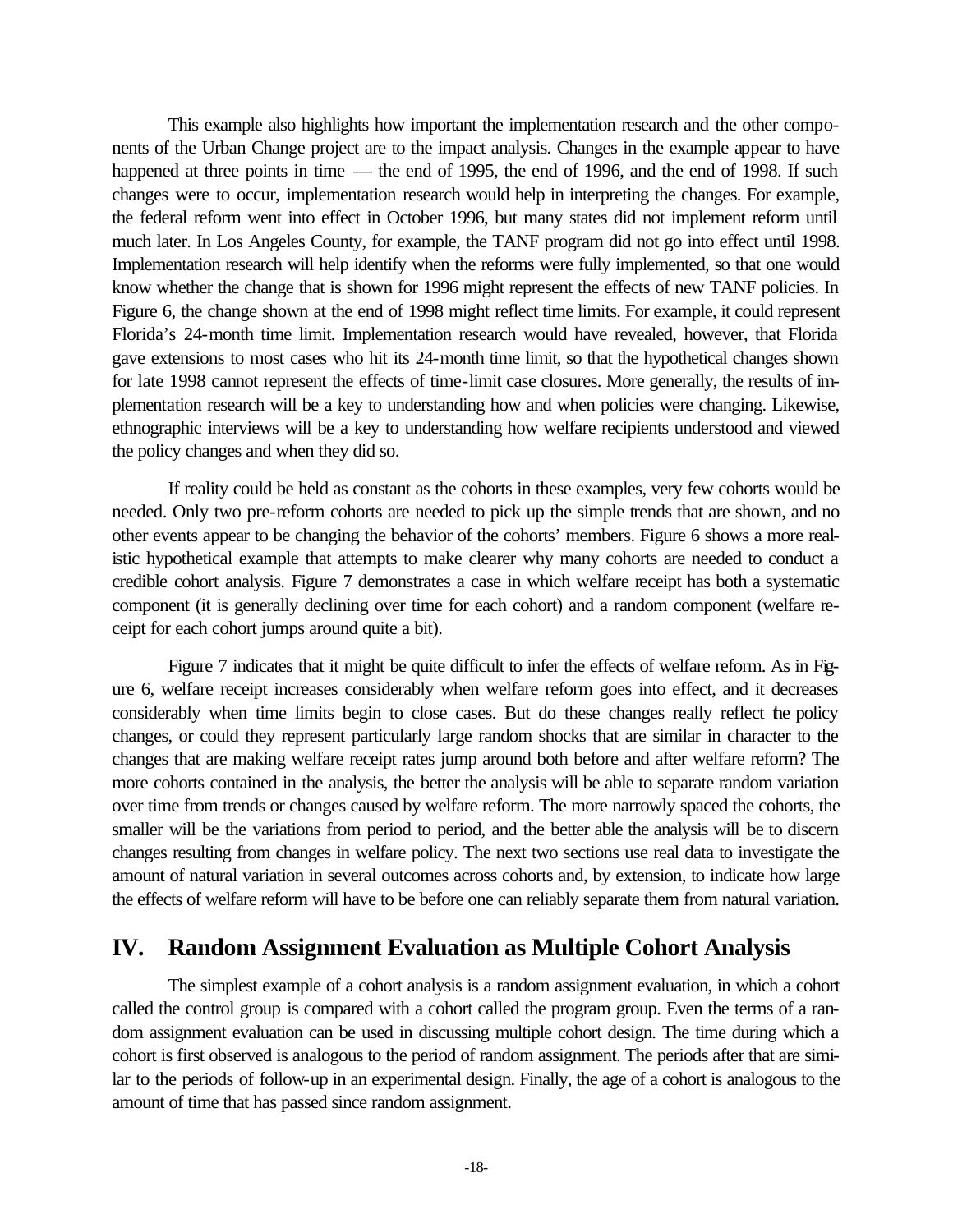| n<br>Ш |  |
|--------|--|
|--------|--|



#### **Percentage Receiving Welfare in Several Imagined Cohorts: All Cohorts Are Affected by Unspecified Time-Specific Changes**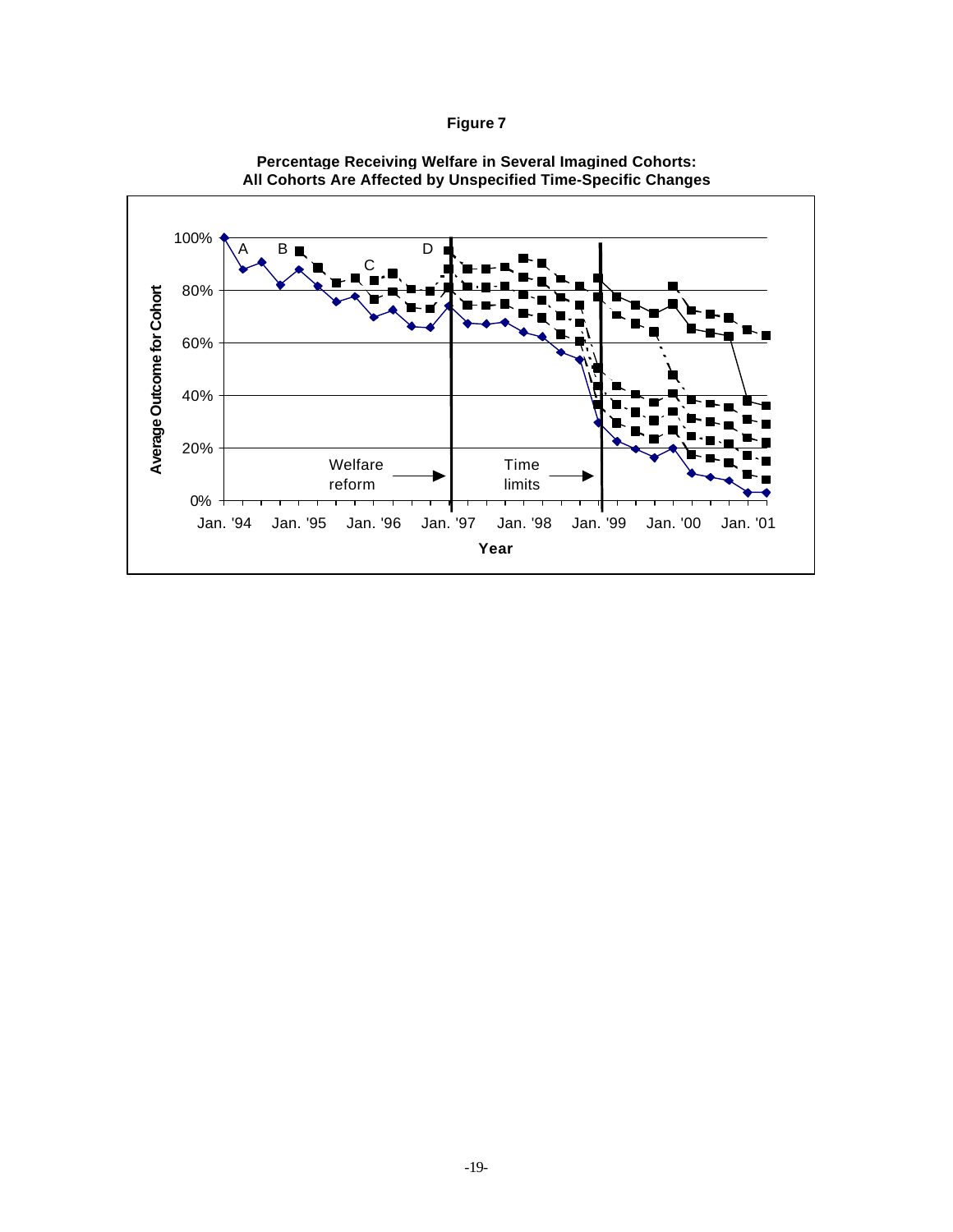To provide an example of a multiple cohort analysis, this section analyzes data from MDRC's evaluation of Florida's JOBS program, Project Independence. From July 1990 through August 1991, applicants for AFDC and AFDC recipients at the point of redetermination were randomly assigned to treatment and control groups in seven counties in Florida.<sup>4</sup>

If the entire randomly assigned sample of control group members and program group members from the evaluation is used, the analysis provides experimental impacts of the program. The first column of Table 2 shows results of such an analysis; that is, it shows the difference in the average outcomes for program group members and control group members. According to the experimental results, Project Independence had consistently modest impacts, decreasing AFDC receipt by 2 to 3 percentage points in most quarters of follow-up and increasing employment by no more than 2 percentage points in any quarter.

#### *Bias in a Nonexperimental Multiple Cohort Analysis*

A random assignment evaluation differs from a nonexperimental cohort analysis in one crucial respect. In a random assignment evaluation, each cohort contains both the program (treatment) group, which is subject to the new policy, and the control group, which is not. As a result, the program and control groups not only are similar in demographic characteristics and past experiences but also live in the same economic and policy environment (with the exception of the policy being tested). In contrast, in a nonexperimental analysis, at any point in time, either all members of a cohort have experienced the new policy or none of them has. As a result, impacts from a nonexperimental cohort analysis such as will come from the Urban Change project will confound the true impact of the policy change with other differences that exist between the cohorts.

Since the true impacts of Project Independence are known, data from the evaluation of that program provide an excellent opportunity to investigate how estimates of impacts are biased by changes in the economy and by changes in policy unrelated to the treatment. In the middle of the period of random assignment for the evaluation of Project Independence, the economy worsened. Between January and July 1991, state-wide unemployment rates increased from about 6 percent to about 8 percent, and welfare caseloads grew from about 150,000 to about 170,000 (Kemple, Friedlander, and Fellerath, 1995). Moreover, in the first part of 1991, the State of Florida cut staffing for Project Independence and cut subsidies for child care for the program's participants. These changes suggest that there should be differences among cohorts — higher earnings and less welfare a year after random assignment for the later cohorts if their labor market potential and history were better; lower earnings and more welfare a year later if the cut in funding made it harder for these people to make the transition from welfare to work.

To examine the bias in a nonexperimental cohort analysis, Table 2 also presents two alternative estimates of the impacts of Project Independence. The second column compares outcomes for program group members who were randomly assigned between July and December 1990 with outcomes for control group members who were randomly assigned after December 1990. The third column compares outcomes for program group members who were randomly assigned after December 1990 with

l

<sup>4</sup> For more information on Project Independence, see Kemple, Friedlander, and Fellerath, 1995.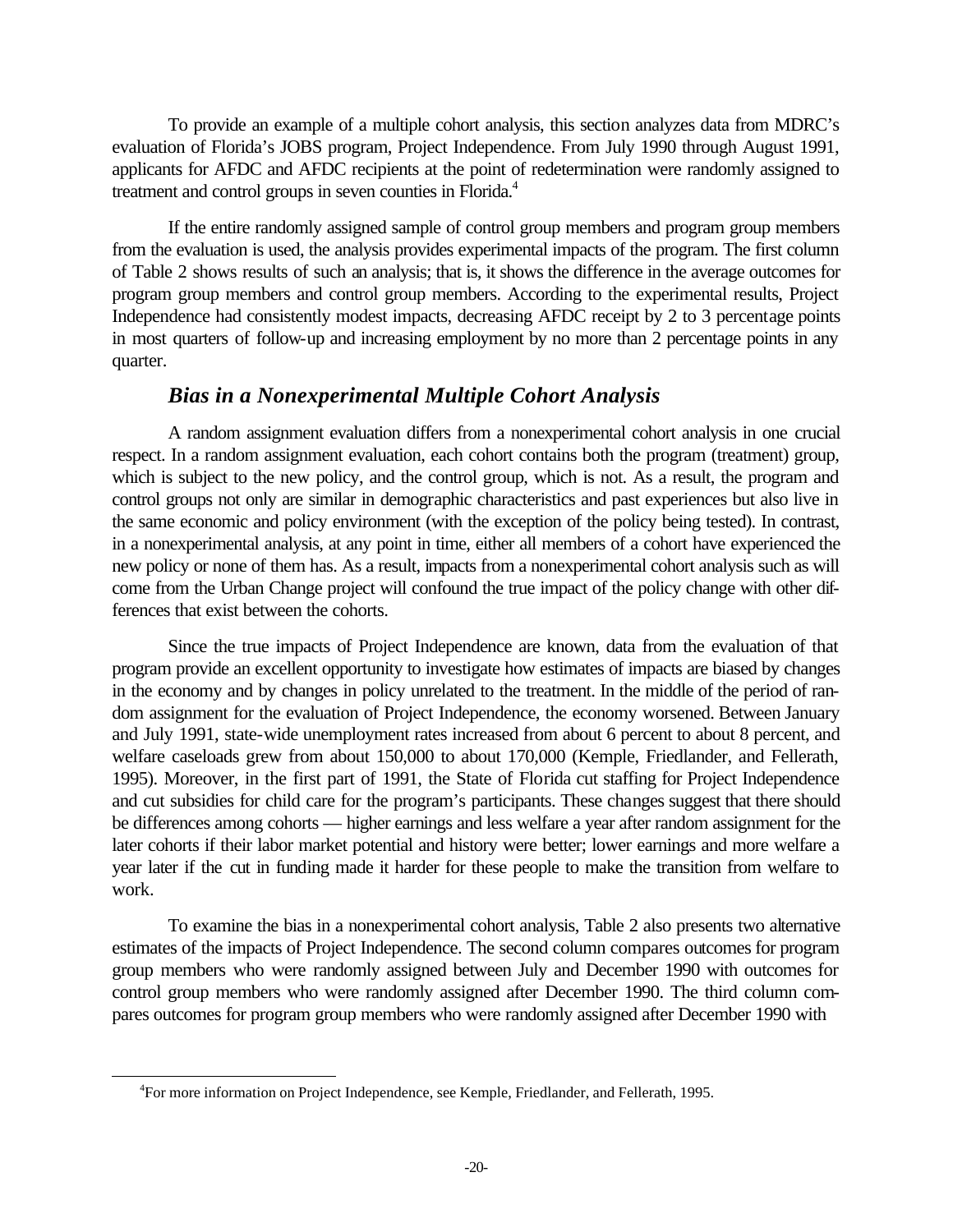#### **Table 2**

|                                                    |                         | <b>Alternative Cohort Estimates</b> |                            |
|----------------------------------------------------|-------------------------|-------------------------------------|----------------------------|
|                                                    |                         | <b>Estimated Impact</b>             | <b>Estimated Impact</b>    |
|                                                    |                         | <b>Using Program Group</b>          | <b>Using Control Group</b> |
|                                                    | <b>Estimated Impact</b> | Cohorts 1 and 2 and                 | Cohorts 1 and 2 and Pro-   |
|                                                    | Using All Individuals   | <b>Control Group Cohorts</b>        | gram Group Cohorts 3       |
| Quarter of Follow-up                               | Randomly Assigned       | 3 Through 5                         | Through 5                  |
| $\triangle FDC$ receipt $\left(\frac{9}{6}\right)$ |                         |                                     |                            |
| Quarter 1                                          | $-1.1$                  | $-3.4$                              | 1.3                        |
| Quarter 2                                          | $-3.2$                  | $-4.7$                              | $-1.0$                     |
| Quarter 3                                          | $-4.0$                  | $-7.8$                              | 0.0                        |
| Quarter 4                                          | $-3.5$                  | $-7.6$                              | 0.7                        |
| Quarter 5                                          | $-2.5$                  | $-5.2$                              | $-1.2$                     |
| Quarter 6                                          | $-2.4$                  | $-1.2$                              | $-5.9$                     |
| Quarter 7                                          | $-2.3$                  | 3.3                                 | $-9.3$                     |
| Quarter 8                                          | $-1.8$                  | 6.3                                 | $-9.0$                     |
| Quarter 9                                          | $-1.2$                  | 5.6                                 | $-6.2$                     |
| Quarter 10                                         | $-0.5$                  | 3.3                                 | $-3.7$                     |
| <b>AFDC</b> benefits (\$)                          |                         |                                     |                            |
| Quarter 1                                          | $-15$                   | 46                                  | $-111$                     |
| <b>Ouarter 2</b>                                   | $-32$                   | 51                                  | $-144$                     |
| Quarter 3                                          | $-36$                   | 21                                  | $-112$                     |
| Quarter 4                                          | $-27$                   | 15                                  | $-119$                     |
| Quarter 5                                          | $-21$                   | 46                                  | $-142$                     |
| Quarter 6                                          | $-21$                   | 90                                  | $-201$                     |
| Quarter 7                                          | $-20$                   | 132                                 | $-227$                     |
| Quarter 8                                          | $-16$                   | 151                                 | $-216$                     |
| Quarter 9                                          | $-9$                    | 143                                 | $-189$                     |
| Quarter 10                                         | $\mathbf{0}$            | 120                                 | $-162$                     |
| Employment rates $(\% )$                           |                         |                                     |                            |
| <b>Ouarter</b> 1                                   | 2.3                     | 2.0                                 | 2.0                        |
| Quarter 2                                          | 2.0                     | 1.1                                 | 3.4                        |
| Quarter 3                                          | 1.3                     | $-0.7$                              | 2.6                        |
| Quarter 4                                          | 1.7<br>2.0              | $-0.4$<br>$-0.5$                    | 3.4<br>3.5                 |
| Quarter 5<br>Quarter 6                             | 0.4                     | $-2.3$                              | 4.0                        |
| Quarter 7                                          | 0.8                     | $-2.8$                              | 4.4                        |
| Quarter 8                                          | $-0.2$                  | $-3.8$                              | 2.9                        |
| Quarter 9                                          | 1.0                     | $-2.6$                              | 2.0                        |
| Quarter 10                                         | 0.5                     | $-2.0$                              | 0.6                        |
| Earnings (\$)                                      |                         |                                     |                            |
| Quarter 1                                          | 33                      | 12                                  | 53                         |
| Quarter 2                                          | 77                      | 26                                  | 150                        |
| Quarter 3                                          | 45                      | $-17$                               | 75                         |
| Quarter 4                                          | 46                      | $\overline{4}$                      | 100                        |
| Quarter 5                                          | 49                      | $-16$                               | 99                         |
| Quarter 6                                          | 51                      | $-37$                               | 178                        |
| Quarter 7                                          | 28                      | $-76$                               | 76                         |
| Quarter 8                                          | 6                       | $-60$                               | 111                        |
| Quarter 9                                          | 32                      | $-75$                               | 81                         |
| <b>Ouarter</b> 10                                  | 39                      | $-57$                               | 112                        |

### **Estimated Impacts of Project Independence on Quarterly Rates of AFDC Receipt, AFDC Benefits, Employment Rates, and Earnings**

SOURCES: Kemple et al., 1995, and calculations using data from the evaluation of Project Independence.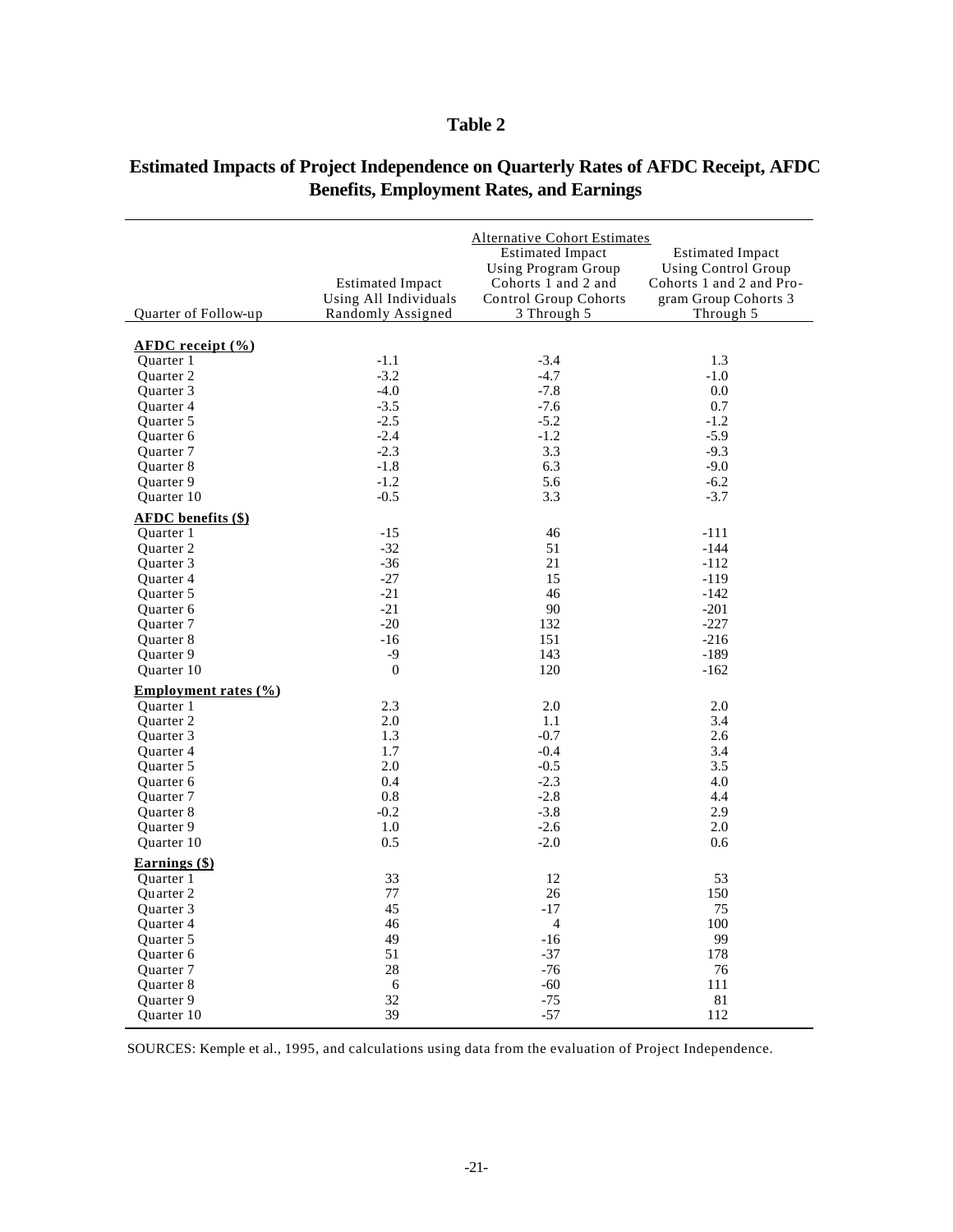outcomes for control group members who were randomly assigned between July and December 1990.<sup>5</sup> In other words, to obtain these alternative estimates, part of the program group is compared with part of the control group. Unlike an experimental comparison, however, the alternative analyses use program group members who were randomly assigned at one point in time and control group members who were randomly assigned at a different point in time. As a result, the two groups being compared are not necessarily similar, because they were randomly assigned at different points in time.

The alternative analyses imply quite different effects of the treatment. The first alternative (the second column in Table 2) implies that Project Independence initially lowered welfare receipt by more than indicated by the experimental estimates. In the last few quarters of follow-up, however, estimates using this alternative imply that Project Independence increased welfare receipt later in the follow-up period. In contrast, the second alternative (the third column in Table 2) implies that the impacts of Project Independence are two to four times as high as the experimental estimates. Thus, both analyses produce results that differ from the experimentally estimated impacts, differing by as much as 7 to 8 percentage points in some quarters.

The last three sections of the table repeat the comparisons for three additional outcomes: quarterly AFDC benefits, quarterly employment rates, and quarterly earnings. All three comparisons tell similar stories. The first alternative analysis implies that Project Independence was detrimental, resulting in lower employment and earnings and higher welfare. The second alternative analysis implies that the program was much more successful than the experimental evidence indicates.

This discussion indicates some potential avenues for trying to reduce the bias shown in Table 2.<sup>6</sup> If the current state of the economy is causing the bias, then including contemporaneous measures of the economy, such as the current unemployment rate or employment levels, might ameliorate the bias. If selection is causing the bias, then history might be used as a means of correcting for cohort changes. Likewise, the unemployment rate might be used when a cohort was chosen as a measure of how desperate the case was when it was seen receiving welfare. Finally, if some individuals are affected by changes in the economy more than others, then the reform should be allowed to affect different individuals differently. Some initial attempts at incorporating these factors did not alleviate the biases shown in Table 2.

# **V. Natural Variation in Outcomes Across Cohorts**

l

The results in Table 2 demonstrate that an important source of bias in a multiple cohort analysis is the natural variation in outcomes from time to time. Because the Urban Change impact analysis will use information about millions of individuals composing the universe of welfare recipients, the estimates

 $5$ Daniel Friedlander and Philip K. Robins conducted a systematic study of the bias involved in calculating impacts using cohorts randomly assigned at different times. While they found considerable bias compared with an experimental evaluation using cohorts randomly assigned at the same time, they found that this approach results in smaller biases than other nonexperimental comparisons. See Friedlander and Robins, 1995.

<sup>&</sup>lt;sup>6</sup>Two additional analyses were conducted but are not shown. These analyses attempted to reduce the bias shown in Table 2 by allowing time-specific aggregate changes and by allowing the maturation profile to have a trend across successive cohorts. Although these changes lessened the bias in some cases, they exacerbated the bias in other cases.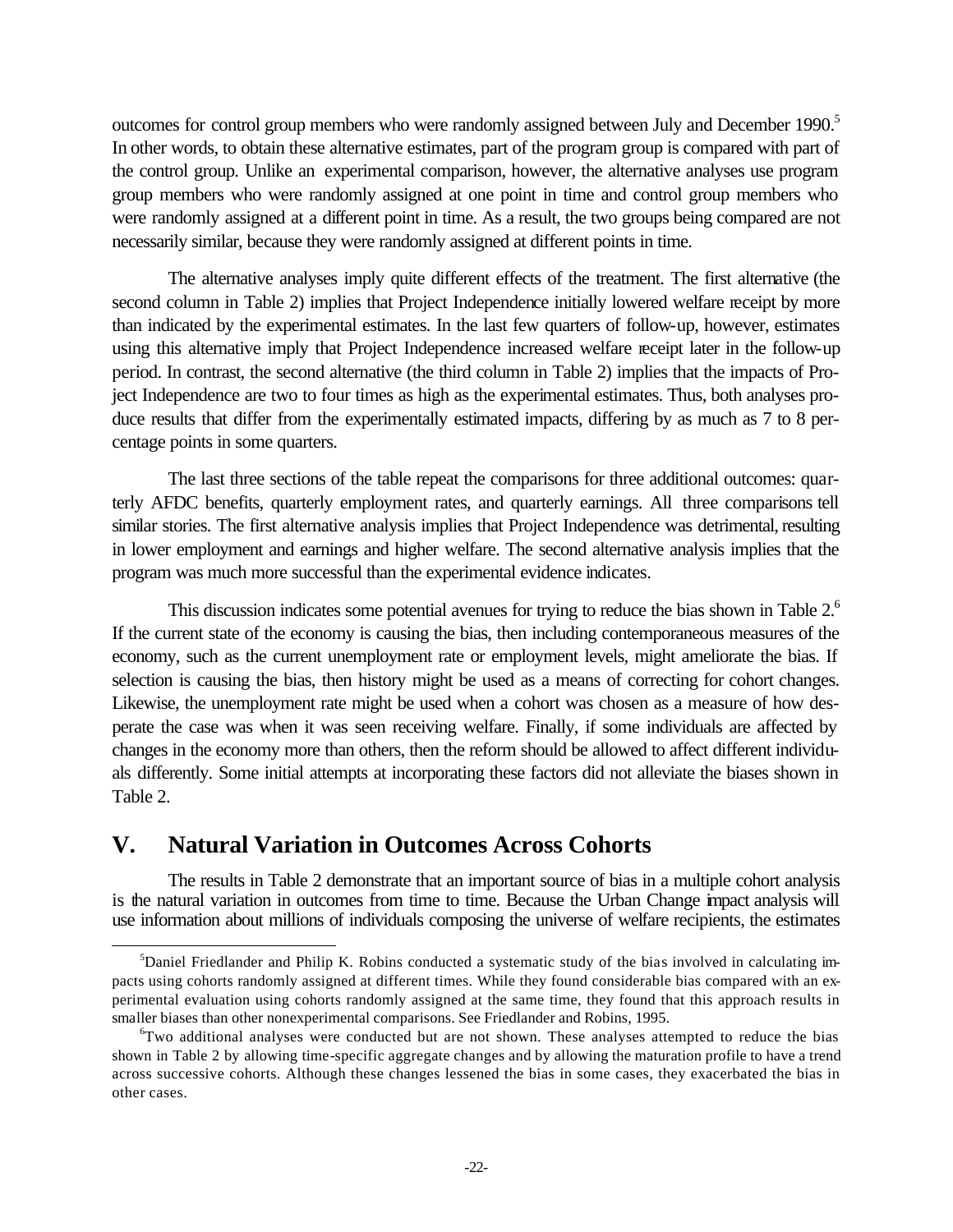will be extremely precise. Nevertheless, conclusions might be wrong if they do not take into account how much variation in employment and welfare receipt normally occurs. To investigate the importance of natural variation over time, two additional data sources will be used to include information about successive cohorts of welfare recipients who were observed when there was no obvious policy change. This exercise will provide a second means of judging how large the impacts of reform will need to be in order to be confident that there has actually been an impact.

#### *JTPA Data*

The first source of data is from an evaluation of the Job Training/Partnership Act (JTPA) of 1982. The JTPA was evaluated using a random assignment design in which welfare recipients were assigned to program and control groups between January 1988 and March 1989. To investigate the variability of earnings and employment across cohorts, three cohorts were artificially defined: cases randomly assigned in the first half of 1988, those randomly assigned in the second half of 1988, and those randomly assigned in the first quarter of 1989. Each cohort contains both program group members and control group members, so that differences between them are not the result of the treatment.

Figure 8 compares monthly earnings after treatment for the three cohorts. The solid line indicates how much higher or lower monthly earnings were for Cohort 2 compared with Cohort 1. Likewise, the dashed line indicates how much higher or lower earnings were for Cohort 3 compared with Cohort 1. Finally, comparing the two lines gives an indication of the difference in earnings between Cohorts 2 and 3. The largest difference is about \$40, in month 12. This can be used as one estimate of the potential bias in a cohort analysis. Suppose that, including hundreds of thousands of welfare recipients, it is found that the average recipient in a cohort after reform earned \$40 more than the average recipient in a cohort before reform. This would increase confidence in the estimate of \$40. Nevertheless, the JTPA sample implies that this change could easily have resulted from normal variation in the monthly earnings of welfare recipients.

Figure 9 makes a similar comparison for monthly employment rates. Between Cohorts 1 and 3 there are substantial differences in employment rates, exceeding 4 percentage points in month 6 after treatment. Cohorts 2 and 3 show an even larger difference in month 12. If the monthly employment rates of a cohort that passed through welfare reform are about 5 percentage points higher than those of an earlier cohort, the JTPA comparison implies that this could result from normal variation in monthly employment rates.

### *Data for First-Time AFDC Recipients in Cleveland*

For each quarter from the third quarter of 1992 through the last quarter of 1994, information was obtained about new AFDC recipients in Cleveland, one of the four cities in the Urban Change study. In each quarter, the sample adds individuals who received AFDC in the first month of that quarter but who had not received AFDC since the beginning of 1990. Then the individual's earnings and the AFDC benefits for the individual's welfare case are followed through December 1995.

This sample provides two useful benchmarks. The first benchmark is how much variation in earnings and welfare receipt occurred in Cleveland *before* welfare reform. If there were a steep decline in benefits before reform, then it could be argued that there needs to be an even steeper decline in benefits during and after reform in order to show that the reform lowered welfare receipt. If there were substantial variation from cohort to cohort in welfare receipt, then any change that occur during the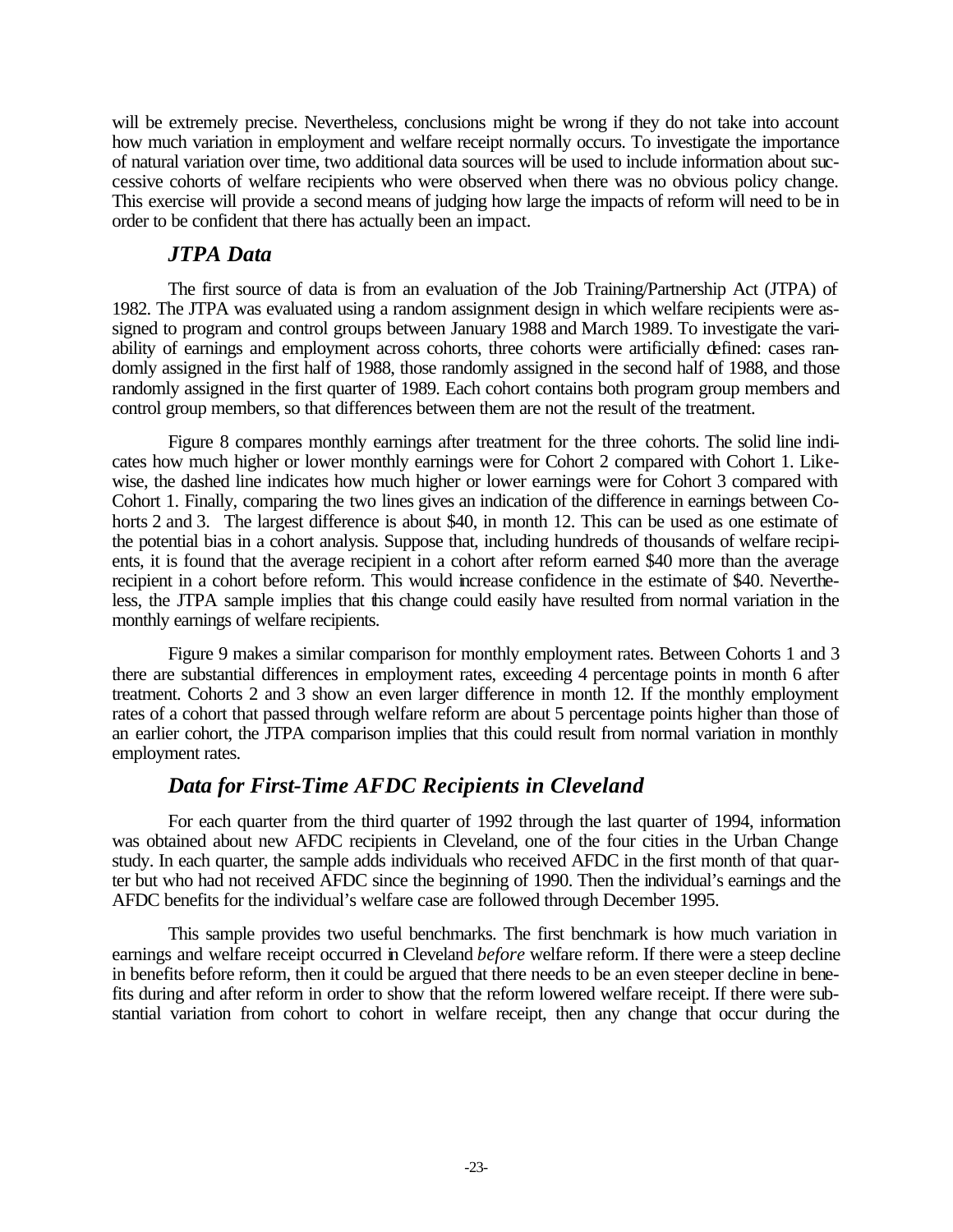

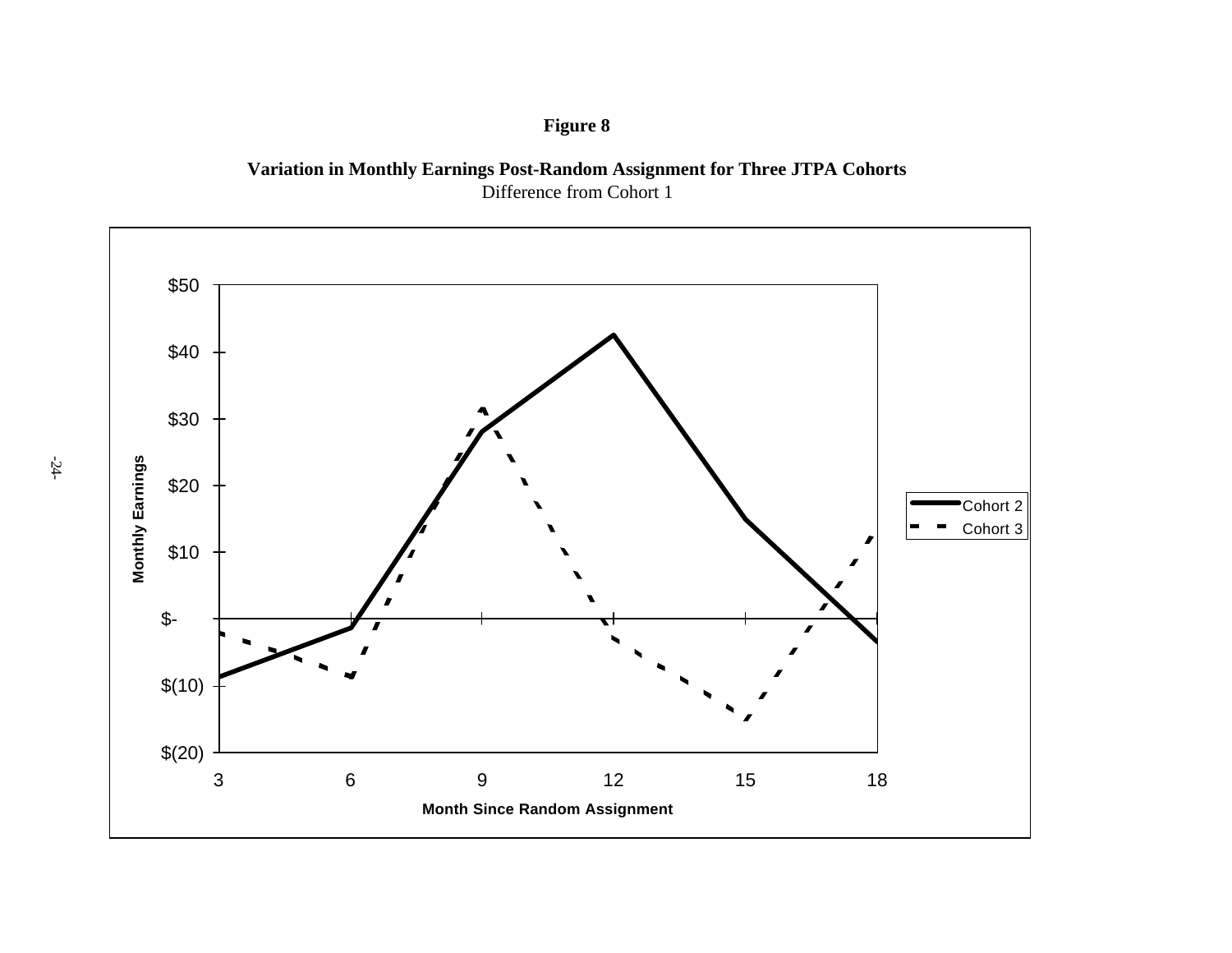

**Variation in Employment Rates Post-Random Assignment for Three JTPA Cohorts** Difference from Cohort 1



-25-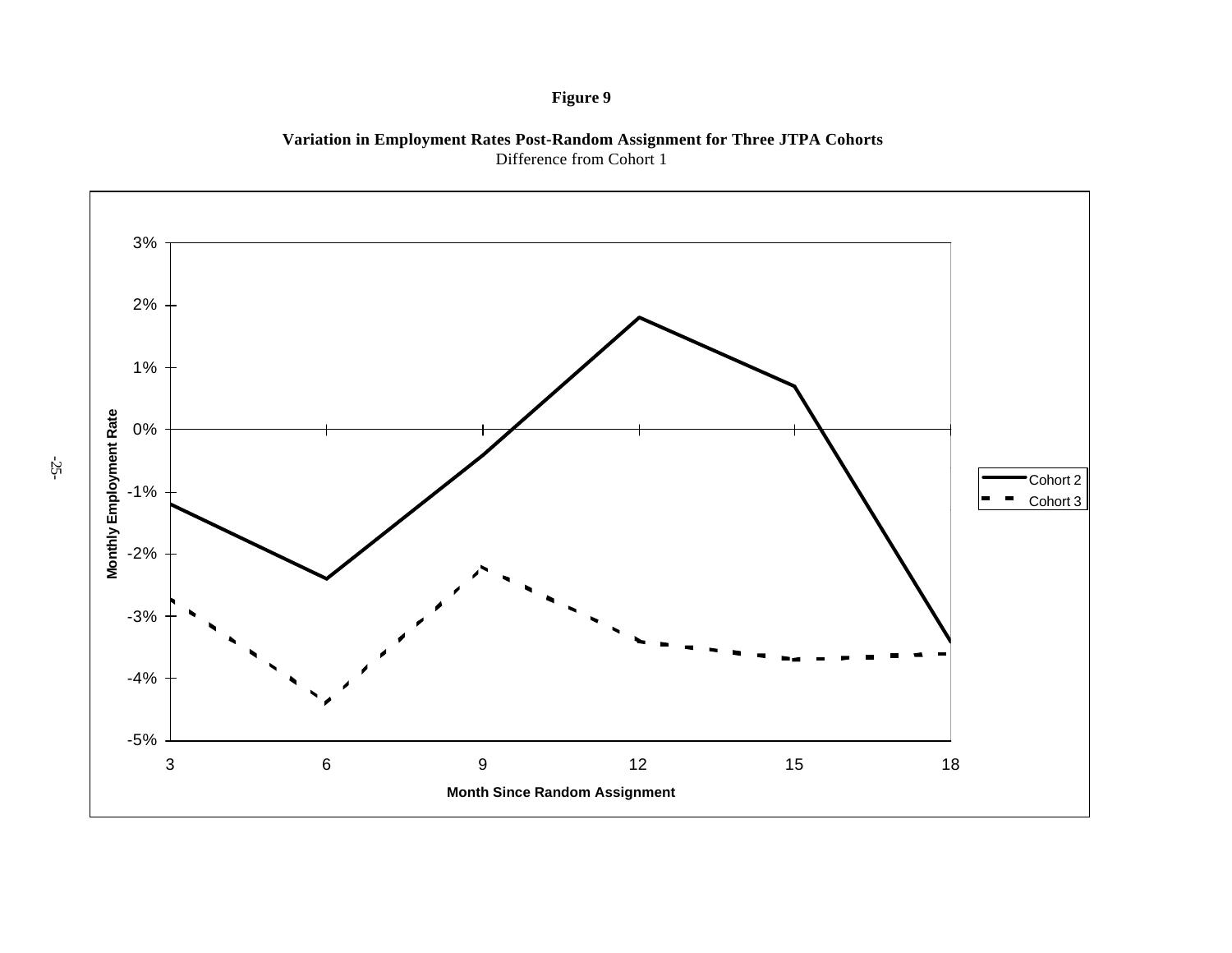reform need to be larger than the historical variation if the changes are to imply that welfare reform had an impact. Finally, if one performs a multiple cohort analysis using these data — artificially assigning some cohorts to a pre-reform period and some to a post-reform period — and finds an impact of this artificial and imaginary reform, that will indicate the extent of bias inherent in multiple cohort technique and will provide a benchmark which welfare reform needs to exceed in order to argue that reform had an effect.

The sample provides one with individuals who have not received welfare in at least several years and, therefore, who are likely to be new welfare recipients. As a result, the sample allows one to estimate a second benchmark that indicates how large the bias might be in cohorts of new welfare recipients.

Figures 10 through 13 show the variation from quarter to quarter in rates of AFDC receipt, AFDC benefits, employment, and earnings for each of the entry cohorts in Cleveland. In each figure, a line shows for each quarter after entry the difference between a particular cohort's outcome and the outcome for the cohort of new recipients in April 1993.

The cohorts in Cleveland show much greater variation in employment (Figure 12) and earnings (Figure 13) than did the JTPA sample. Variation in earnings is more than \$400 in some quarters, while variation in employment is nearly 15 percentage points in some quarters. There is much less variation in AFDC benefits (Figure 11); benefits for the January 1994 and the October 1992 cohorts were about \$50 apart. However, there is substantial variation in rates of AFDC receipt (Figure 10). These figures imply that if one found changes of 15 percentage points in employment or AFDC receipt or \$500 in earnings, those changes would be well within the normal variation over time in Cleveland and, hence, could not be attributed to the welfare reform.

There are two likely reasons for the great variation in the Cleveland sample. First, the Cleveland sample contains more cohorts. Whereas all cases in the JTPA sample were randomly assigned over an 18-month period, the Cleveland sample's new recipients entered over a period of more than two years. Further, while each cohort in the JTPA diagrams (Figures 8 and 9) covered half a year, each cohort in the Cleveland diagrams (Figures 10-13) covers only three months. However, there is no clear pattern to the variation. Consider the fifth quarter after entry — the quarter with the greatest variation across cohorts. As shown in Figure 13, earnings for the January 1993 cohort are closest to those for the April 1993 cohort, but earnings for the July 1993 cohort are nearly the farthest away from the April 1993 cohort.

A second reason for the variation is that the Cleveland sample contains recipients who had not received AFDC since at least January 1990. It is likely that cohorts of new welfare recipients show much greater variation over time than do cohorts of recipients. As economic circumstances change, in particular, new welfare recipients will have greater or less employment history and human capital and, therefore, will have an easier or harder time leaving welfare for employment. In addition, because it is known only that a new recipient had not received welfare since 1990, earlier cohorts in the Cleveland sample may contain some individuals who had received welfare only two years prior, whereas a cohort of entrants in 1994 would contain individuals who had been away from welfare for at least four years. Thus, the earlier cohorts are more likely to contain long-term recipients; therefore, they are likely to have higher subsequent welfare receipt and lower employment.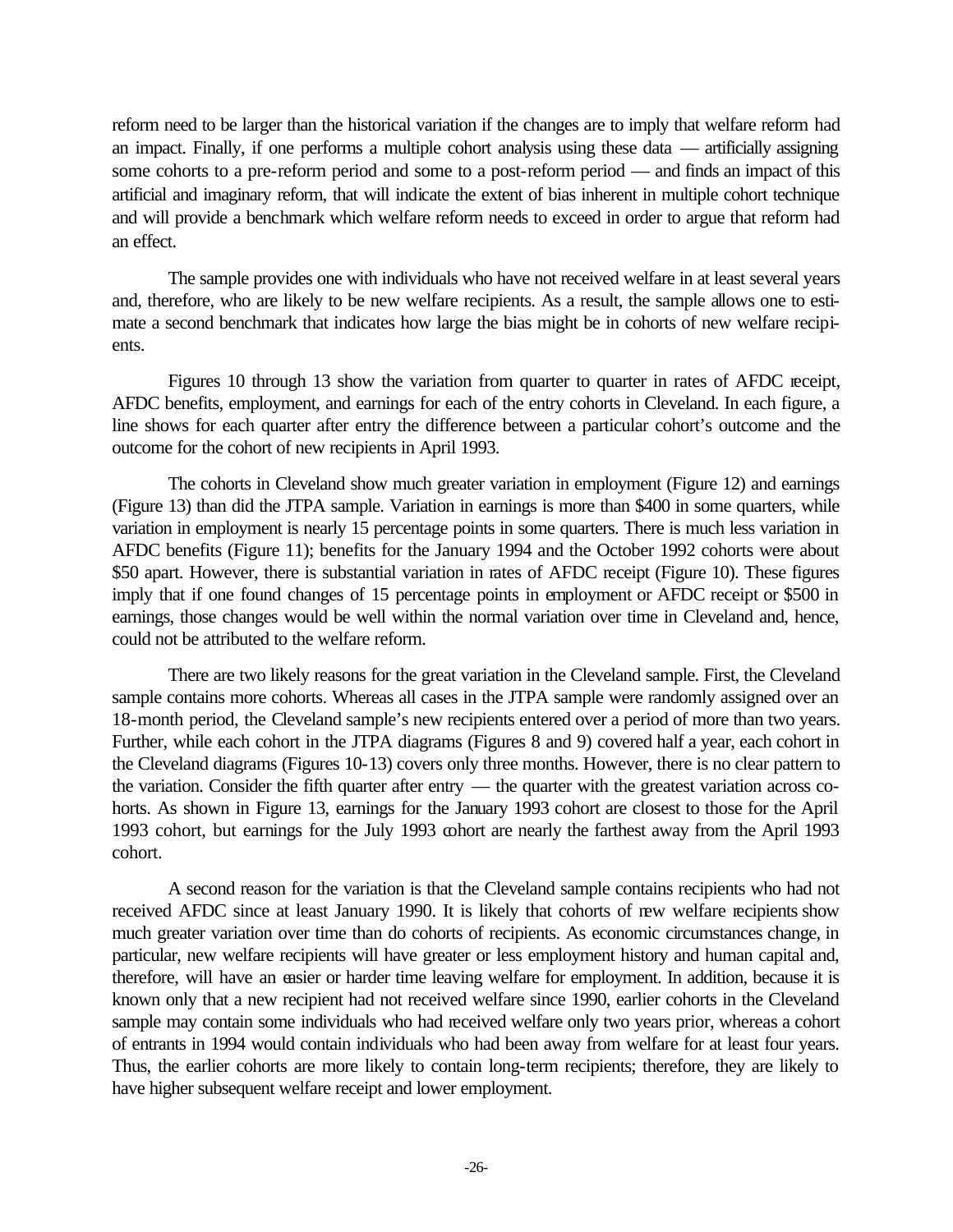**Percentage of Recipients Still Receiving Welfare, by Cohort:**

Difference from April 1993 Cohort,

Cleveland AFDC-Entry Cohorts



Source: Cuyahoga County Department of Employment Services, Cleveland, Ohio.

-27-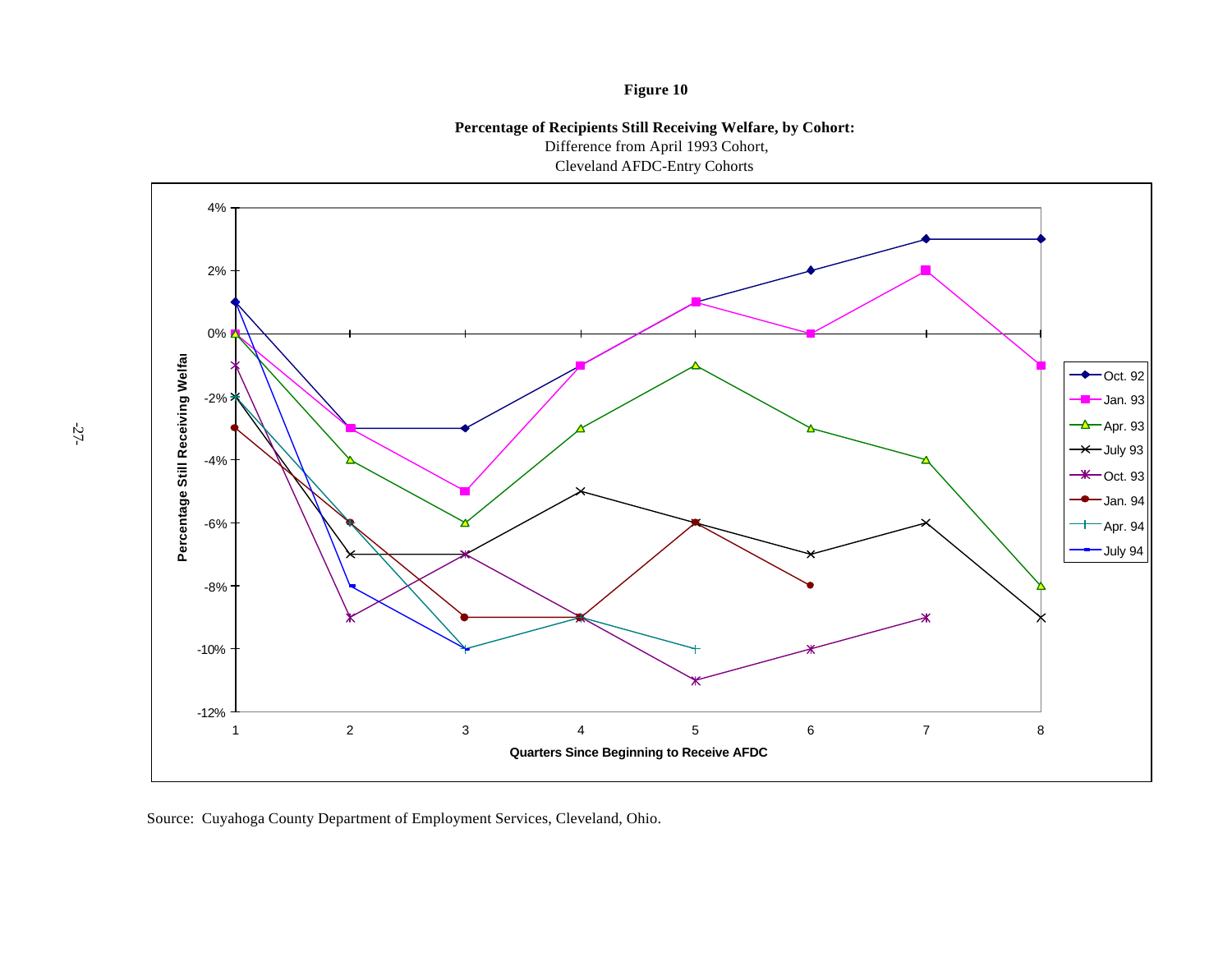**Average Quarterly AFDC Award Amounts, by Cohort:**

Difference from April 1993 Cohort,

Cleveland AFDC-Entry Cohorts



NOTE: Average AFDC award includes cases with zero award.

SOURCE: Cuyahoga County Department of Employment Services, Cleveland, Ohio.

-28-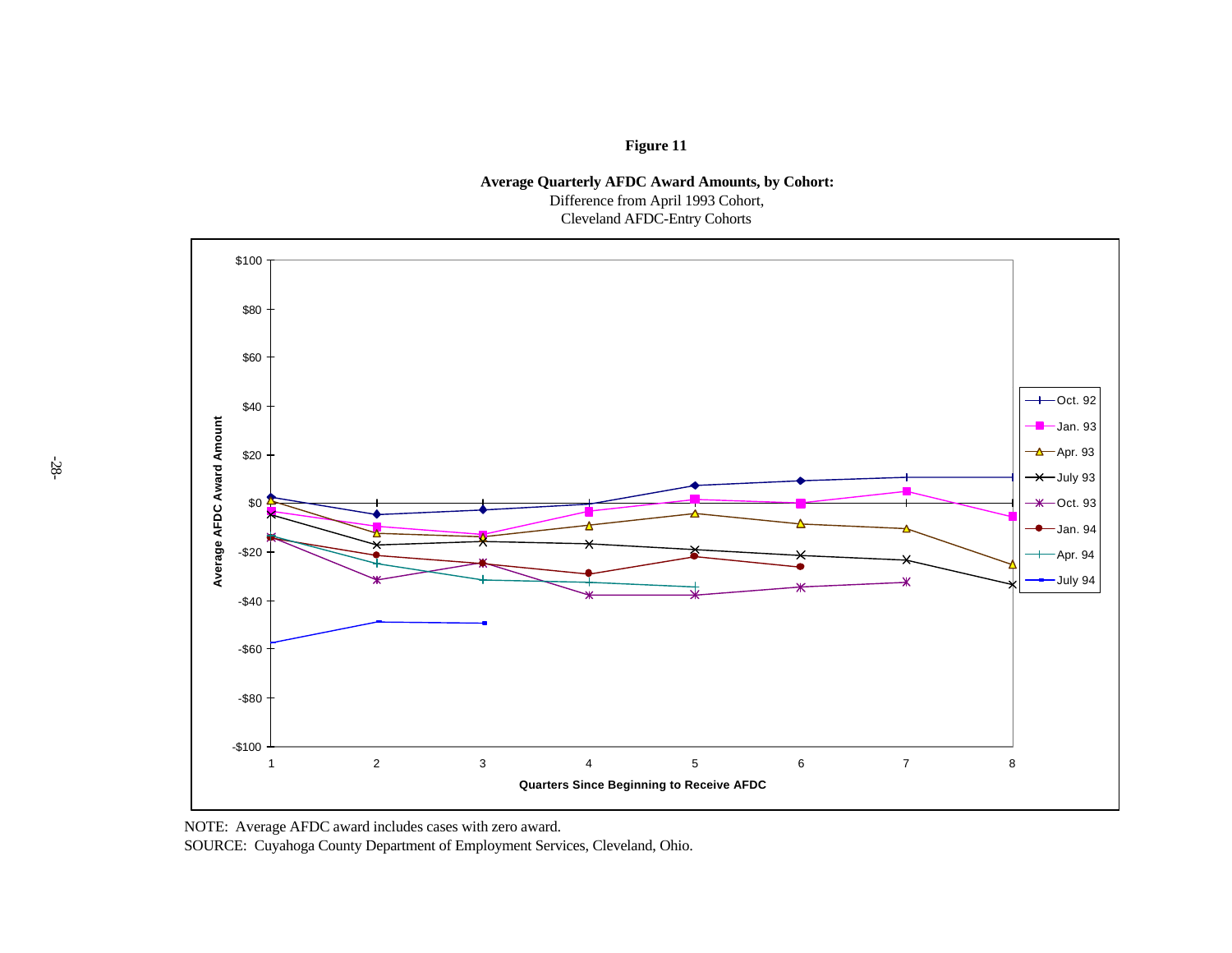**Figure 12**

**Percentage of Recipients Working, by Cohort:** Difference from April 1993 Cohort, Cleveland AFDC-Entry Cohorts



SOURCES: Ohio Bureau of Employment Services and Cuyahoga County Department of Employment Services, Cleveland, Ohio.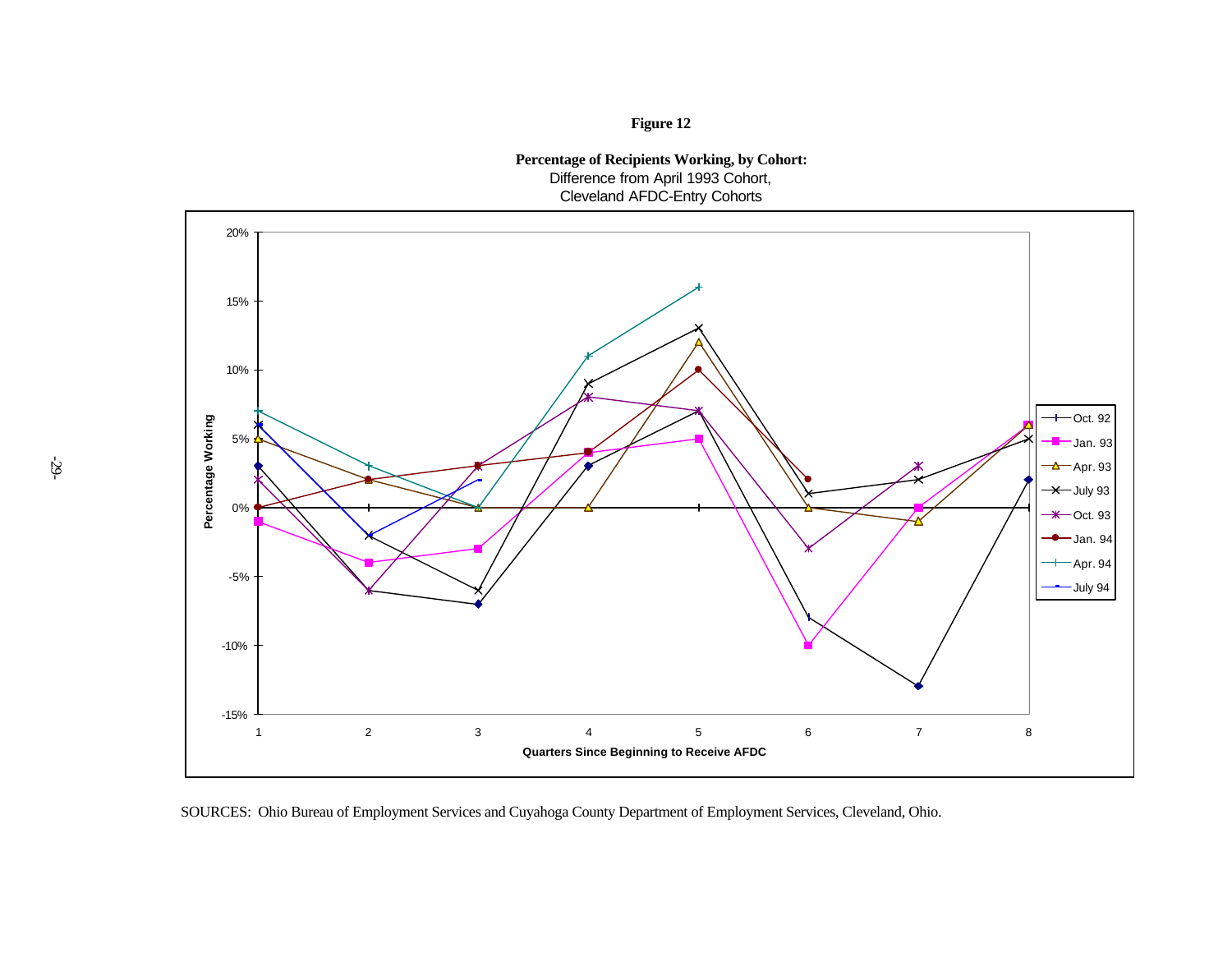**Average Quarterly Earnings, by Cohort:** Difference from April 1993 Cohort Cleveland AFDC-Entry Cohorts



NOTE: Average Earnings includes cases with zero earnings.

SOURCES: Ohio Bureau of Employment Services and Cuyahoga County Department of Employment Services, Cleveland, Ohio.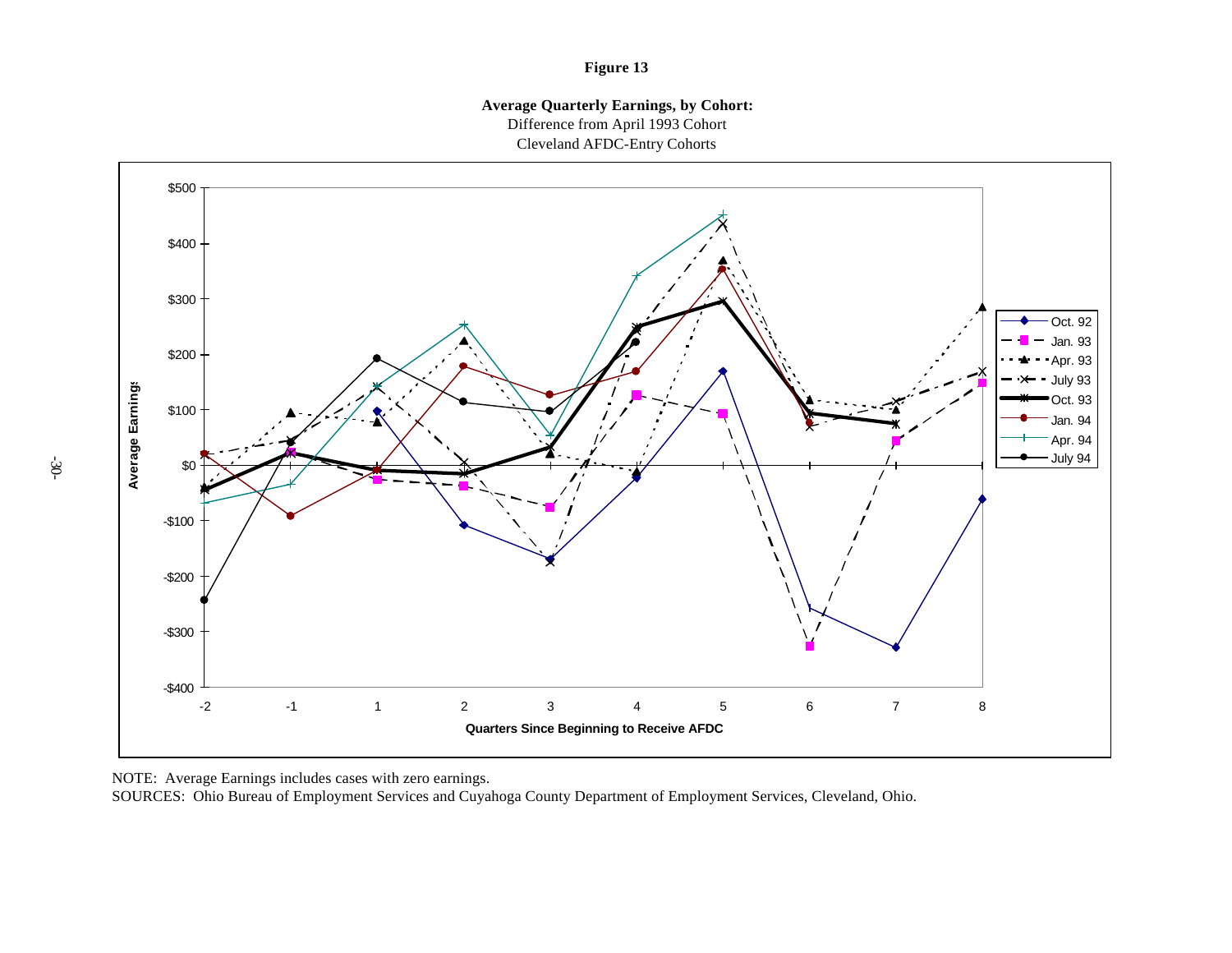# **VI. Selecting Cohorts**

In an ideal analysis, a cohort would consist of all individuals who would have been eligible for AFDC. Individuals receiving TANF would provide outcomes for those subject to the changes in welfare, while those who would have received AFDC in the absence of reform would compose the counterfactual. Although no analysis can assemble this counterfactual, the Urban Change impact analysis will attempt to define similar cohorts before and after reform by choosing all individuals who received either AFDC/TANF *or* Food Stamps during some period of time. The more of these cohorts that can be assembled, the higher will be the quality of the analysis. Both issues — how the cohorts will be selected and the number of cohorts — introduce potential problems into the analysis.

#### *Sample Selection Bias*

Choosing cohorts based on when individuals received welfare introduces problems concerning the comparability of cohorts. If people self-select into a certain population, cohorts drawn from that population will reflect the underlying selection process. To the extent that this selection process is unrelated to the program being evaluated, there is no problem. If, on the other hand, welfare reform affects who goes on welfare, a comparison of outcomes for welfare recipients in different years may suffer from severe selection bias.

Figure 14 graphically illustrates how using Food Stamp data to select the cohorts improves the quality of the analysis. The two identical shaded boxes represent the relevant part of the Food Stamp caseload, which is assumed to be mostly unaffected by the changes in the welfare environment. Inside these two boxes, two circles represent the Food Stamp recipients who are also receiving AFDC (Cohort 1) or TANF (Cohort 2). The smaller size of the second circle represents a hypothesized reduction in caseload because of a deterrence effect associated with the welfare changes. From this figure it is easy to see how a comparison of outcomes for individuals selected from the boxes is a better comparison than one for individuals selected from the circles. As the circles change in size, so will the underlying characteristics of the people within them.

Despite the advantages of using Food Stamp data to do this analysis, it raises two further problems. First, the proportion of nonelderly Food Stamp recipients who are parents and therefore potentially eligible for AFDC, but who are not receiving it, is relatively small.<sup>7</sup> This means that the potential deterrence effects of the new legislation are estimated on a small slice of the potentially eligible population — at least in states with relatively high grant levels (where most Food Stamp recipients with children are also eligible for AFDC, regardless of whether they are working or not). However, in a lowgrant state like Florida, the "Food Stamp only" population may be larger, making the Food Stamp caseload a more appropriate sampling frame.

A second problem with using the Food Stamp caseload as a sampling frame is that welfare reform may affect who chooses to apply for Food Stamps; that is, it may affect the size and composition of Cohort 2 in Figure 14. The most substantial change in this regard is the proposed elimination of Food Stamp benefits for immigrants. However, when the sampling frame is defined to include only "potentially AFDC-eligible" Food Stamp recipients, this change may not affect the analysis a great deal (at least

l

 $7$ In Figure 14, this is the part of the boxes that is not covered by the circles.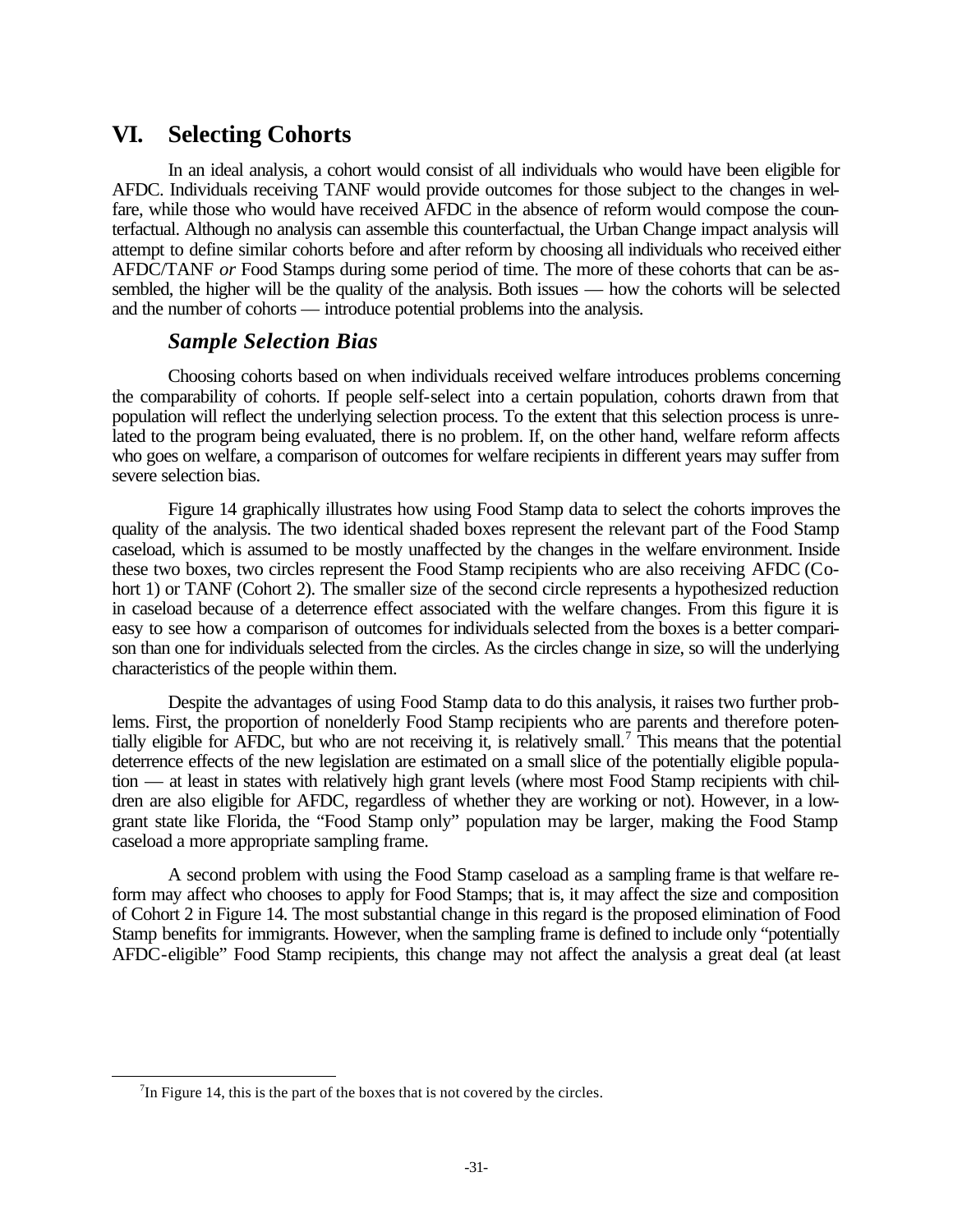



# **Selecting Cohorts from Food Stamp Data**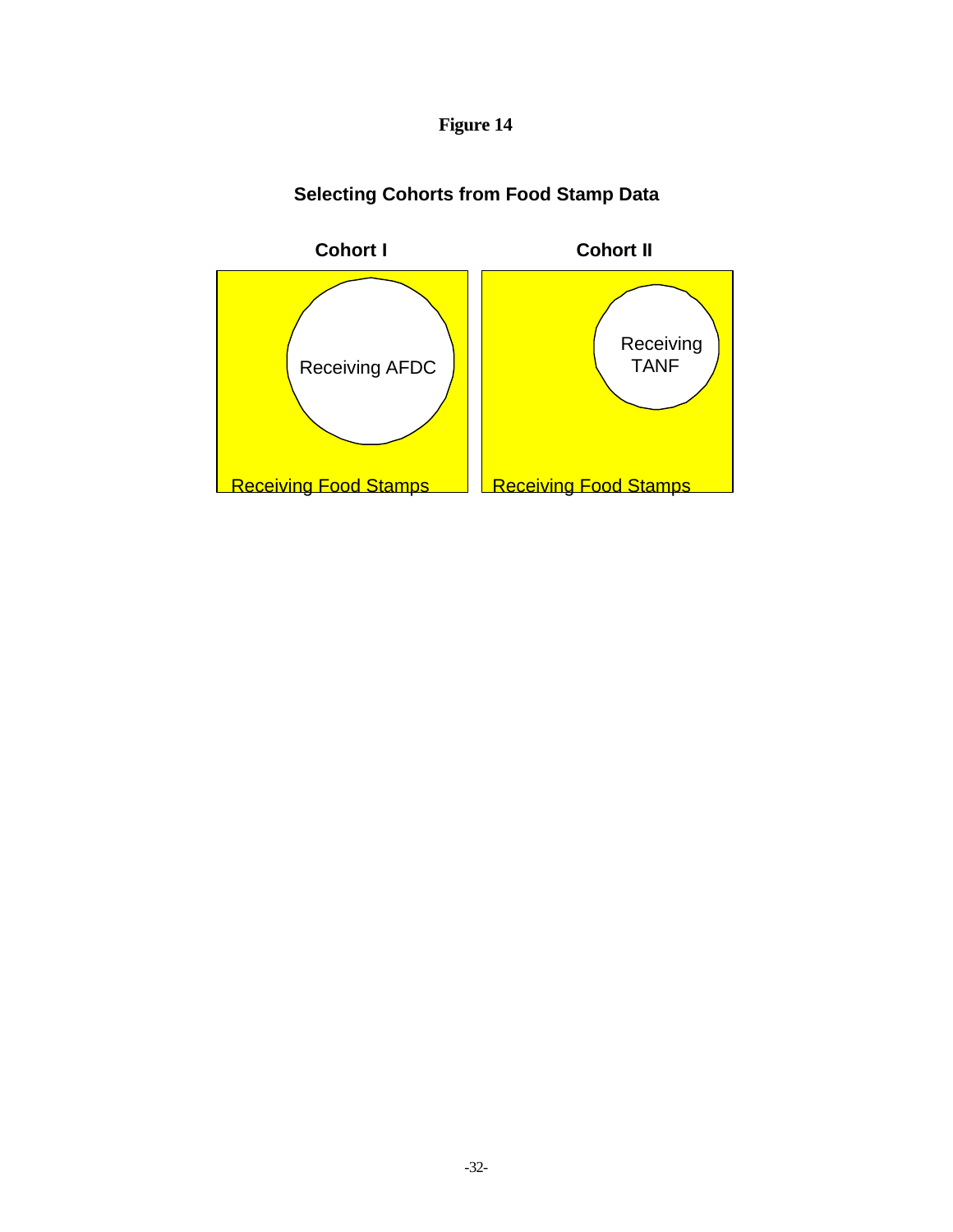as far as welfare outcomes are concerned). This problem would become more serious if many people who would have been AFDC recipients in Cohort 1 (that is, included in the first circle) were to seek to avoid contact with the welfare system altogether and would no longer receive Food Stamps either. In that case, these people would disappear from Cohort 2 (the post-reform Food Stamp cohort) and their outcomes would not count in the analysis, causing selection biases similar to those associated with a simple comparison of welfare cohorts. This problem is illustrated in Figure 15.

Aside from trying to use demographic characteristics to make the two boxes (cohorts) look similar, the only way to address this issue with the proposed data is to study changes in the percentage of people in various demographic groups who receive welfare over time.

#### *The Number and Breadth of Cohorts*

There are two additional decisions to be made in choosing cohorts: the number of cohorts and the breadth of each cohort. The number of cohorts is determined by how often cohorts are defined, while the breadth is determined by the length of the time period over which the cohort is defined. For example, a cohort might comprise all individuals who received AFDC, TANF, or Food Stamps at any time within a 12-month period. The 12-month period defines the breadth of the cohort. Given this breadth, however, any number of cohorts could be defined. Researchers could choose one such cohort for each year or could increase the number of cohorts twelvefold by choosing one such cohort for each month.

In principle, the greater the number of cohorts, the higher the quality of the estimates of the analysis. More cohorts would yield more precise estimates of both pre-reform and post-reform trends, thereby increasing the ability to tell whether the two trends are different. More cohorts would also improve the ability to estimate the normal variation from period to period and thus determine whether the changes arising from reform are larger than this normal variation. At one extreme, a cohort analysis with just one pre-reform cohort and just one post-reform cohort would neither be able to get an estimate of the trends nor be able to compare changes between cohorts and normal variation.

Adding cohorts also artificially introduces stability across cohorts. Consider again the example in which cohorts consist of individuals receiving benefits sometime in a 12-month period, and in which one cohort is defined for each month. The members of one cohort will be identical to the members of the next cohort except for individuals who receive AFDC, TANF, or Food Stamps for only one month in the 12-month period.

Greater turnover across cohorts can be introduced by using a shorter breadth. For example, a cohort could be defined as anyone receiving AFDC, TANF, or Food Stamps within a particular month. If one such cohort is again defined for each month, one cohort will differ from the next for each individual who received AFDC, TANF, or Food Stamps for just one month. Although this would introduce more variation into successive cohorts, it would reduce the number of at-risk individuals included in any cohort and, therefore, would increase potential problems arising from the changing composition of caseloads.

As this discussion indicates, the best definition of a cohort will depend on the percentage of Food Stamps recipients who are not receiving AFDC or TANF, as well as on the rate at which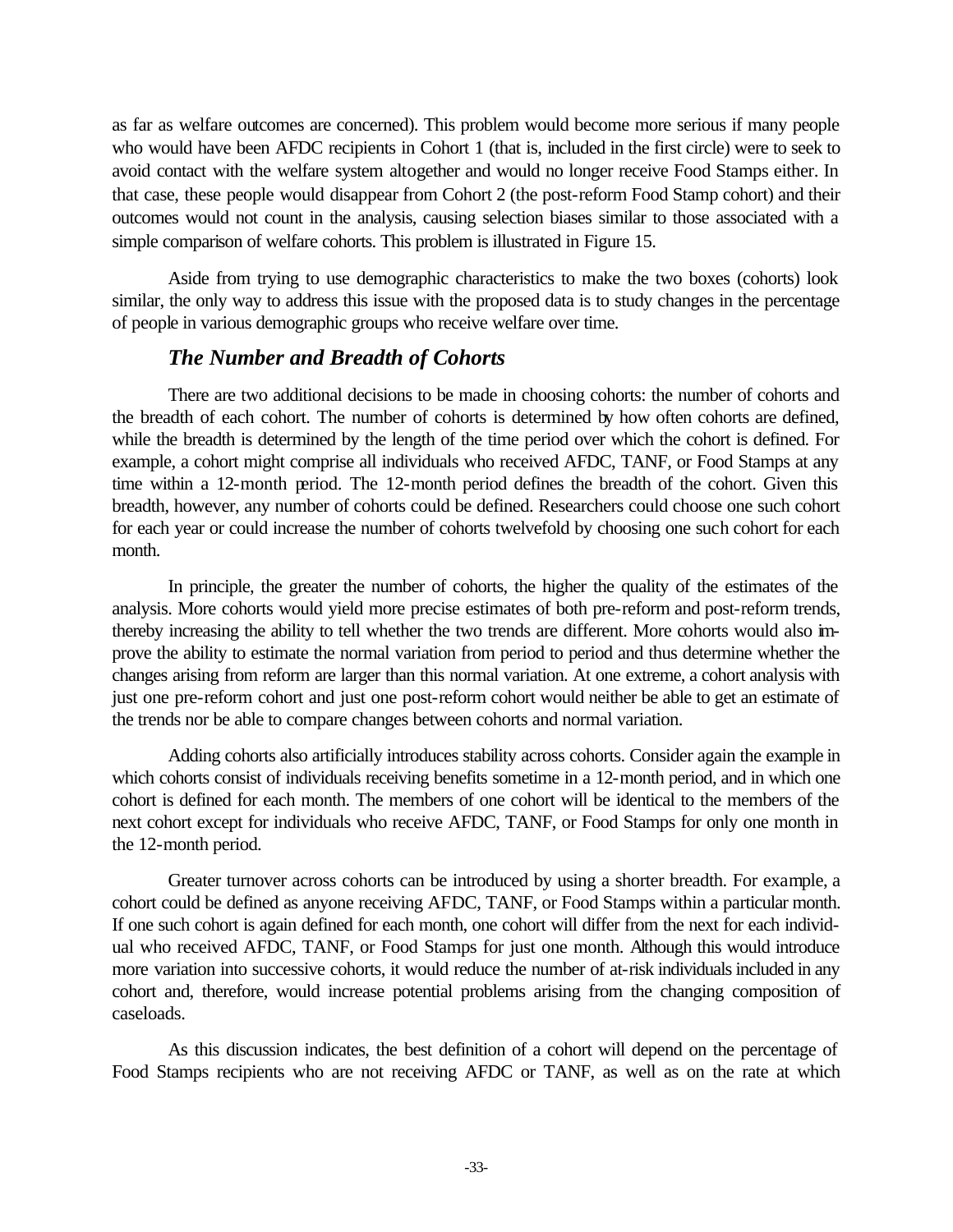# **Compositional Changes in the Food Stamp Caseload**

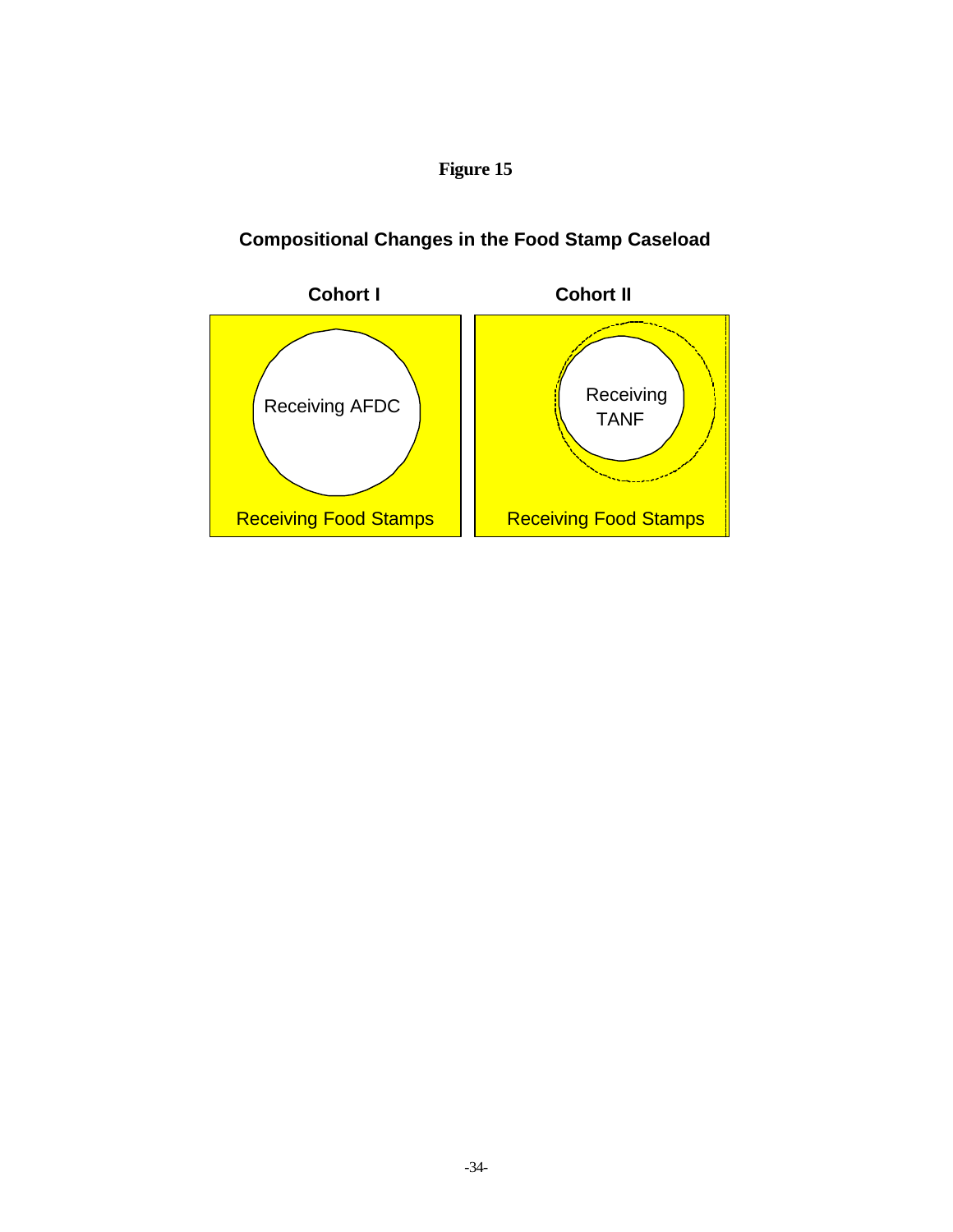individuals leave welfare. The plan for the impact analysis is to determine the best definition of a cohort only after the administrative data have been examined.

## **VII. Data Sources**

### *Administrative Records*

The analysis of the impacts of welfare reform will rely on administrative data. From the welfare offices at each site will come information about welfare benefits. From the Unemployment Insurance system in each state will come information about earnings and employment.

**Welfare participation.** To compile historical and prospective records of receipt of welfare payments, administrative records will be obtained for the following programs: AFDC, ADC-U, Food Stamps, and future assistance programs under TANF. Monthly records will be obtained from 1992 through 2002, providing several years of pre-reform welfare history and approximately five years of post-reform tracking for individuals on welfare in 1997. The key data required from these files will include some basic identifiers (such as name, address, date of birth, case number, recipient number, Social Security number) and other identifying information that may be relevant to file linkage. In addition, the file will contain demographic information (such as marital status and ethnic background of case heads) and information on case composition (such as the number of adults and children on the case and the ages of the children).

Ten years of welfare benefit records for every individual provide a rich source of information, but administrative data have an important limitation. Information is available only if the individual lived in the site covered by the administrative agency. For Los Angeles and Cleveland, records will be available for AFDC and Food Stamp benefits paid to county residents. For Miami and Philadelphia, where welfare records are maintained by the state, there is the potential to know whether an individual received welfare and Food Stamps, and how much, as long as the case head lived in Florida and Pennsylvania. Provided that welfare reform does not affect who moves into or away from the four sites under study, this limitation should not affect the ability to discern the direction of reform's effects, although it limits the ability to determine the magnitude of the effects.

**Employment and earnings data.** Automated Unemployment Insurance (UI) quarterly earnings records will be used to measure workforce attachment, employment spells, duration of employment, and earnings in the formal labor force. For any individual who ever received welfare between 1992 and 2002 in one of the four sites, UI earnings data can be obtained for each quarter from 1992 through 2002.

As administrative data, UI earnings have the same drawback as welfare records. If a person works outside the four states under study, UI records will show zero earnings; so someone who lives or works outside the state will appear to be the same as someone who has stopped working. Again, however, as long as welfare reform does not change who moves, this limitation does not affect the ability to determine whether welfare reform affects earnings and employment.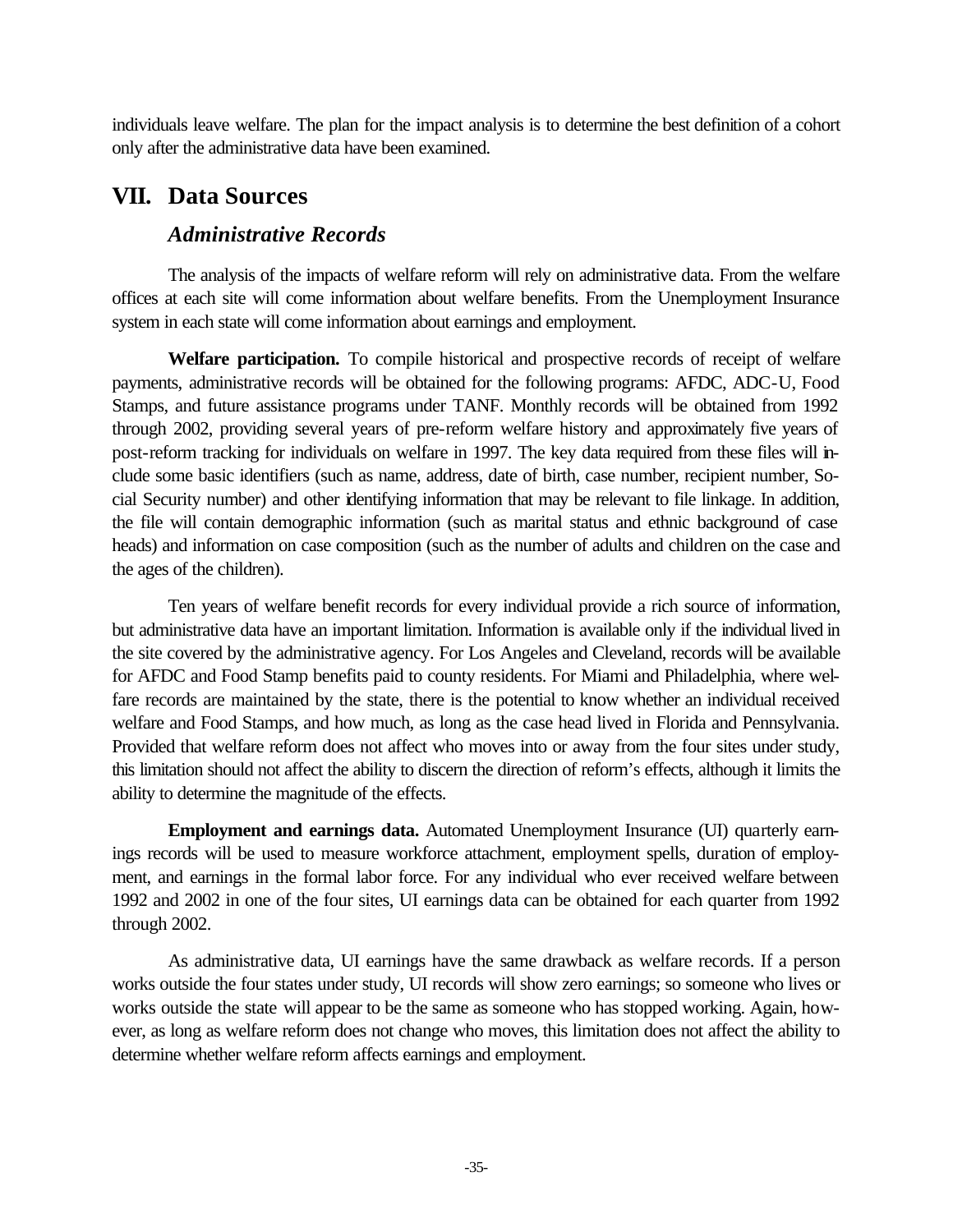UI data are further limited because they do not capture the significant amount of work activity that occurs in the informal labor market,<sup>8</sup> which could result in an underestimate of the work activity and earnings of welfare recipients, who have some incentive to hide earnings from the welfare system. This factor is especially problematic in analyzing changes in earnings, because TANF's enhanced disregards may reduce the incentive to hide earnings.

#### *Other Sources of Information*

l

Although administrative data are rich, particularly when millions of cases are being used, they provide limited information. Other components of the Urban Change project will provide key supplemental information for the impact study.

**Recipient survey.** A second part of the individual impact study is a 90-minute in-person interview that will query about information in a multitude of areas, including education and training participation, labor force and employment, marriage history and household composition, income for each household member from a variety of sources, material hardship, welfare experiences, health and health care, fertility and childbearing, psychological well-being, demographic characteristics, child care, children's outcomes, academic progress of adolescent children, home environment, parenting, absent-father involvement, and child health. In addition, a self-administered questionnaire will gather information from any adolescent children in each family.

In each city, 2,000 mothers will be interviewed for the survey. The first group, containing 1,000 families in each city, will contain mothers who were receiving AFDC or Food Stamps in May 1995, who had minor children at that time, and who were between 20 and 45 years of age at that time. The second group will be identical but will contain mothers who were receiving AFDC or Food Stamps in May 1997. Each group of women will be surveyed once — the first group in early 1998, and the second group in 1999.

The survey also serves several purposes related to the analysis of administrative data. Administrative data will provide accurate information on AFDC, TANF, Food Stamps, and earnings as long as an individual stays in the jurisdiction being studied and as long as earnings are covered by the state Unemployment Insurance system. For the 8,000 mothers interviewed, the survey will provide more detailed information on earnings, public benefits, and other income sources. Welfare reform can have an impact on a family or a neighborhood only if the amount of public assistance dollars going to a family or neighborhood changes. By providing more detailed information about which households lost public benefits and which were able to replace public benefits, the survey will more precisely link benefits to employment and other outcomes. Administrative data will indicate whether a person stopped receiving welfare, but not why. The survey will provide richer information on the recipients' perspectives and whether benefits were lost due to sanction or whether a recipient chose to leave welfare to avoid increased obligations.

<sup>&</sup>lt;sup>8</sup>In interviewing several hundred welfare recipients in Boston, Chicago, San Antonio, and Charleston, Edin and Lein (1997) found that virtually all had additional sources of income intentionally hidden from caseworkers.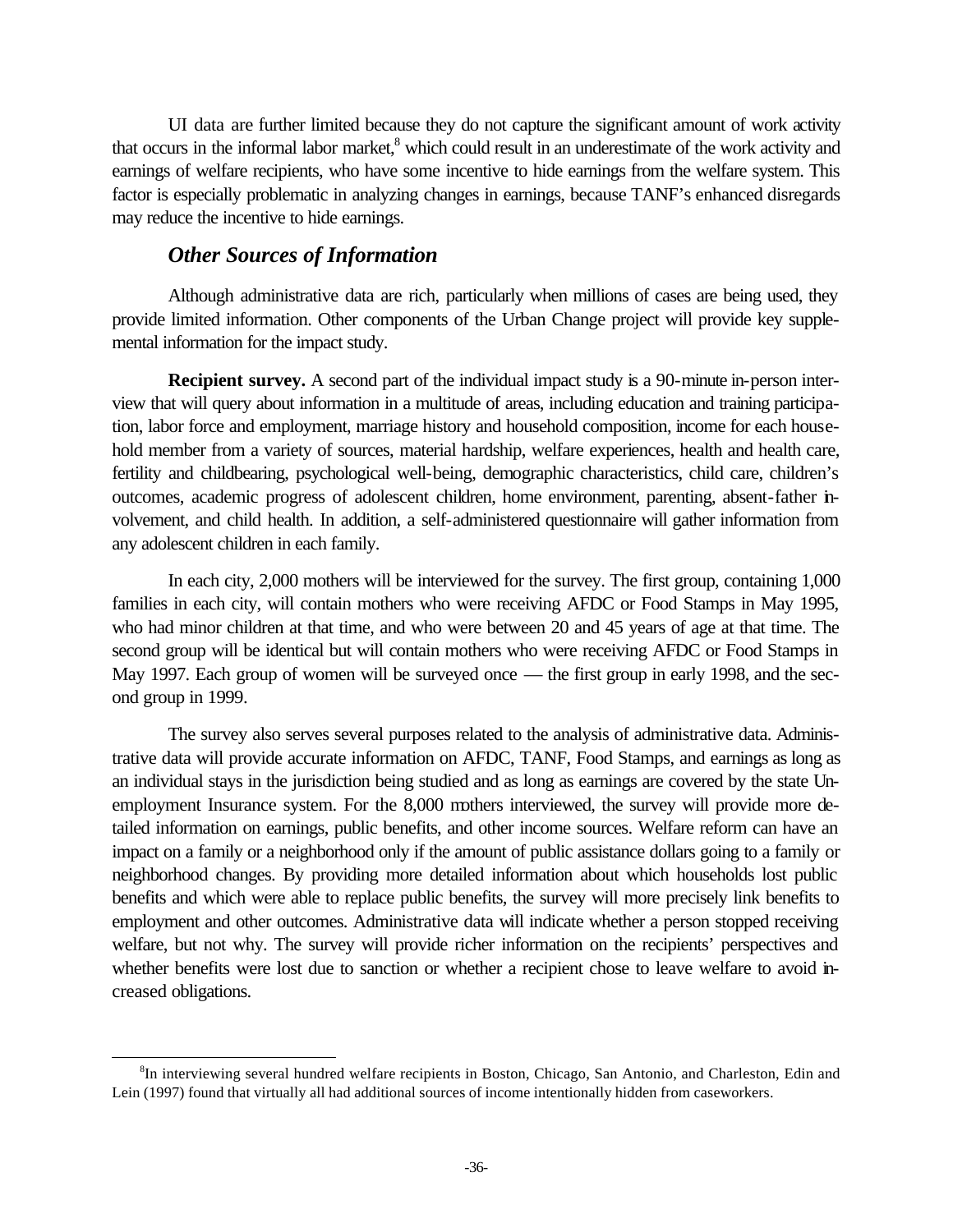**Ethnographic study.** Although the recipient survey will fill in some gaps, the Urban Change project also contains an ethnographic component to provide even more detailed information about a small group of families — 10 families from three neighborhoods in each of the four cities, for a total of 120 families. For this small number of families, the ethnographic study will gather a broad range of information about their experiences in going through welfare reform, their methods of coping with what is presumably a less generous public assistance environment, and their outcomes under the new policy. The ethnographic study will assist in interpreting results of the impact analysis by providing more accurate and more detailed information about recipients' earnings, income sources, and expenditures.

**Neighborhood indicators study.** This component of the Urban Change project will provide valuable information to answer questions about the surrounding communities. One of the drawbacks of administrative data is that they will reveal nothing about families who receive neither welfare nor Food Stamps between 1992 and 2002. By combining estimates of the population of each census tract with the number of individuals receiving welfare, the neighborhood indicators study will help track the *percentage* of the population on welfare in an area. While administrative data will disclose whether welfare recipients are working more or earning more, the neighborhood indicators component will describe the economic vitality of neighborhoods with high concentrations of welfare recipients. Finally, by following crime rates and other measures of social well-being, the neighborhood indicators study will probe the effects of welfare reform on wider social measures.

**Implementation study.** This component of the Urban Change project will yield crucial information about the timing of reform. Although legislation indicates when reform is supposed to begin, local administrators have some control over how that reform is implemented. The better one can pinpoint the timing of reform and the strictness of time limits — whether and when the local office used informal roadblocks to discourage welfare receipt, whether the local office tried to convince recipients that they should work — the more likely that reform's effects can be disentangled from unrelated changes.

# **VIII. Conclusions**

One objective of MDRC's Urban Change project, which is studying the devolution of welfare in four cities, is to compare what occurs under devolution with estimates of what would have occurred under the superseded rules of AFDC. Using the universe of individuals who ever received Food Stamps, AFDC, or TANF from 1992 through 2002, the individual impact study will assign individuals to cohorts of welfare recipients. By defining and following many of these cohorts over time, the nonexperimental analysis offers many of the advantages of time-series analyses, particularly the ability to adjust for complicated pre-reform trends and the ability to determine how much variation from time to time is normal. By following cohorts of individuals, the analysis also offers many of the advantages of studies that compare several cross-sections over time, namely, the ability to adjust for demographic changes in the population and to correct for maturation.

Although the multiple cohort design is the best alternative for analyzing the impacts of devolution, it is not foolproof. For example, using data from MDRC's evaluation of Project Independence — Florida's JOBS program — a multiple cohort analysis produces estimates of the impacts on earnings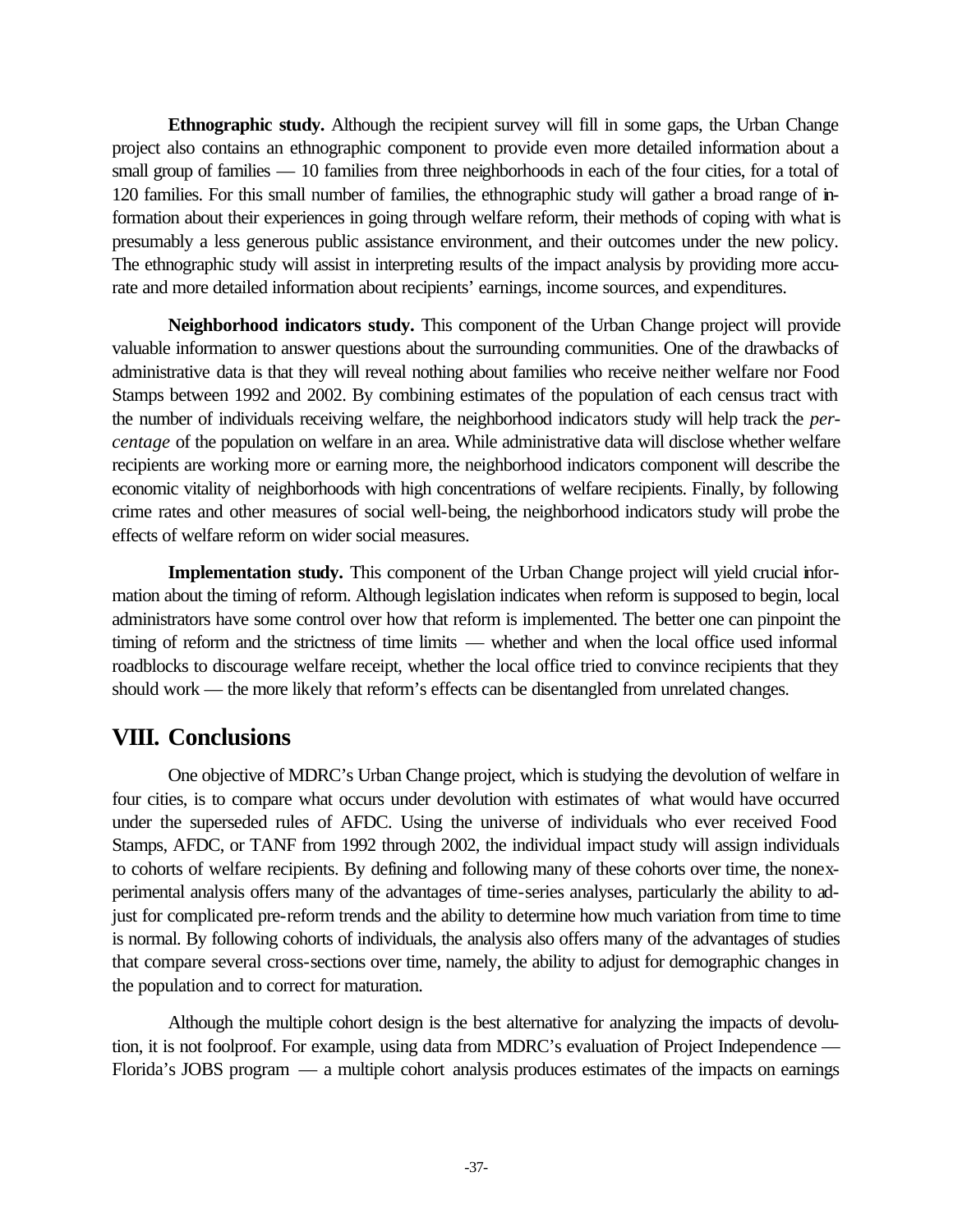and AFDC benefits that are off by more than \$100 in some quarters, and impacts on employment rates and AFDC recipiency rates that are off by 3 to 4 percentage points in some quarters.

To probe further for bias, two other sources of data were used: individuals from an evaluation of the JTPA and cohorts of new welfare recipients in Cleveland. Across JTPA cohorts, monthly earnings differ by as much as \$40 per month, or \$120 for a quarter of such months, while employment rates differ by as much as 5 percentage points per month. Across the Cleveland cohorts, variation in earnings is more than \$400 in some quarters, while variation in employment and AFDC recipiency rates are nearly 15 percentage points in some quarters.

Together, these three sets of results imply that the natural variation over time might be as high as \$400 per quarter; the natural variation in employment rates, as high as 15 percentage points; the natural variation in AFDC benefits, as high as \$100; and the natural variation in AFDC recipiency rates, as high as 15 percentage points. Thus, if the Urban Change impact analysis finds lesser effects, one could not be sure that they resulted from devolution and not from random chance.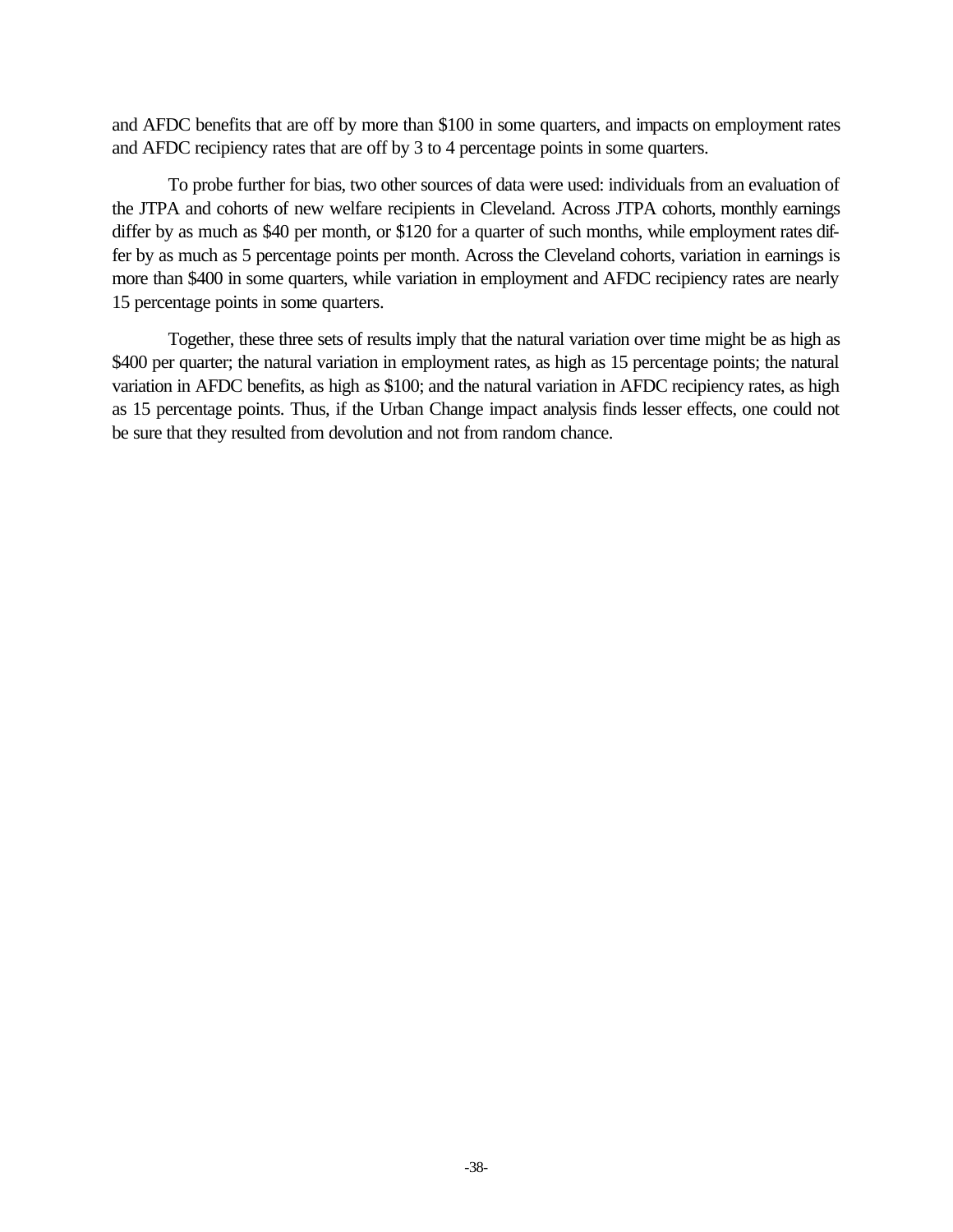**Appendix A**

# **Econometrics of the Multiple Cohort Design**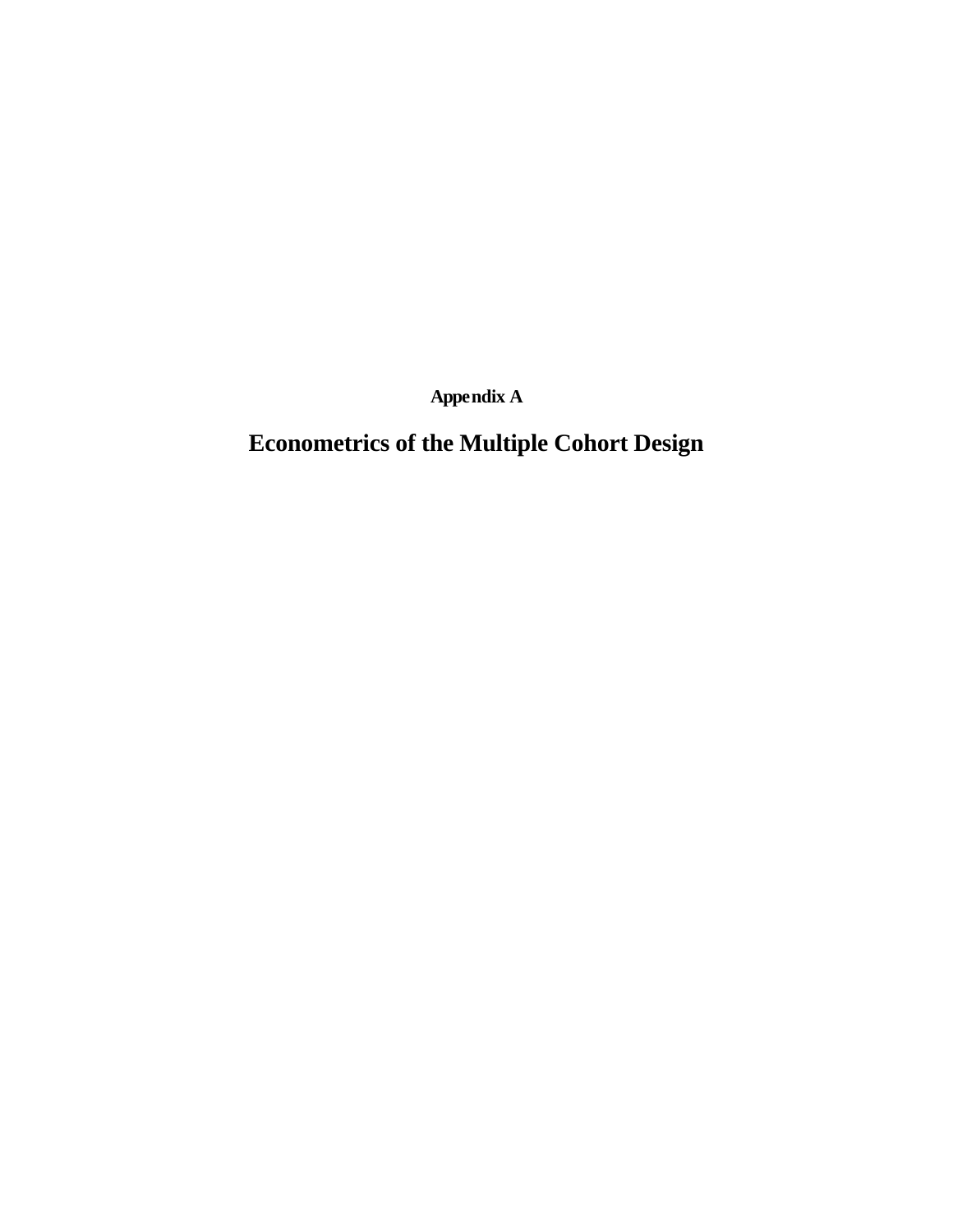This appendix provides more technical details about how the multiple cohort design for the Urban Change impact analysis could be implemented using regression analysis. These details should not be viewed as necessarily indicating how the final analysis will be conducted, but they represent a starting point.

In this impact analysis, a cohort will contain a group of individuals who received AFDC/TANF or Food Stamps in some period of time, probably a year.<sup>9</sup> Two types of evidence could imply that TANF has affected people's behavior. First, cohorts observed prior to TANF may have different outcomes than similar cohorts observed after TANF policies have been implemented. Second, all cohorts may markedly change their behavior around the time that the entire TANF policy or specific policies such as time limits are implemented.

The data sets proposed for this analysis will be enormous — including information on several million people in Los Angeles County, for example. Such large data sets will yield extremely precise estimates, even of effects that are relatively small. This appendix also addresses a potential method for asking whether the estimated effects of TANF are small. To do this, subcohorts would be defined based on demographic factors, particularly age and race. It is expected that similar subcohorts will be affected about the same by TANF, and that very different subcohorts will be affected more differently. For example, TANF should have similar effects for African-American women ages 20-22 as for African-American women ages 23-25, but very different effects for white women ages 35-40. If, in contrast to this expectation, quite different effects are found for similar cohorts, that will be an indication that the estimated effects of TANF are not reliable estimates of the true effects of the policy change.

## **The Model**

In the Urban Change impact analysis, a cohort will be defined by two features: when its members were chosen and some demographic characteristic or characteristics such as age or race. For example, one cohort might contain sample members who were receiving AFDC or Food Stamps in 1992 and who were also ages 20-22 in 1992. Or a cohort might consist of all African-Americans receiving welfare in 1994. There will be many such cohorts, perhaps one for each year and for each demographic subgroup, depending on how many individuals are in the sample.

In the notation that follows, let j refer to the time period during which the cohort was chosen (1992 and 1994 in the examples above) and z refer to the characteristic shared by everyone in the cohort (ages 20-22 and African-Americans in the examples). In addition, let the subscript i indicate a measure for a particular individual and the subscript t indicate a particular calendar period. For example, the notation  $y_{ijzt}$  indicates the outcome for individual i in year t who was taken from a cohort chosen at time j that included only individuals with characteristic z. The difference between when an outcome is

l <sup>9</sup>In some sites, the sample might also include people who were eligible for Medicaid, even if they did not receive AFDC, TANF, or Food Stamps. This is most likely to be the case in Cuyahoga County and Los Angeles County.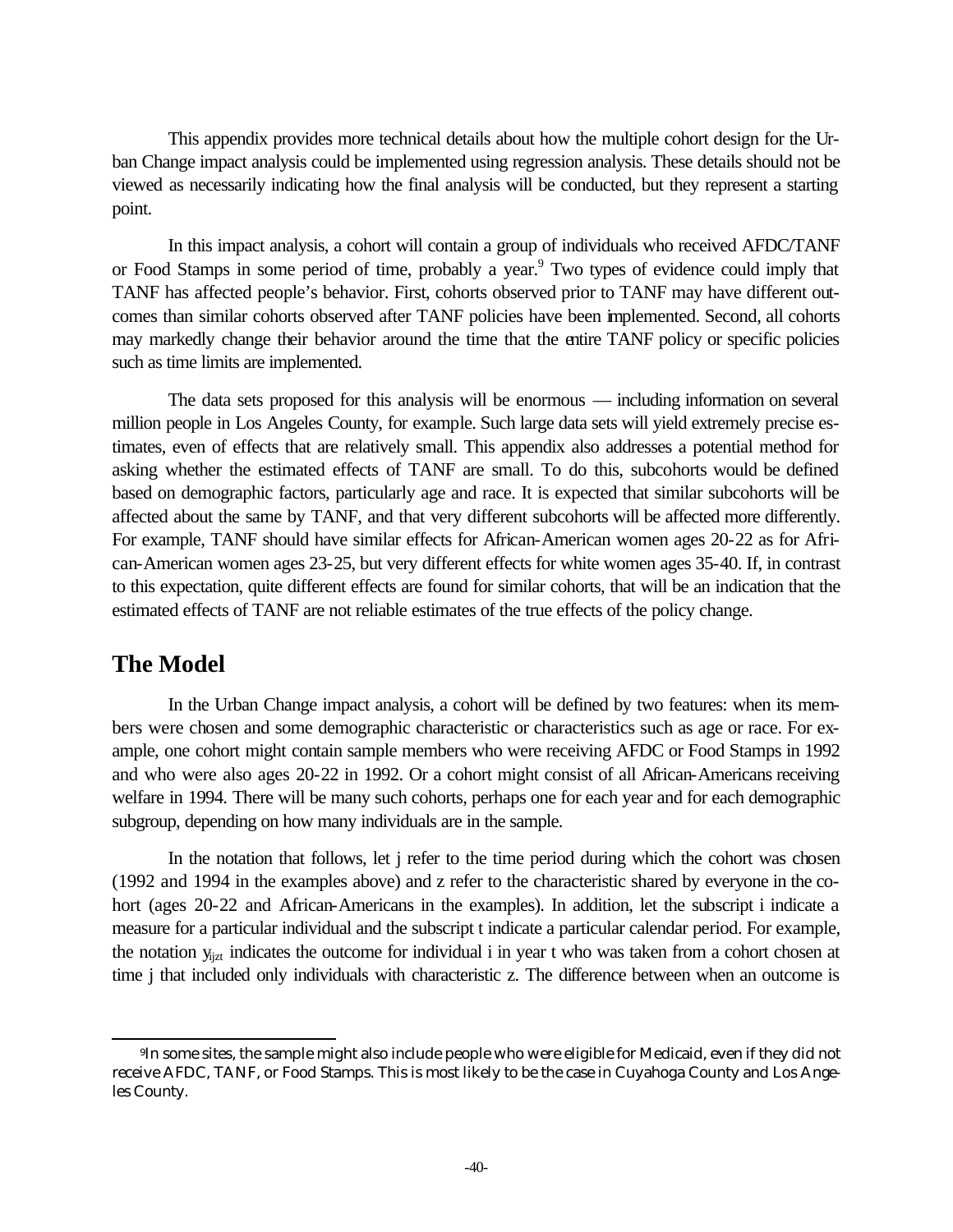being measured (t) and when the cohort was defined (j) will be called the *maturity* of the cohort at time t and is equal to t-j. Using this notation, an individual's outcome could be written as shown below:

$$
y_{ijzt} = \gamma_{t-j,z} + f_i + TANF_t \; \eta_{t-j,z} + \delta_t + \beta X_{it} + \epsilon_{ijzt}
$$

In this equation,

- yijzt is an outcome at time t for person i, who is in a cohort chosen at time j with characteristic z.
- $\gamma_{j,t,z}$  is an intercept that applies to people from a cohort with characteristic z of maturity t-j at time t.
- $\bullet$  f<sub>i</sub> is a person-specific effect.
- TANF<sub>t</sub> is a binary variable equal to 1 for time periods after TANF was implemented, with  $\eta_{t-i,z}$  being the corresponding effect of TANF on a cohort of maturity t-j with demographic factor z.
- $\bullet$   $\delta_t$  represents all unobserved factors that affect outcomes for all cohorts at time t.
- t is a time trend that represents the amount of time that has elapsed since some fixed time, such as the beginning of 1992.
- $X_{it}$  is a vector of individual characteristics which vary over time, with β being the corresponding effect of those demographics.
- $\bullet$   $\varepsilon_{ijzt}$  is a random error that is independent and identically distributed (i.i.d.) across individuals, cohorts, and time.

In the Urban Change impact study, the outcome of interest (the y) might include whether the individual received AFDC/TANF in a month or quarter, whether she received earnings in a job covered by the state's Unemployment Insurance system, and what amounts of welfare benefits and income were received. The administrative records used for the study will contain limited demographic information. However,  $X_{it}$  could include such factors as age — unless age is used to define the cohort (that is, unless age is part of z). Because the equation includes a person-specific fixed effect, it is impossible at this stage to determine the effect on outcomes of characteristics that do not change over time.

This is a somewhat complicated equation that can be understood best by recognizing what the model should be accomplishing:

• **Removing the effects of demographic differences across cohorts.** A cohort comparison works best when the cohorts being compared are similar, so that differences in outcomes can be attributed more reasonably to differences in policy rather than to differences in the demographic characteristics of the cohorts. There is no reason to expect cohorts in the Urban Change project to be similar, particularly since the study covers such a long period of time. The American population has been aging, and that might be reflected in differences in average age over time. The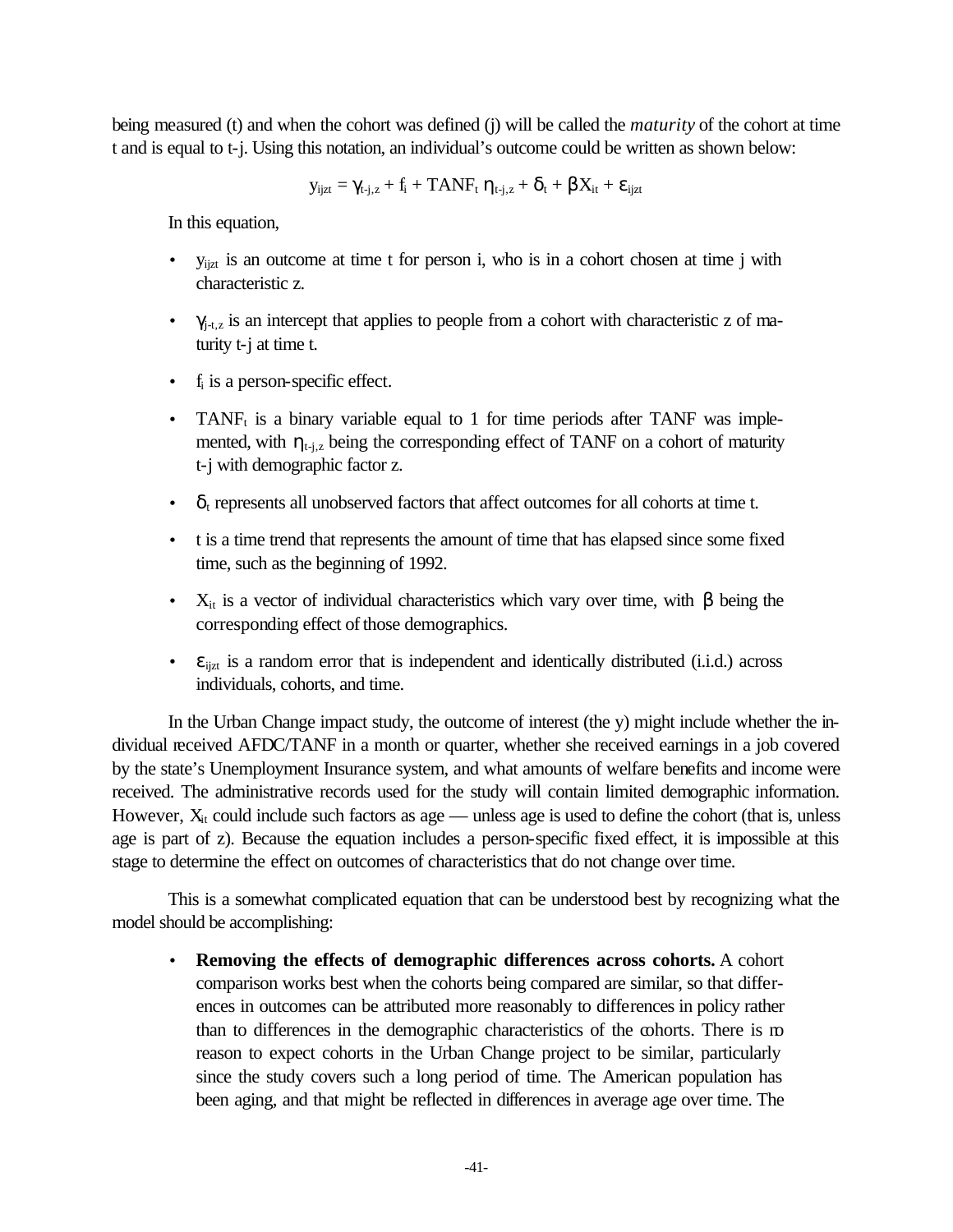economy has generally improved in all four Urban Change sites since 1992, and that presumably affects who enters welfare at different points in time. One purpose of the model, therefore, is to remove demographic differences before the next steps look for the effects of TANF. This task is accomplished in three parts. First, including the time-varying covariates  $X_{it}$  controls for some factors such as age and number of children. Second, allowing for person-specific effects removes the effects of unobserved demographic differences across individuals and cohorts. Third, defining a cohort based on demographics z means that comparisons can be made among successive cohorts with similar demographics.

- **Removing the effects of economic conditions.** In the ongoing debate about why welfare caseloads have declined since 1993, the two leading explanations that have been offered are welfare reform and economic conditions. To separate the effects of TANF from the effects of the economy, the model must include some measures of economic conditions, such as unemployment rates or indicators of job growth. This is accomplished in the model by including the economic factors represented by  $u_t$ .
- **Determining whether patterns of outcomes for cohorts after welfare reform are different from patterns for earlier cohorts observed before we lfare re**form. Suppose that two cohorts are compared in Miami-Dade County. One was first observed in 1992, while the other was first observed in 1996, when Florida's welfare reform was implemented. For the 1992 cohort, welfare receipt will probably be somewhat lower in 1993 than in 1992. Likewise, for the 1996 cohort, welfare receipt will probably be somewhat lower in 1997 than in 1996. Will the decline for the 1996 cohort be greater than the decline for the 1992 cohort? More generally, will the first-year declines in welfare receipt for cohorts defined after welfare reform be greater than the first-year declines for welfare receipt for cohorts defined before welfare reform? What about the second-year changes in welfare receipt, and the third-year changes, and so on? The model accomplishes this task through the parameters represented by  $\eta_{t-i,z}$ . If TANF is having an effect, then these coefficients jointly should be significantly different from zero.
- **Removing the effects of ongoing time trends that predate welfare reform.** In the comparison of the 1996 and 1992 cohorts described above, suppose that the first-year decline in welfare receipt for the 1996 cohort is greater than for the 1992 cohort. One interpretation is that TANF had an effect — getting people to leave welfare faster than they had before TANF. A second interpretation is that the steeper decline in welfare use for the 1996 cohort reflected trends that were ongoing before the TANF reform and that helped explain the decline in caseloads since 1993. To rule out these effects, the model must adjust for pre-TANF trends before looking for the effects of TANF. This task is accomplished in the model by including the time dummy variables (with estimates indicated by  $\delta_t$ ).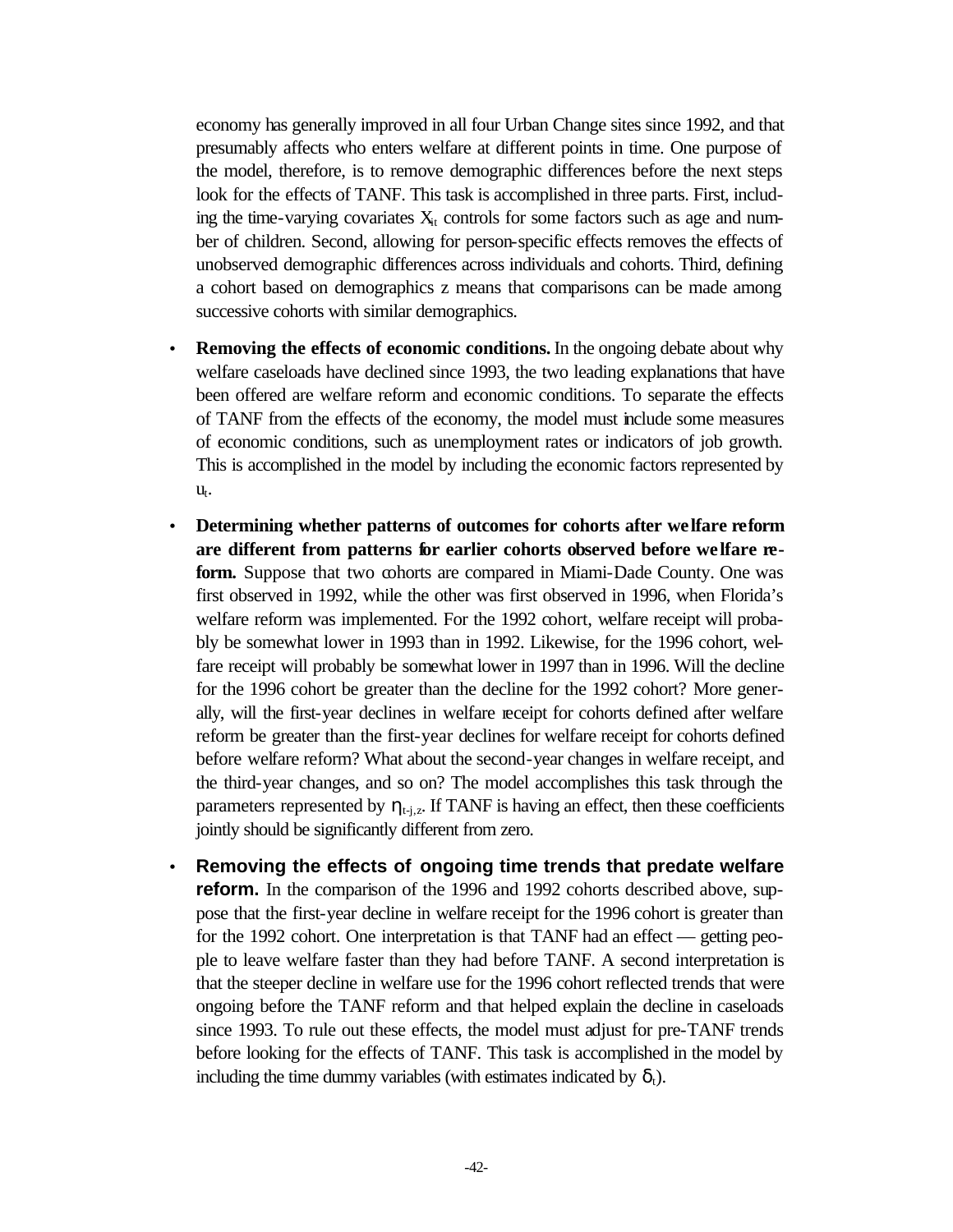# **Estimating the Model with Overlapping Cohorts**

One question that arises in estimating this model is how to handle the issue of overlapping cohorts, that is, cohorts which are defined so that one individual can be part of more than one cohort. One cohort might include anyone who received AFDC or Food Stamps in 1992, and a second cohort might include anyone who received AFDC or Food Stamps in 1993. The two cohorts will contain many of the same people, because many recipients of public assistance receive benefits for more than one year. Although overlapping cohorts might seem difficult to handle, the econometrics of overlapping cohorts is best thought of as an extension of the econometrics of non-overlapping cohorts. When cohorts do not overlap, an individual is still observed during more than one time period, and the fact that an individual contributes to knowledge at different times must be accounted for. In other words, the model implies that unobserved factors in one time period for a cohort will be correlated with unobserved factors in other time periods for the same cohort. Likewise, when cohorts overlap, an individual contributes not only to estimates that refer to different time periods but also to estimates that refer to different cohorts.<sup>10</sup> In this case, the unobserved factors for one cohort will therefore be correlated with the unobserved factors for other cohorts, because they will include some of the same individuals. Stated in this way, however, it is clear that the estimation of the model with overlapping cohorts is simply a type of very complicated generalized least squares (GLS) regression model in which all error terms are correlated with all other terms.

l

 $10$ This ignores the obvious degenerate case in which one cohort contains exactly the same individuals as a second cohort and assumes that cohorts are defined so that the overlap is not complete. In other words, it assumes that some individuals in a cohort will be in only that cohort. This will be true for all individuals who receive public assistance in only one calendar year.